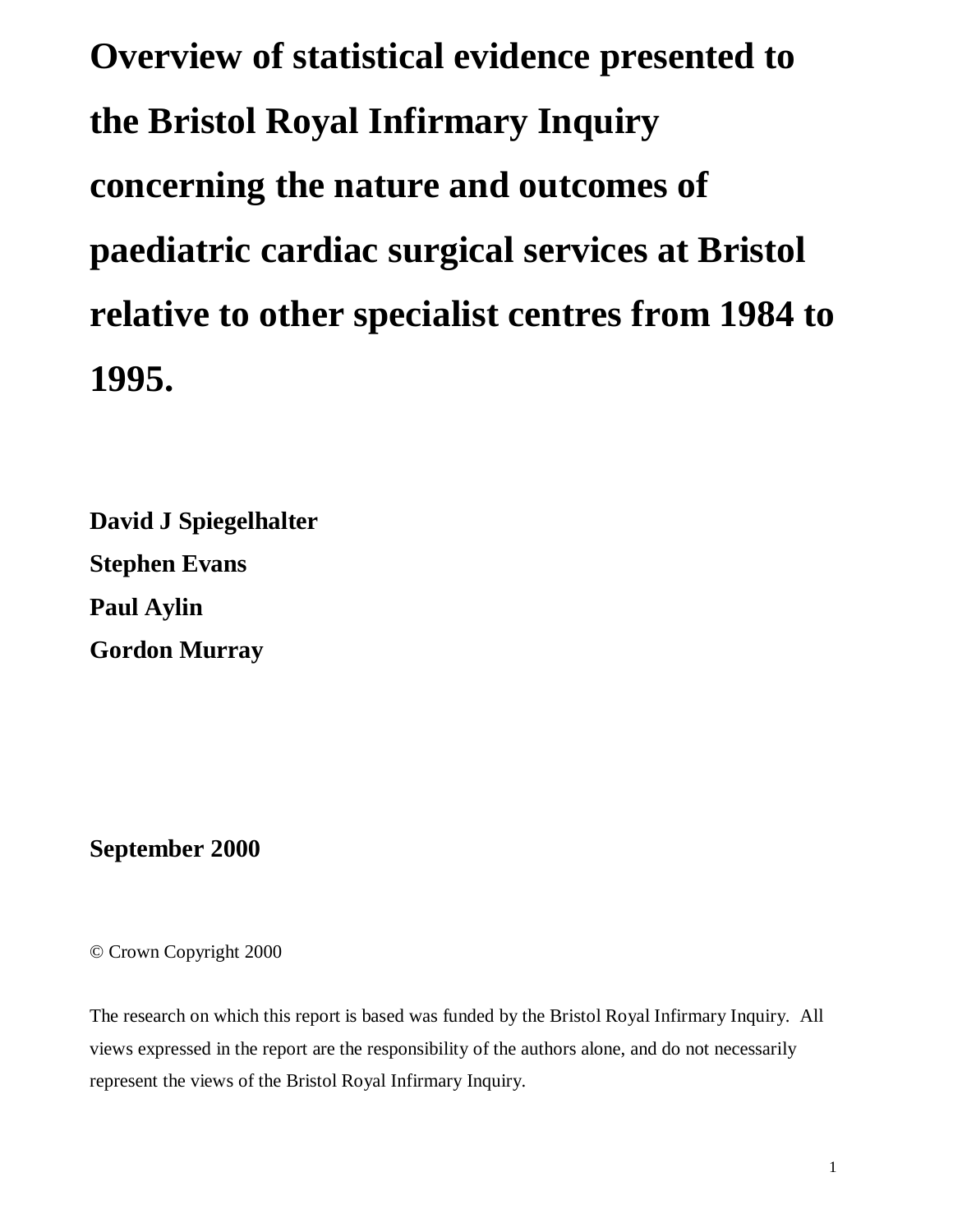## **Executive Summary**

- 1. This overview provides a critical review of statistical evidence presented to the Inquiry regarding the nature and outcomes of paediatric cardiac surgery in Bristol between 1984 and 1995, focussing on the strengths and limitations of the available data sources, and the reliability of conclusions that have been drawn. Key published sources and commentaries have been taken into account. Such a comparative exercise raises a number of difficult issues concerning data quality, the need to aggregate over subgroups, risk-adjustment and so on (*Section 1*).
- 2. The focus of the analysis is on the performance of surgical services that existed in centres, rather than the performance of individual surgeons. It is therefore not appropriate to adjust for pre-operative risk-factors that may be influenced by preceding care (*Section 1.3.5*). Comparisons of performance were primarily restricted to analyses of 30-day mortality. The main findings were presented in terms of 'excess number of deaths'; namely the number of deaths observed in a given stratum at Bristol minus the number which would have been expected had Bristol been similar to other centres in the country. The excess deaths were summed over strata, and the assessed statistical significance of any excess took account of centre to centre variability (*Section 1.3.6*).
- 3. Case-mix adjustment was based on age at operation, operative grouping and epoch of operation. Coding of diagnoses and operative procedures in paediatric cardiac surgery is inherently complex and controversial: the operative grouping adopted was devised with substantial clinical input (*Section 2*).
- 4. All data sources were flawed, and no one source could be considered as representing the 'truth'. Sources used different definitions and variable degrees of quality control: data concerning follow-up of children after discharge from hospital, for example, were erratic. National data were administrative (Hospital Episode Statistics - HES) and professional (UK Cardiac Surgical Register - CSR). HES data have a poor reputation among clinicians, but a linkage exercise with national death registration showed a reasonably accurate correspondence with recorded 30 day in-hospital mortality (*Section 3.1.4*). There was evidence within CSR of highly variable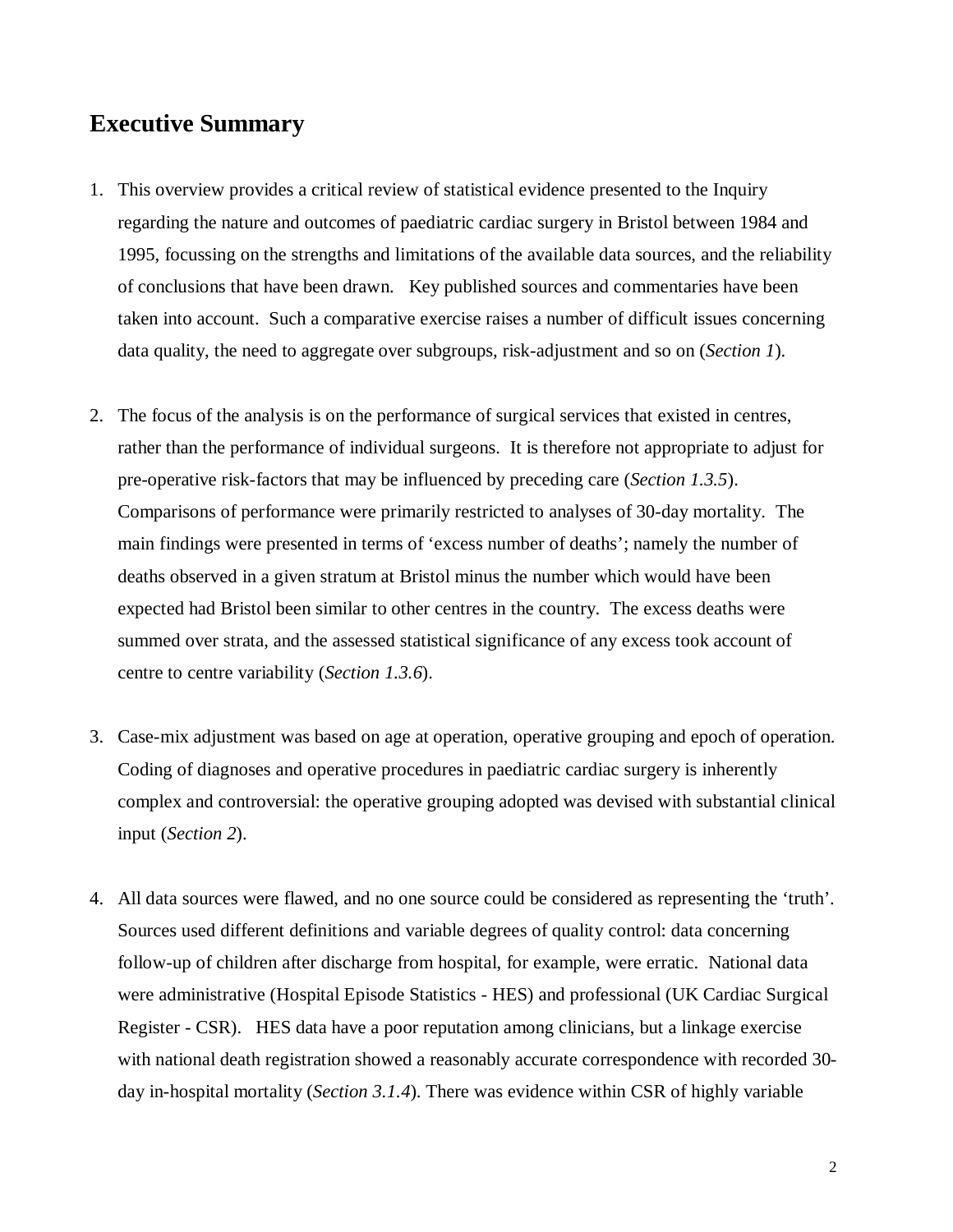submissions from some units over the period in question. Although using different definitions and arising from relatively independent sources, HES and CSR data showed reasonable consistency at an aggregated level, although considerably poorer for individual procedure groups (*Section 3.3*). The crucial issue is not whether HES or CSR precisely measure activity and outcome, but the extent to which feasible data inadequacies could explain any observed divergent performance (*Section 3.4)*.

- 5. None of the five local data sources could be taken as a reliable basis for clinical audit (*Section 4*). In spite of all these problems, there was a surprising degree of agreement between the diverse sources regarding performance in Bristol, especially when restricted to looking at mortality rates following open surgery. This degree of consistency lends credibility to the conclusions drawn from the data (*Section 5*).
- 6. When compared with performance elsewhere, the main finding was a substantial and statistically significant number of excess deaths at Bristol (*Section 6.2*). Adjusting for operative case-mix did not influence this finding. Particular emphasis was placed on the analysis of data from 1991 to 1995, since data were available for that period from both of the national data sources. Depending on the precise approach to the analysis, the number of excess deaths for open surgery during this period was estimated to be of the order of 30 to 35. The excess mortality corresponded roughly to the mortality rate at Bristol being double that observed elsewhere in England for children aged under one year and even greater for children under 30 days. There was a trend observed outside Bristol for overall mortality rates to fall substantially over the Inquiry period, and this trend was not observed in the Bristol data. Further analysis showed that the excess was not restricted solely to switch and atrial-ventricular septal defect (AVSD) operations, and that missing data on outcomes in HES had minimal influence (*Section 6.4.1*). Evidence for excess mortality was robust to sensitivity analysis to a number of potential data inadequacies (*Section 6.4.3*).
- 7. Data sources were not of sufficient quality to make any firm conclusion concerning morbidity outcomes (*Section 6.3*).
- 8. Over the period 1991-1995, both HES and CSR data suggest performance in England (excluding Bristol) was roughly equivalent to published international sources (*Section 7*).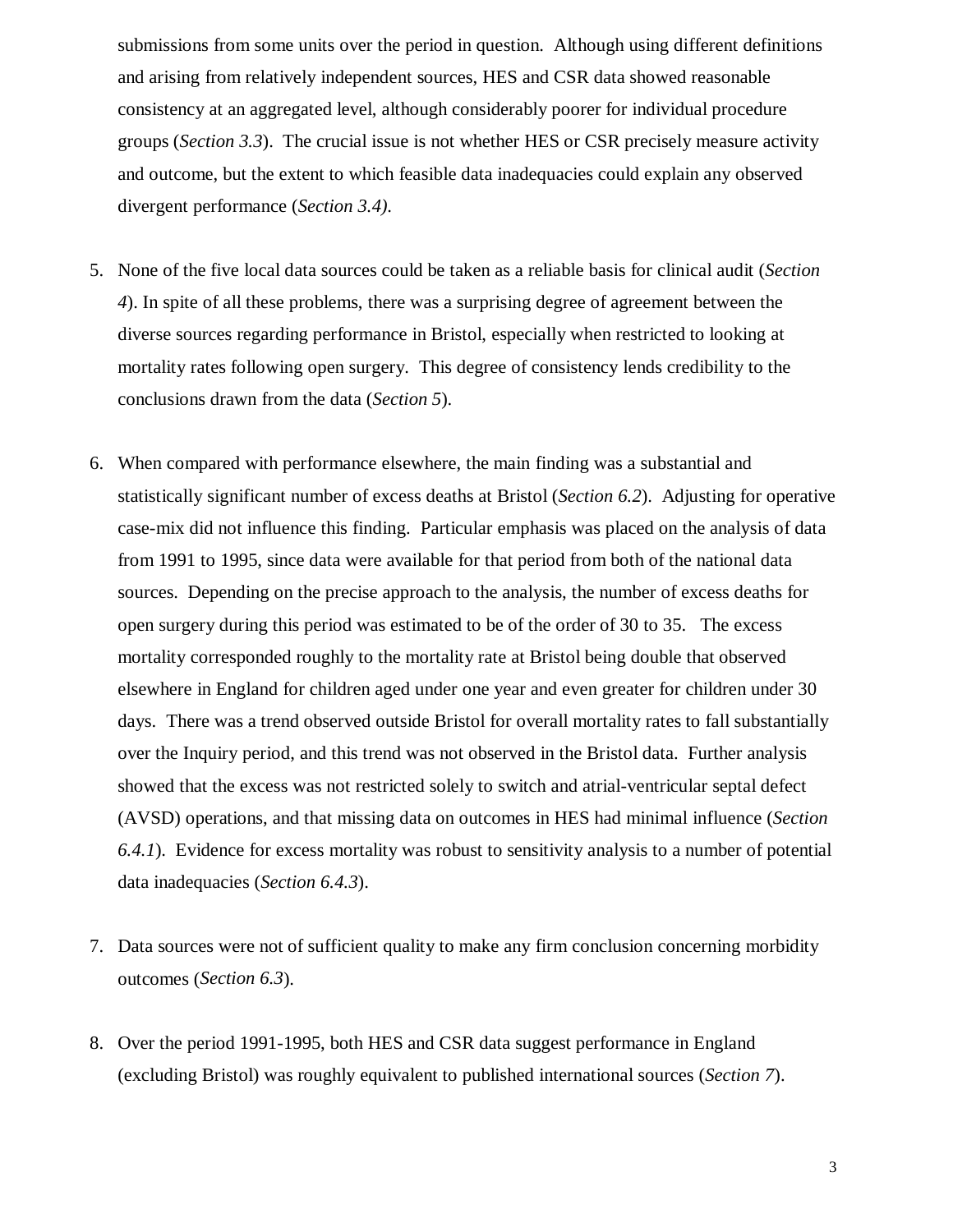- 9. There is evidence of an association between lower volume of surgery and increased mortality in open operations on under 1s over the period 1991-1995, even when ignoring the data from Bristol (*Section 8.1*). However, this association only explains a small proportion of the excess observed in Bristol. Other factors regarding comorbidity and status at admission are not substantially related to the observed mortality pattern in Bristol (*Section 8.2*).
- 10. Between the years 1990 and 1994, there is a clear pattern of a concentration of operations just prior to the first birthday, particularly for AVSDs, and the operative mortality rate at this age is higher than that observed elsewhere. This pattern does not feature in any other centre, and the relevant operations in Bristol appear to be delayed rather than brought forward. This finding is associated with around 25% of the observed excess mortality in Bristol (*Section 8.3*).
- 11. The Clinical Case Note Review suggested that around 30% of children received less than adequate care, and that in just over 5% different management would reasonably be expected to have made a difference in outcome. Many aspects of the process of care were criticised, with no particular highlight on surgical performance. However, similar measures for other centres are not available, and so we cannot know whether similar criticisms could be made of procedures carried out elsewhere (*Section 8.4*).
- 12. In spite of the many flaws in the data, we do not believe that apparent divergent performance of this magnitude and consistency can be explained fully by statistical variability or systematic bias in data recording. Rather we conclude that there is strong evidence of poor performance at Bristol, especially for open surgery in children aged less than one year, over the period 1988 to 1995 (*Section 9.2*). Simple statistical analysis of available data might have suggested this pattern by around 1990 (*Section 9.4*), although the 1990 performance then matched the national average and so might have provided temporary reassurance. We must stress that this does not necessarily imply that there was poor performance by individual surgeons during this period. The whole system of care provided for these children, from diagnosis and referral through to post-operative care and discharge needs to be examined to look for an explanation for the observed poor performance (*Section 9.5*).
- 13. In terms of the future, it is clear that much greater attention needs to be paid to data quality in audit systems for paediatric cardiac services, in order to detect important but modest differences, rather than simply having the ability to flag grossly discrepant performance. We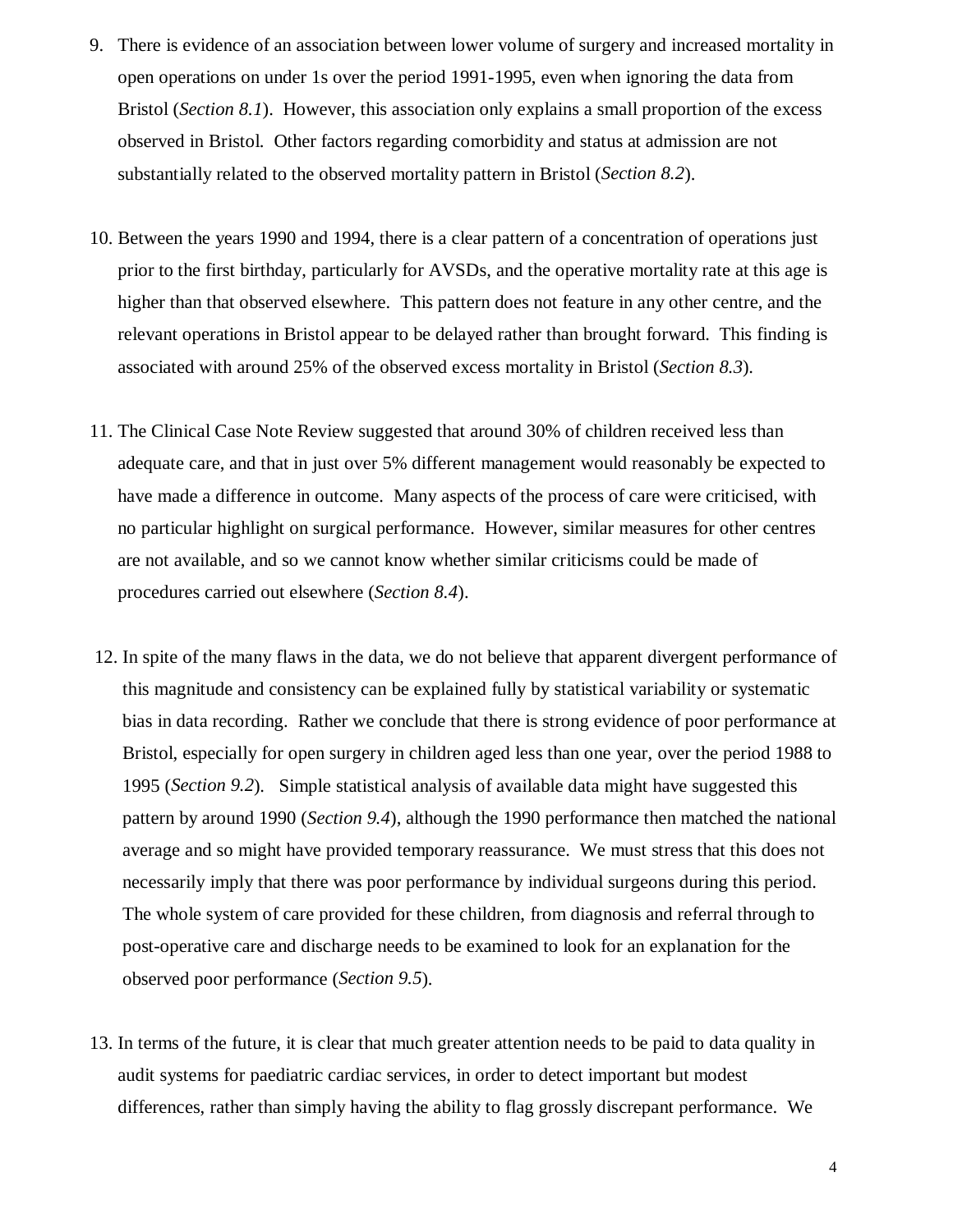recommend that: i) attention is paid to linkage between administrative, clinical and death registration systems; ii) that methods be developed so that all operations can be mapped onto a small number of risk categories, and iii) that simple but formal statistical procedures are introduced for institutional comparisons, monitoring individual performance, and providing for informed patient consent (*Section 10*).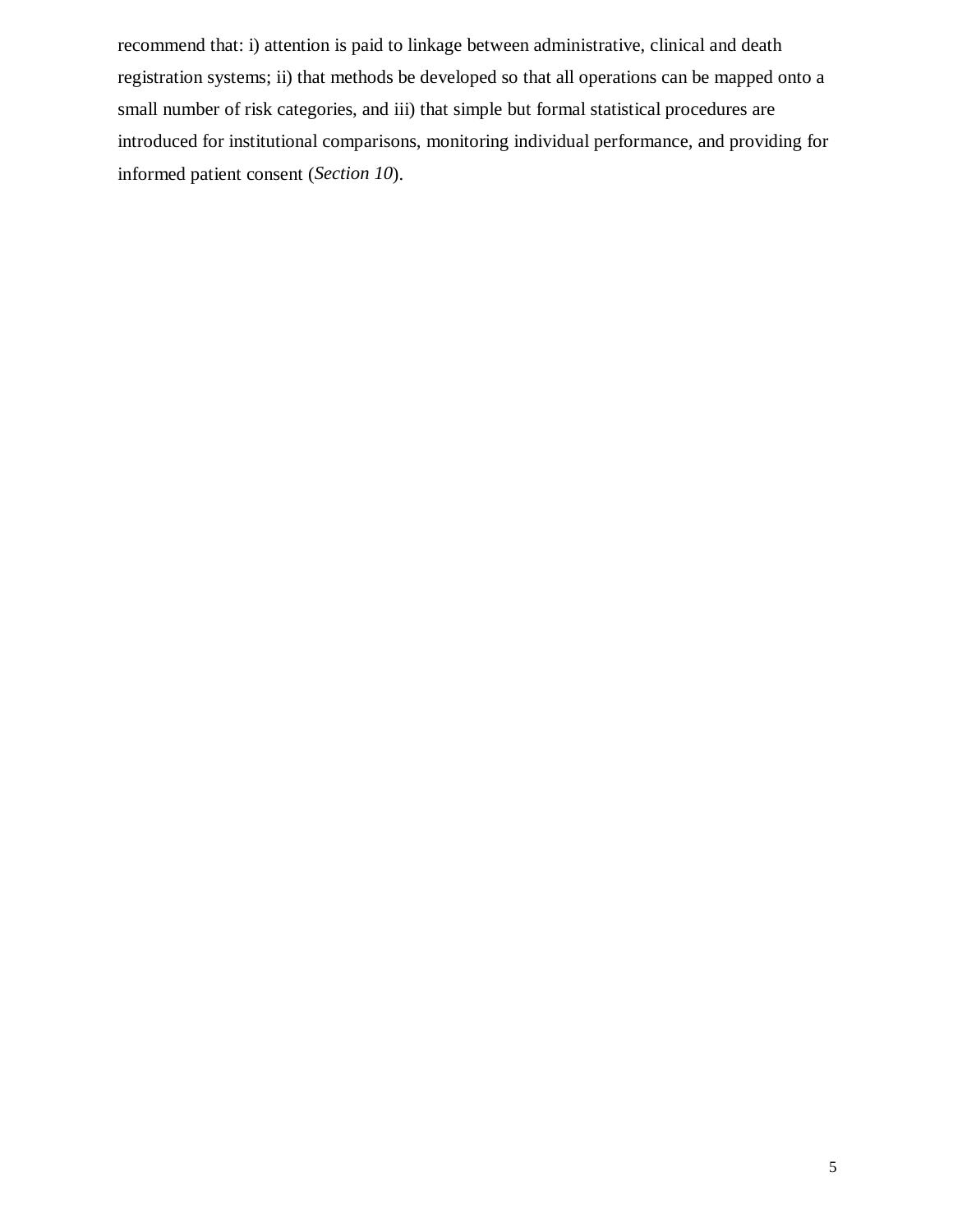# **List of contents.**

|     | <b>Glossary</b>                                                                  | 9  |
|-----|----------------------------------------------------------------------------------|----|
| 1.  | Introduction.                                                                    | 10 |
| 1.1 | Aims of the overview.                                                            | 10 |
| 1.2 | The main sources of published evidence.                                          | 10 |
| 1.3 | Issues in making institutional comparisons, and the approach taken with relation | 11 |
|     | to the Inquiry evidence.                                                         |    |
| 2.  | Criteria used for analysis.                                                      | 14 |
| 2.1 | 'Activity'.                                                                      | 14 |
| 2.2 | Coding of operative procedures.                                                  | 14 |
| 2.3 | Outcome.                                                                         | 15 |
| 2.4 | Open/closed groups.                                                              | 15 |
| 2.5 | 'Consensus' procedure groups.                                                    | 15 |
| 2.6 | Epochs.                                                                          | 16 |
| 2.7 | Age groups.                                                                      | 17 |
| 2.8 | Centres for comparison.                                                          | 17 |
| 3.  | <b>National Data sources.</b>                                                    | 17 |
| 3.1 | National Hospital Episode Statistics (HES).                                      | 17 |
| 3.2 | UK Cardiac Surgical Register (CSR).                                              | 19 |
| 3.3 | Comparison of HES and CSR data at a national level.                              | 20 |
| 3.4 | Conclusions on national data.                                                    | 21 |
| 4.  | <b>Local Data sources on Bristol.</b>                                            | 21 |
| 4.1 | Patient Administration System (PAS).                                             | 21 |
| 4.2 | Coded Clinical Records (CCR).                                                    | 21 |
| 4.3 | Bristol Surgeons' Logs (SL).                                                     | 22 |
| 4.4 | South West Congenital Heart Register (SWCHR).                                    | 22 |
| 4.5 | Perfusionists' Logs (PL).                                                        | 22 |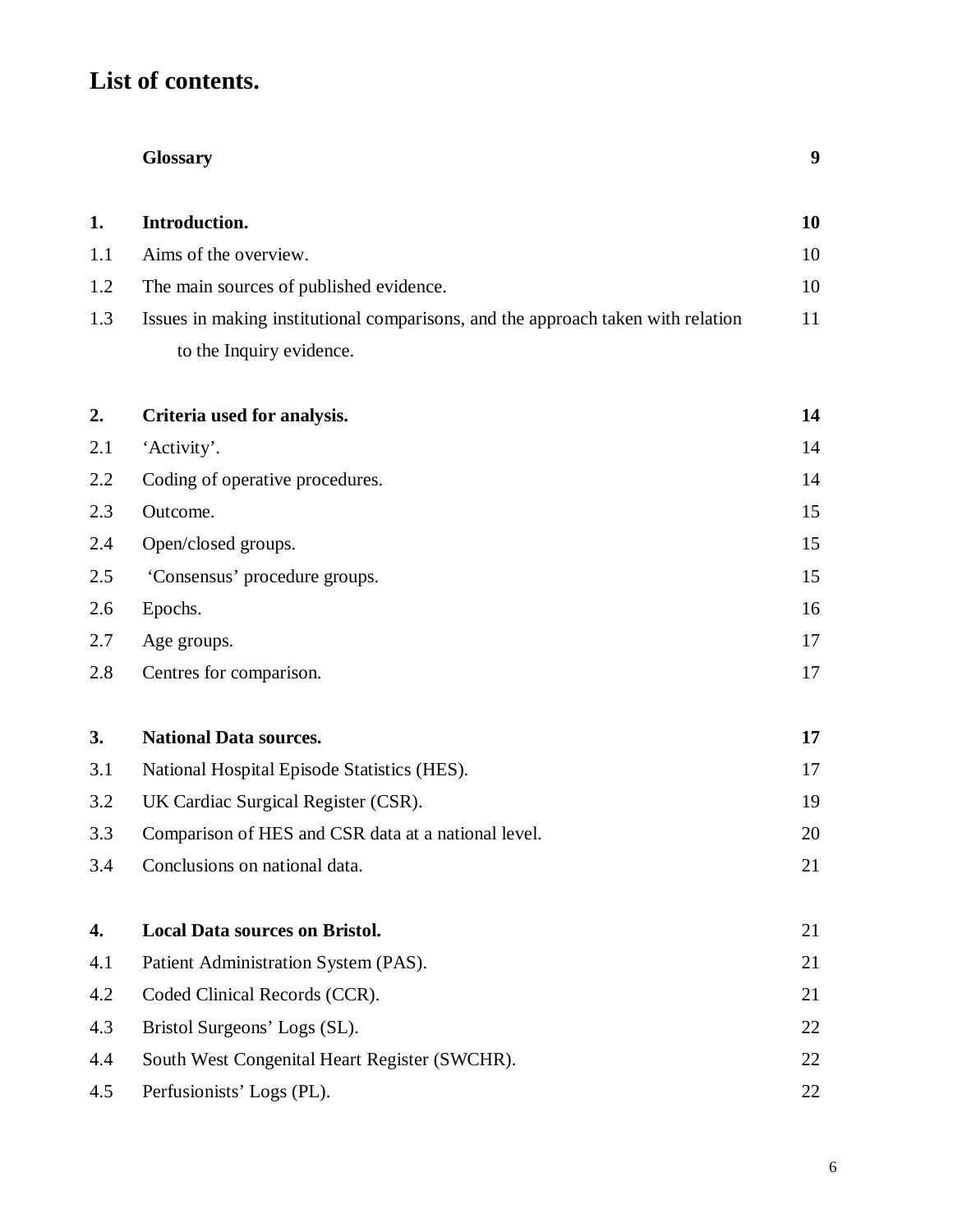| 5.  | <b>Activity and outcomes in Bristol</b>                                    | 23 |
|-----|----------------------------------------------------------------------------|----|
| 5.1 | Mortality outcomes.                                                        | 23 |
| 5.2 | Morbidity outcomes.                                                        | 23 |
| 5.3 | Conclusions on Bristol activity and outcomes.                              | 24 |
| 6.  | <b>Comparison of Bristol with national performance.</b>                    | 25 |
| 6.1 | Analyses carried out.                                                      | 25 |
| 6.2 | Mortality outcomes.                                                        | 25 |
| 6.3 | Non-mortality outcomes                                                     | 27 |
| 6.4 | Further questions.                                                         | 27 |
| 7.  | Comparison with published sources on operative mortality.                  | 29 |
| 7.1 | Sources of published data.                                                 | 29 |
| 7.2 | Comparison with published sources.                                         | 30 |
| 7.3 | Conclusions.                                                               | 30 |
|     |                                                                            |    |
| 8.  | Investigation of possible factors associated with divergent performance in | 30 |
|     | <b>Bristol.</b>                                                            |    |
| 8.1 | Institutional factors: volume of surgery.                                  | 31 |
| 8.2 | Patient factors: status at admission and comorbidity.                      | 32 |
| 8.3 | Patient factors: timing of surgery.                                        | 33 |
| 8.4 | Patient factors: the process of care.                                      | 34 |
| 9.  | <b>Overall Conclusions.</b>                                                | 35 |
| 9.1 | The available data sources.                                                | 32 |
| 9.2 | Evidence for divergent performance of Bristol.                             | 36 |
| 9.3 | Explanation for divergent behaviour.                                       | 36 |
| 9.4 | What might have been known?                                                | 37 |
| 9.5 | Conclusions.                                                               | 38 |
| 10. | <b>Proposals for the future</b>                                            | 38 |

7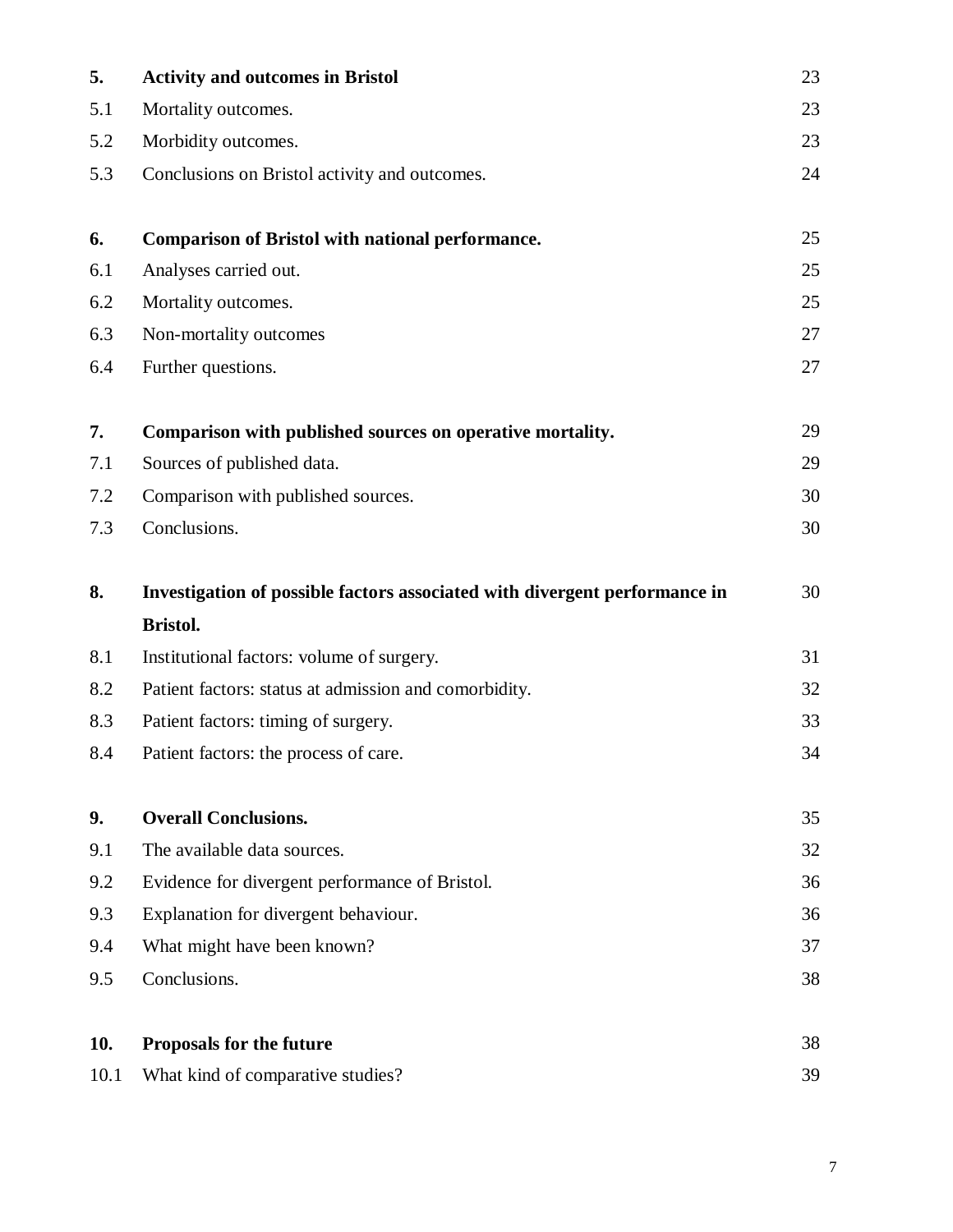|      | 10.2 What source of comparative data?                           | 40 |
|------|-----------------------------------------------------------------|----|
| 10.3 | What kind of coding scheme and groupings?                       | 41 |
|      | 10.4 How can statistical methods help in analysing performance? | 41 |
|      | <b>Acknowledgements</b>                                         | 42 |
|      | <b>References</b>                                               | 43 |
|      |                                                                 |    |
|      | <b>Technical Appendix</b>                                       | 46 |
|      | <b>Tables and Figures</b>                                       | 48 |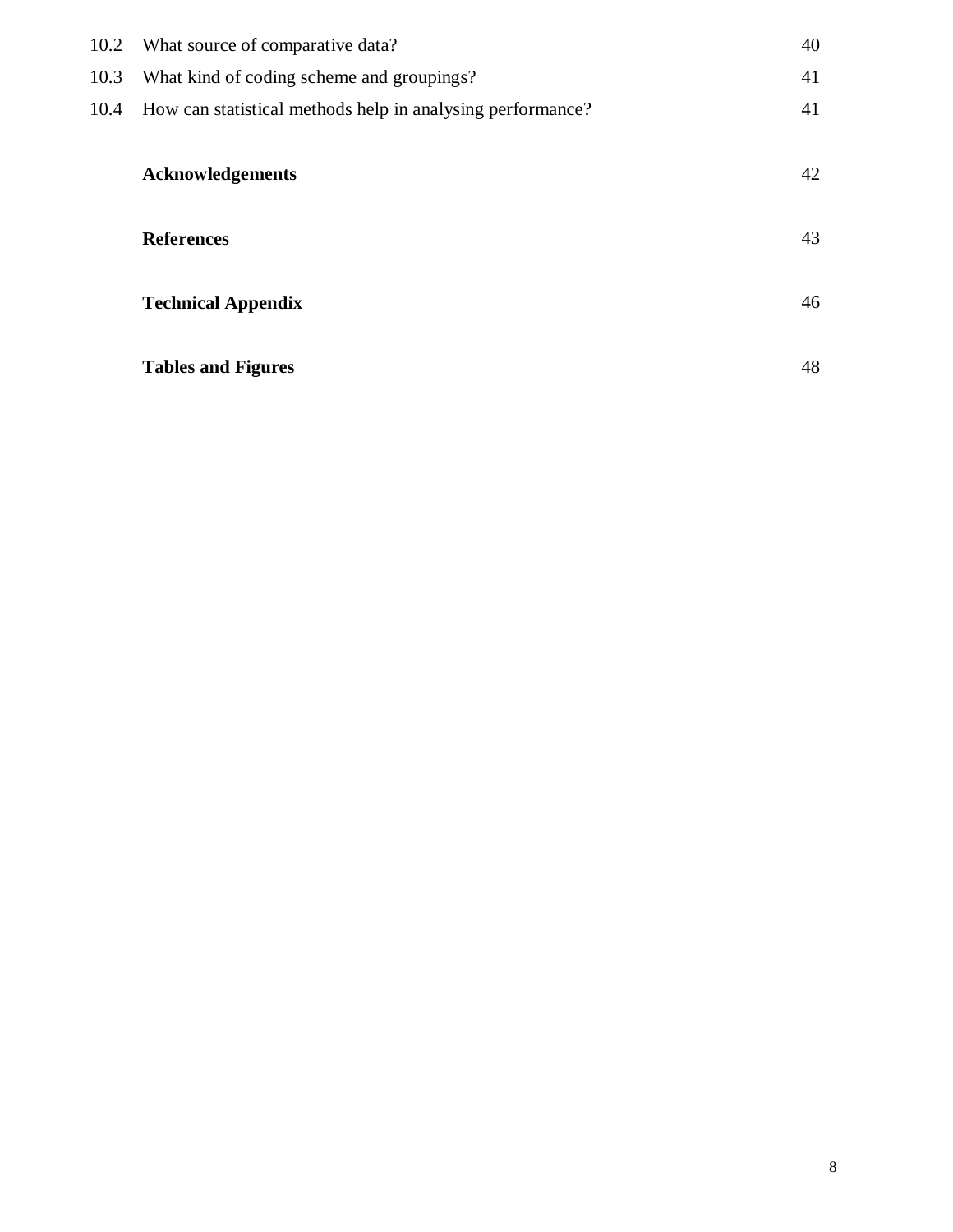# **Glossary.**

## **Abbreviations.**

| <b>ASD</b>          | Atrial Septal Defect.                                                 |
|---------------------|-----------------------------------------------------------------------|
| <b>AVSD</b>         | Atrial Ventricular Septal Defect.                                     |
| <b>BRI</b>          | Bristol Royal Infirmary.                                              |
| <b>CCNR</b>         | <b>Clinical Case Note Review</b>                                      |
| <b>CCR</b>          | Coded Clinical Records.                                               |
| <b>CSR</b> or UKCSR | UK Cardiac Surgical Register.                                         |
| CV                  | Coefficient of variation: the standard deviation divided by the mean. |
| <b>HES</b>          | Hospital Episode Statistics.                                          |
| <b>OPCS</b>         | Office of Population Censuses and Surveys.                            |
| OPCS4               | OPCS Classification of Operation and Procedures, Fourth Revision.     |
| PAS                 | Patient Administration System.                                        |
| PL                  | Perfusionists' Logs                                                   |
| RR                  | Relative risk.                                                        |
| <b>SL</b>           | Surgeons' Logs.                                                       |
| <b>SMR</b>          | <b>Standardised Mortality Ratio</b>                                   |
| <b>SWCHR</b>        | South West Congenital Heart Register.                                 |
| <b>TAPVD</b>        | <b>Total Anomalous Pulmonary Venous Drainage.</b>                     |
| <b>TGA</b>          | Transposition of Great Arteries.                                      |
| <b>UBHT</b>         | United Bristol Healthcare NHS Trust.                                  |
| <b>UKCSR</b>        | UK Cardiac Surgical Register.                                         |
| <b>VSD</b>          | Ventricular Septal Defect.                                            |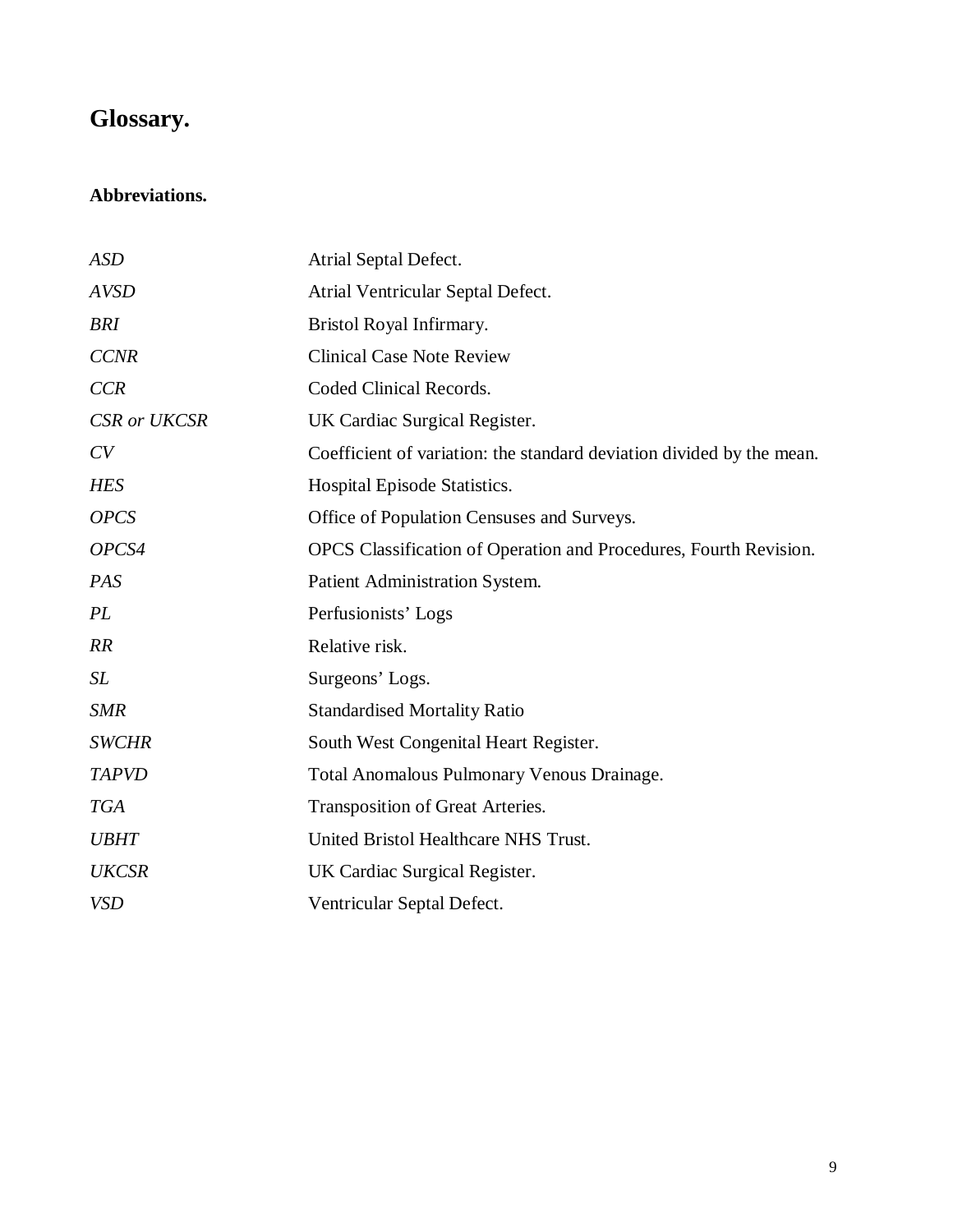## **1. Introduction.**

### **1.1 Aims of the overview.**

A key issue to be investigated by the Inquiry concerns the nature and outcomes of paediatric cardiac surgical services at Bristol relative to other specialist centres – referred to as Issue C in the Issues List published by the Inquiry in March 1999 (BRI Inquiry, 1999a). A large amount of oral and written evidence has been submitted to the Inquiry concerning Issue C, and major items are listed below. This overview is intended to provide a critical assessment of this evidence, with emphasis on the quality of the data sources and the reliability of any conclusions that may be drawn, and in particular to review the extent to which key data sources tell the same story or otherwise.

## **1.2 The main sources of published evidence.**

These fall into four main categories. First, the Inquiry commissioned an initial set of expert reports on data sources (Evans, 1999; Aylin *et al*. 1999; Murray *et al*, 1999; Spiegelhalter, 1999), followed by a series of further analyses (Evans, 2000; Aylin *et al*, 2000; Spiegelhalter, 2000; Murray *et al*, 2000; Lawrence and Murray, 2000). Second, other work has been commissioned by the Inquiry, such as the Clinical Case Note Review (Hamilton and Silove, 1999; 2000) and the review on the published literature of outcomes in paediatric cardiac surgery Vardulaki *et al* (2000). Third, evidence has been submitted on general statistical issues (Curnow, 1999), use of HES data (Yates, 1997), and comments and responses on the initial statistical analysis for the Inquiry (Wisheart, 2000; Spiegelhalter *et al*, 2000; Stark, 2000a, Stark 2000b). Finally, some oral evidence is included where appropriate. In addition, the Inquiry has published papers on its approach to using relevant existing data (BRI Inquiry, 1999b), a preliminary overview of key data sources (BRI Inquiry, 1999c), and expert consultation process on analytic issues (BRI Inquiry, 1999d). Full titles are given in the Reference list, and papers should be available on the BRI Inquiry Web site.

Further responses to statistical reports (Wisheart, 2000b; Dhasmana, 2000) have been seen, but there has been insufficient time to allow any commentary to be included in this overview.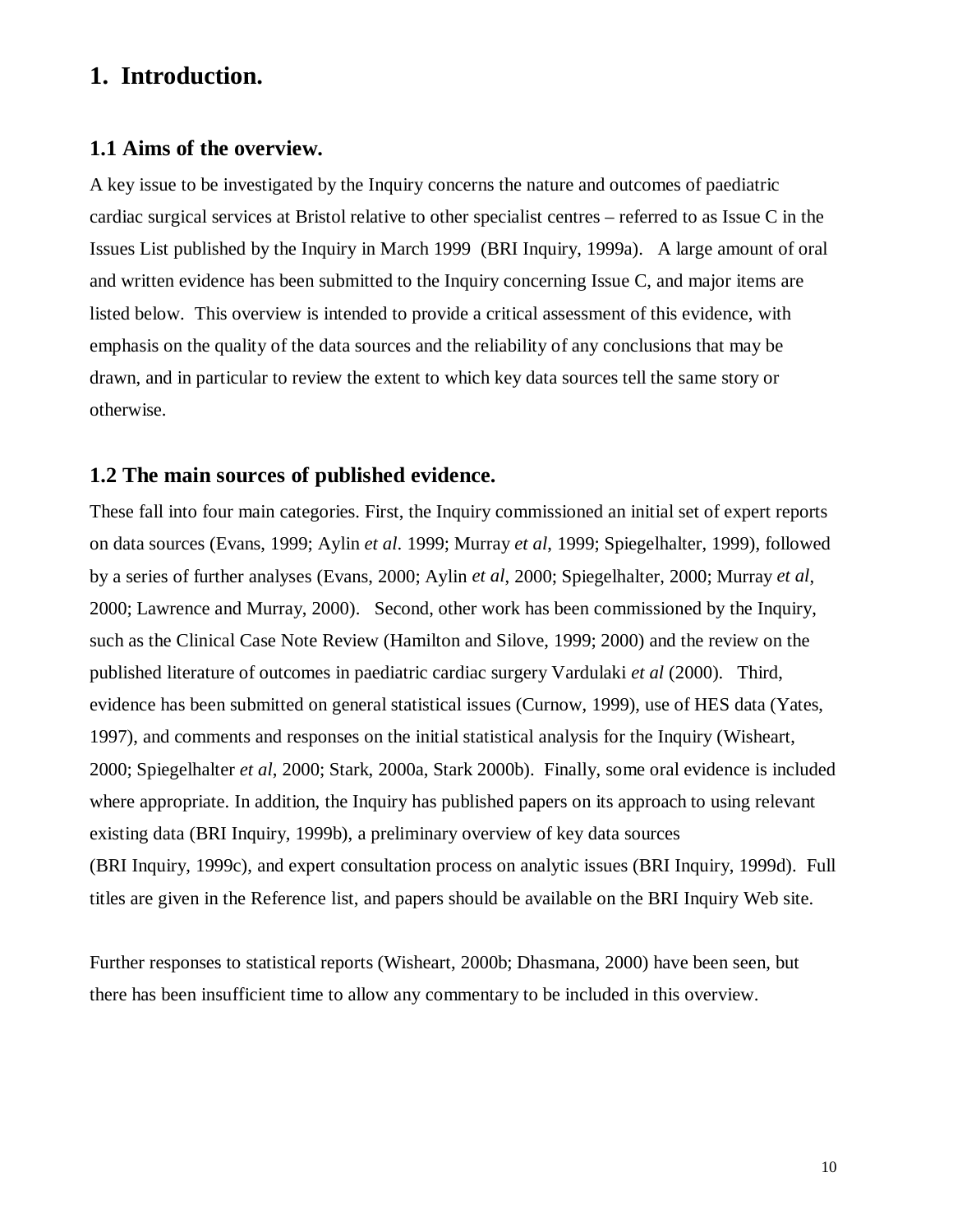# **1.3 Issues in making institutional comparisons, and the approach taken in relation to the Inquiry evidence.**

A number of issues have repeatedly arisen during the presentation and analysis of the statistical evidence to the BRI Inquiry. An attempt is made here to clarify the difficulties and to explain the approach taken in this overview.

#### **1.3.1 Patients to be included in the comparison:**

- *Issue*: It is important to distinguish between the evaluation of a health-care *system*, and one component of it, such as surgical performance. System evaluations should ideally be population-based so as to include, for example, those who died before surgery.
- *Approach*: The data available to the Inquiry for comparative purposes have not included information on a population basis, and so only those receiving surgery are considered. However, evaluation of the entire surgical service, rather than surgical performance alone, influences the approach to risk adjustment (see Section 1.3.5).

#### **1.3.2 Mortality as a performance indicator:**

- *Issue*: It is generally acknowledged that mortality is inadequate as a sole performance indicator.
- *Approach*: Apart from very limited components of HES and local data sources (Section 5.2), the Inquiry evidence only includes short-term mortality, and so we can make little comment on longer-term mortality, morbidity, or more subtle patient outcomes such as physical and cognitive functioning, dependency, or quality-of-life.

#### **1.3.3 Imperfect quality of data:**

• *Issue*: Institutional comparisons often need to make use of imperfect data sources, and none of the Inquiry's data sources can be considered to represent the 'truth' perfectly. Even if each data source were of perfect quality according to its own internal criteria, there would inevitably be disagreements on measures of activity and outcomes due to different sources adopting different definitions. The problem is made worse in this context by coding difficulties. All estimates of, say, the numbers of excess deaths are affected not only by statistical variability (which can be quantified) but error due to inadequate data (which is more difficult to quantify). There are particular dangers if centres differ in the quality of data, since more meticulous centres may be unreasonably penalised.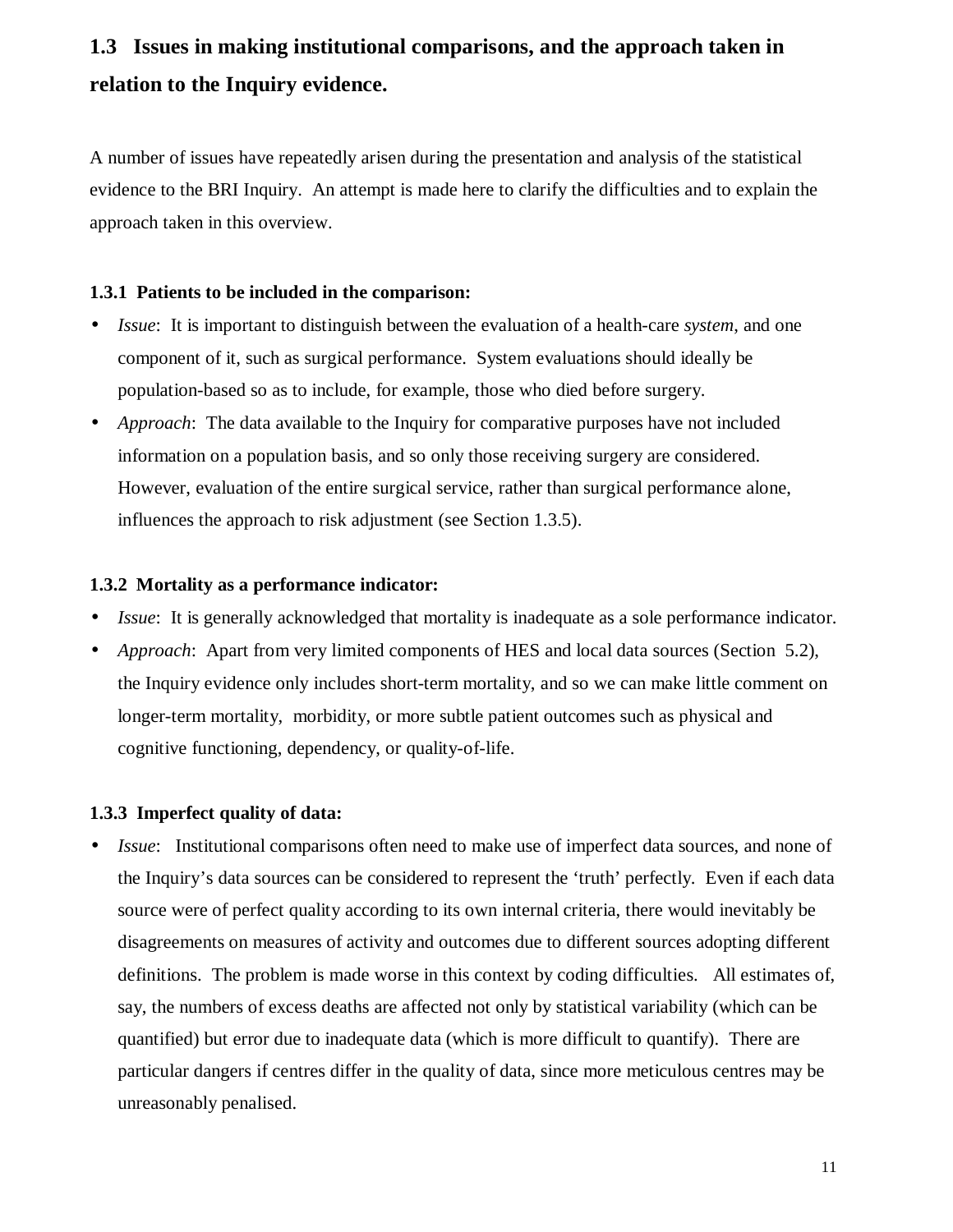• *Approach*: Reasonable agreement between sources enhances the credibility of any conclusions, provided they are not explainable by the play of chance. Sensitivity analysis to plausible assumptions is important, and any observed differences should be large enough to overcome reasonable doubts about data quality. Ideally, all estimates would be clearly labelled as being based on imperfect data.

#### **1.3.4 Drawing conclusions on subgroups of patients:**

- *Issue:* There are two broad perspectives that need to be balanced. A 'clinical' view sees each patient as unique and hence may view aggregation into large groups as unreasonable, while a 'statistical' view seeks to make comparisons based on sufficient numbers of cases. This is made more difficult in this context by the undoubted complexity of individual cases.
- *Approach:* Coding problems and small numbers limit the reliability of conclusions on small subgroups, and it is inappropriate to seek 'causes' of individual adverse events in these sources of data. Rather, attention is focussed on the broad statistical picture. Two strategies have been taken and compared. First, simple aggregation of cases into larger groups such as all ` open' or ` closed' operations (which, of course, ignores differences in the mix of cases). Second, aggregation of individual subgroup comparisons using a stratified analysis – as discussed in Section 2.5, this should provide a more robust overall comparison.

#### **1.3.5 Adjustment for case-mix and operative risk factors:**

- *Issue:* Centres may differ in their *case-mix*, by which we mean the underlying cardiac anomalies of patients coming under their care. Surgeons' caseloads may differ in *operativerisk* factors, which include not only the type of anomalies that are included under case-mix, but also additional factors such as the age, previous medical history and current clinical condition of the patient at the time of operation. Fair comparisons of centres and/or surgeons should adjust for the appropriate factors.
- *Approach:* We have avoided use of the generic term 'risk-adjustment', since it always requires further definition depending on the purpose of the comparative exercise. When comparing whole surgical systems in centres, one should ideally concentrate on case-mix stratification: *i.e.* factors beyond all influence of the organisation. In contrast, if surgical performance alone were being compared, then a full 'operative-risk stratification' exercise may be appropriate, taking into account the precise clinical state and previous history of the patient just prior to their operation. However, this is *not* appropriate methodology when comparing the whole surgical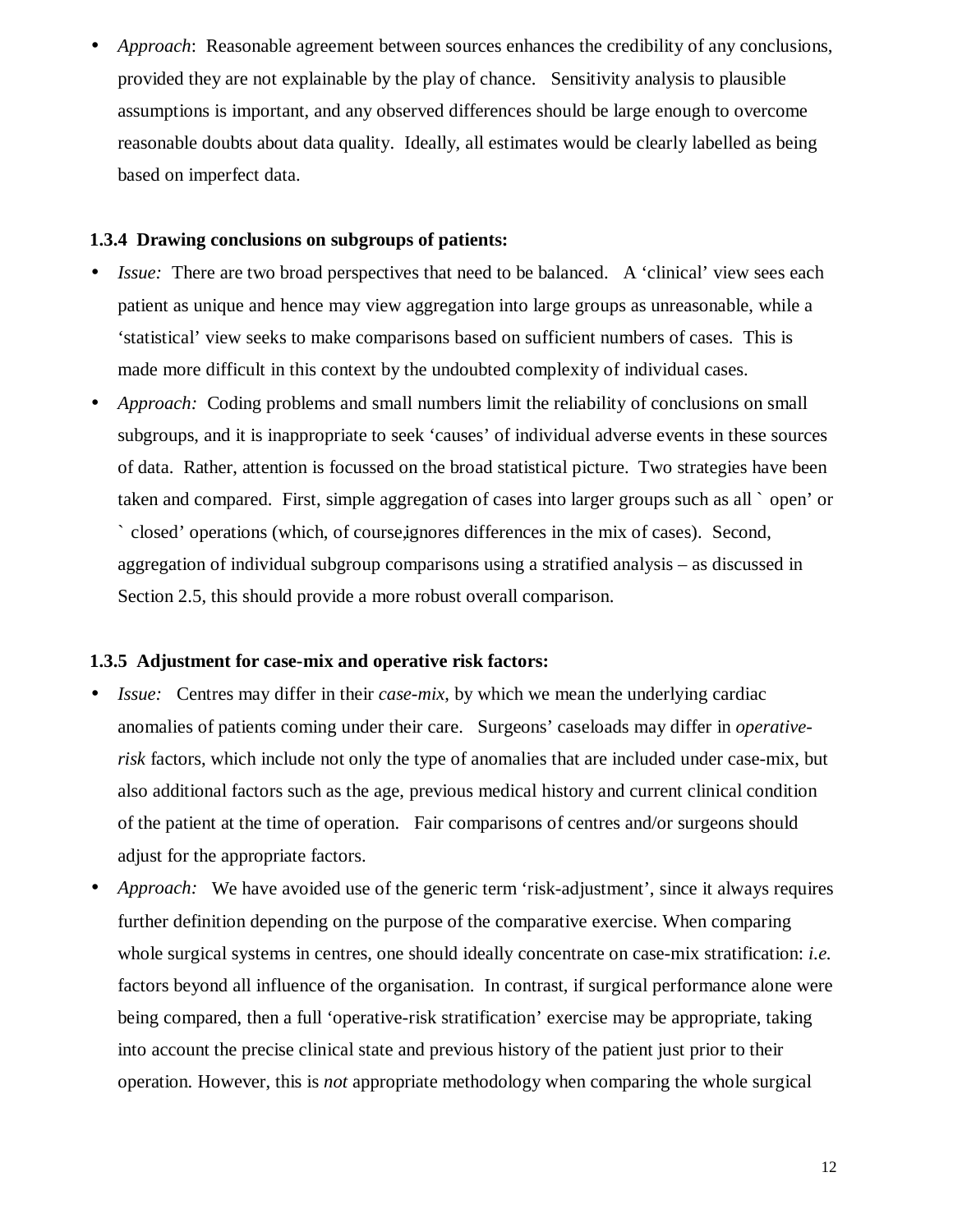system, since many features at operation may be influenced by early care, timing of operation *etc*. - it is even arguable that one should not adjust for age at operation since the process of care could influence this factor (Section 8.3). Since the objective is a comparison of the systems in centres, results in the analysis have been broken into strata defined by broad procedure groups, epoch of operation and broad age-groups.

#### **1.3.6 Summarising differences in performance:**

- *Issue:* Aggregating differences in performance over many strata into a composite measure.
- *Approach:* The expected number of deaths (E) within each stratum may be estimated, assuming that Bristol were similar to the other centres in the country. This is compared to the observed number of deaths (O): the ratio O/E is equivalent to the Standardised Mortality Ratio (SMR). It is standardised for age group, procedure group and epoch. The evidence to the Inquiry also uses the difference  $O - E$ , which is termed the 'excess number of deaths'. This may be added up over many strata. Intervals and significance levels for this quantity may be calculated allowing for between-centre variability, assuming a specific statistical model: full technical details are provided in the Appendices of Aylin *et al* (1999, INQ 0013) and Spiegelhalter (1999, INQ 0015). A simpler analytic procedure has been adopted for rapid sensitivity analysis, which is described in the Technical Appendix.

#### **1.3.7 The definition of 'divergent' performance:**

- *Issue:* There are a number of reasons for centres to vary in performance (Spiegelhalter 1999, INQ 0015 0013). Chance variability is taken into account by standard statistical analysis, while measured case-mix factors can in principle be adjusted for. However, there will inevitably be further variability between centres due to unmeasured factors unrelated to quality of care. There must always be a centre which is bottom of a 'league table', and the vital issue is whether such a centre is substantially divergent from the spread among other centres.
- *Approach:* The statistical approach to this issue is discussed in detail in Aylin *et al* (1999, INQ 0013 0083) and Spiegelhalter (1999, INQ 0015 0014). Essentially, Bristol is removed from the analysis and the variability between other centres estimated. The number of excess deaths in Bristol is then estimated, and its 'significance' assessed taking into account between-centre variability.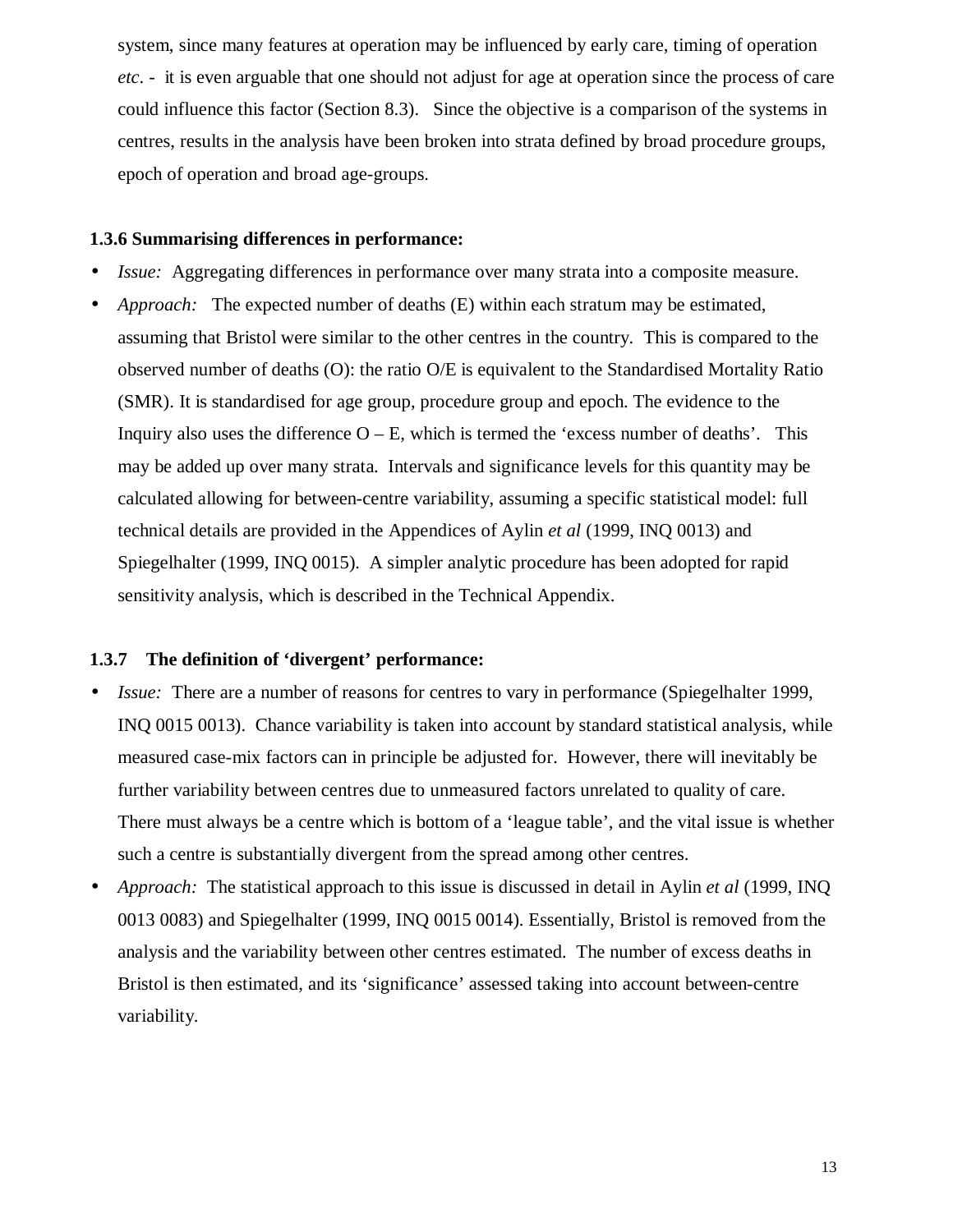#### **1.3.8 Establishing causation:**

- *Issue:* In the absence of randomisation or adequate controls, it is difficult to assign causation to any observed divergence in performance.
- *Approach:* Section 8 explores features at the institutional level (*e.g*. volume of surgery) and individual level (*e.g.* whether a patient has Down's syndrome) which may be associated with performance, but no definitive suggestions of causes of divergent performance can be made. When discussing factors that may explain divergent performance, a distinction should be made between 'exogenous' factors beyond the control of the system, and 'endogenous' factors such as the process of care. However, as discussed in Section 8, this is not always a straightforward distinction to make.

## **2. Criteria used for analysis.**

The following definitions have been adopted: the extent to which the individual data sources can adhere to these definitions is covered in Section 3.

## **2.1 'Activity'.**

An event has to be identified that measures activity and hence forms the basis for the denominator in any calculated mortality rate. The primary analysis focussed on the number of admissions/spells as the basis for comparison, although some of the data sources use operations as their measure of activity.

*Critique*: There is normally only one operation per admission and so there is limited difference according to which is chosen; Evans (1999, INQ 0012 0023/0026/0043) reports that there were only 5% more operations than admissions recorded in Bristol. See Section 3.1.2 for discussion on disagreements between the activity measured by HES and departmental records.

## **2.2 Coding of operative procedures.**

Individual procedures within an admission have been coded according to the OPCS Classification of Operations and Procedures (OPCS4) (Aylin *et al* 1999, INQ 0013 0023). This coding scheme is not claimed to be a gold standard, but it is routinely used for PAS and HES data, experienced coders were available, and it allows a comparison to be made between all sources. Crucially, no suitable alternative was available (BRI Inquiry 1999d).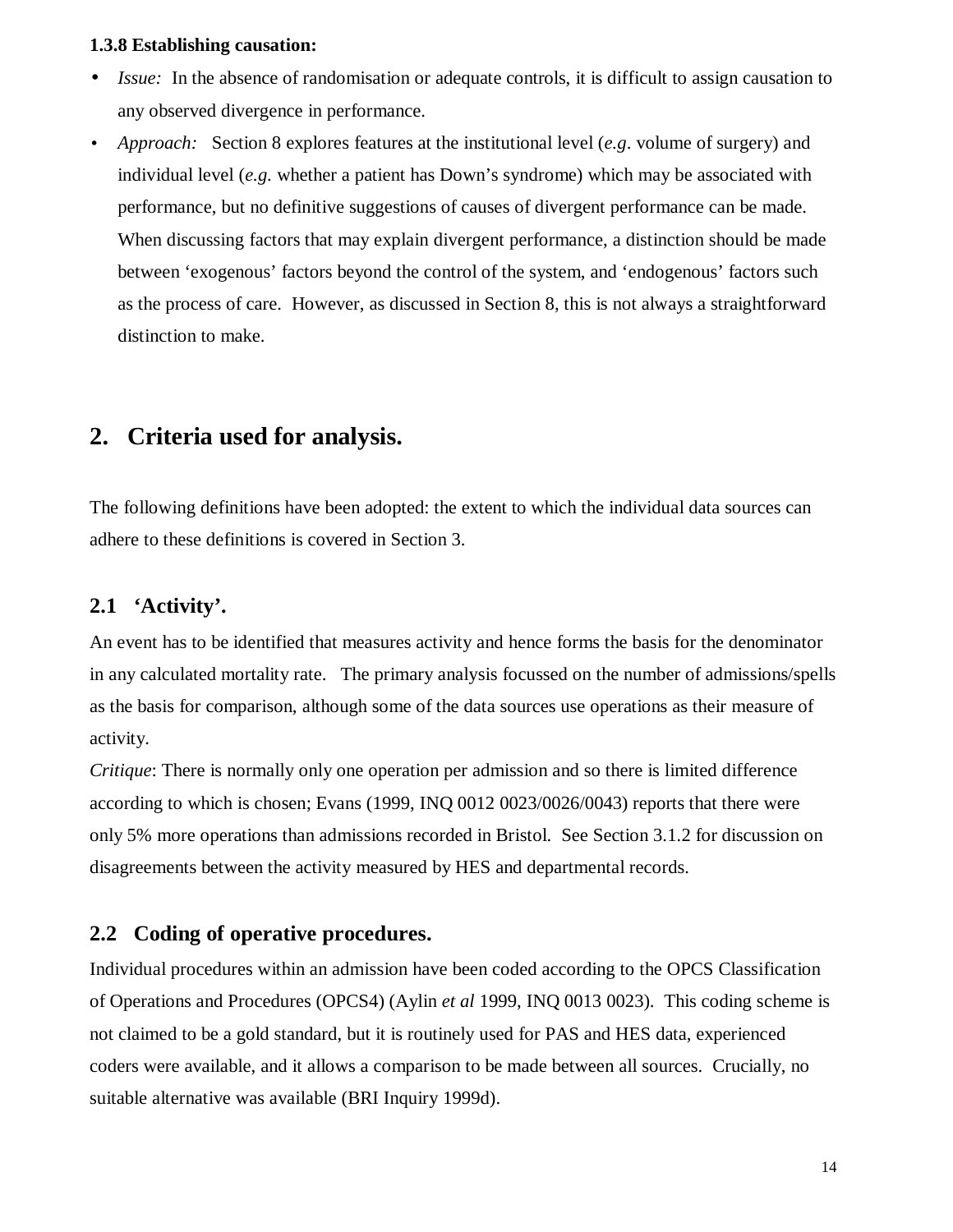*Critique*: This system is generally unpopular with clinicians. Stark (2000a, WIT 0567, 0003) says this scheme is unfamiliar, that inappropriate codes are used, and reports anecdotal evidence of substantial disagreements with surgeons' own databases. Comparison with the surgeons' logs in Bristol (Section 4.3) reveals the difficulty of obtaining coding agreement in this complex area, and this is further discussed in Section 10.

### **2.3 Outcome.**

A 'death' has been defined as death within 30 days of operation, whether or not it occurs in hospital, and whether or not it is related to the surgical procedure.

*Critique*: The highest post-operative risk is within 30 days. This is a standard choice and is the definition used by the UK Cardiac Surgical Register. The accuracy of the HES recording of deaths is discussed in Section 3.1.4.

### **2.4 Open/closed groups.**

Two broad categories of operations have been defined: 'open' operations refer to those in which the heart is stopped and cardio-pulmonary bypass is required, while 'closed' operations do not require bypass. A scheme for mapping of OPCS4 codes to these two categories was derived through an iterative consultation process described in BRI Inquiry (1999d). Operations were excluded if they were adult, medical, either open or closed, or for unspecified reasons. A number of the excluded procedures are those that relate to diagnostic procedures such as catheterisation (Evans, 1999 INQ 0012 0022, section 4.15).

*Critique*: The scheme was not perfect. For example, Aylin *et al* (1999, INQ 0013 0030) report that some 2.5% of observed OPCS4 codes map onto the 13 consensus procedure groups (see Section 2.5) but not onto either of the open or closed group. Transplants were excluded, as they did not concern Bristol. A better mapping could be established, but might be expected to have little impact on the results of this exercise.

## **2.5 'Consensus' procedure groups.**

Consultation with paediatric cardiologists and cardiac surgeons based on procedures carried out at Bristol gave rise to 13 'consensus' groups – see Aylin *et al* (1999, INQ 0013 0029) and BRI Inquiry (1999d). Consensus groups 1 to 11 were considered to be open, 12 and 13 closed. Table 2.1 shows the mapping of OPCS4 codes to the 13 groups, including whether mapping to a category of the UK Cardiac Surgical Register (CSR) was possible. Since one admission or operation may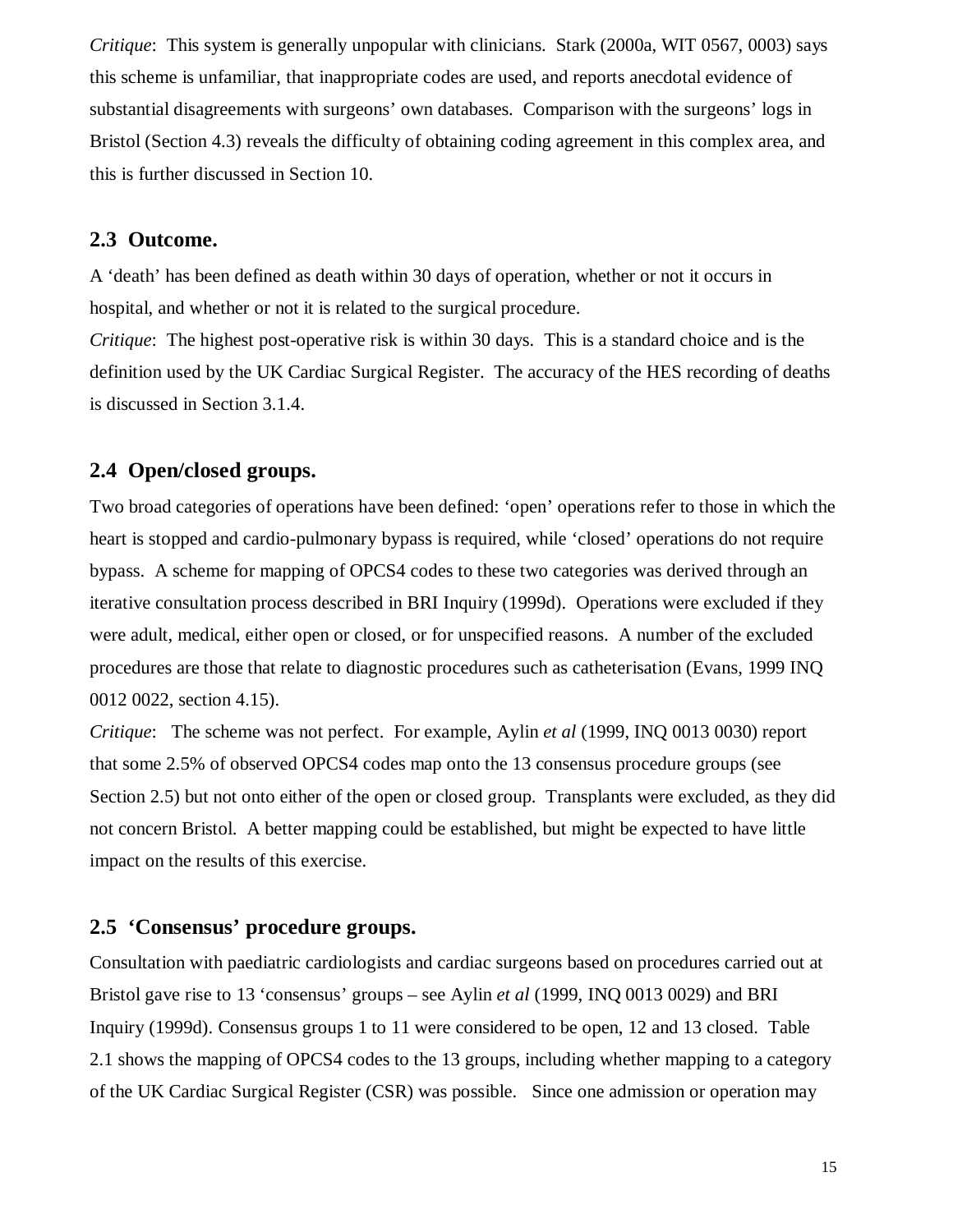contain procedures falling in more than one group, the hierarchy shown in Table 2.2 was adopted in order that each admission could be classified into a single reasonably appropriate risk group. The code appearing highest in the table determined the group for that admission.

*Critique*: Stark (2000a, WIT0567 0004) identifies operations with apparently varying risks being mapped into a common procedure group, as well as significant exclusions from the exercise. Wisheart (2000a, SUB 0009) comments on disagreements between the numbers recorded in his own log and those in the procedure groups - see Section 4.3 for discussion of this. Obtaining professional agreement on an appropriate way to aggregate codes into a manageable number of groups is a difficult task due to the inherent complexity of the cases. Nevertheless, some form of grouping must be adopted or one is left with a list of individual operations and no comparison is possible. A smaller number of groups may have been preferable, for example that used by Hannan *et al* (1998), but the Inquiry had an interest in particular classes of operation and the scheme provided a means by which the available data sources could be mapped, to an incomplete extent, to a common grouping. No claim is made as to the ideal nature of this exercise, and possible improvements are discussed in Section 10.

A specific concern is random errors or systematic biases in coding. Pure random error in coding will tend to make patient groups more homogeneous and hence lead to high-risk groups having lower observed mortality, and low-risk groups having higher mortality. However, a systematic tendency for a centre to code cases into higher risk groups will bias their case-mix adjusted results. A sensitivity analysis (Section 6.4.3) has been carried out to address this issue.

## **2.6 Epochs.**

Year-by-year comparisons provide insufficient cases to draw confident conclusions, and so periods greater than a year need to be compared. The following 4 epochs have been adopted: *1)* January 1984 to December 1987, *2)* January 1988 to December 1990, *3)* January 1991 to March 1995, *4)* April 1995 to December 1995. The boundaries of the epochs coincide with changes in the availability of the data from the different sources.

*Critique:* Not all data sources cover all these epochs. This overview primarily deals with Epochs 1 to 3, since Epoch 4 covers the period when the overwhelming majority of paediatric cardiac surgery was conducted by a new surgeon, and therefore is not the main focus of the comparative exercise. Epoch 4 is only considered when considering broad patterns of mortality rates in Section 6.2.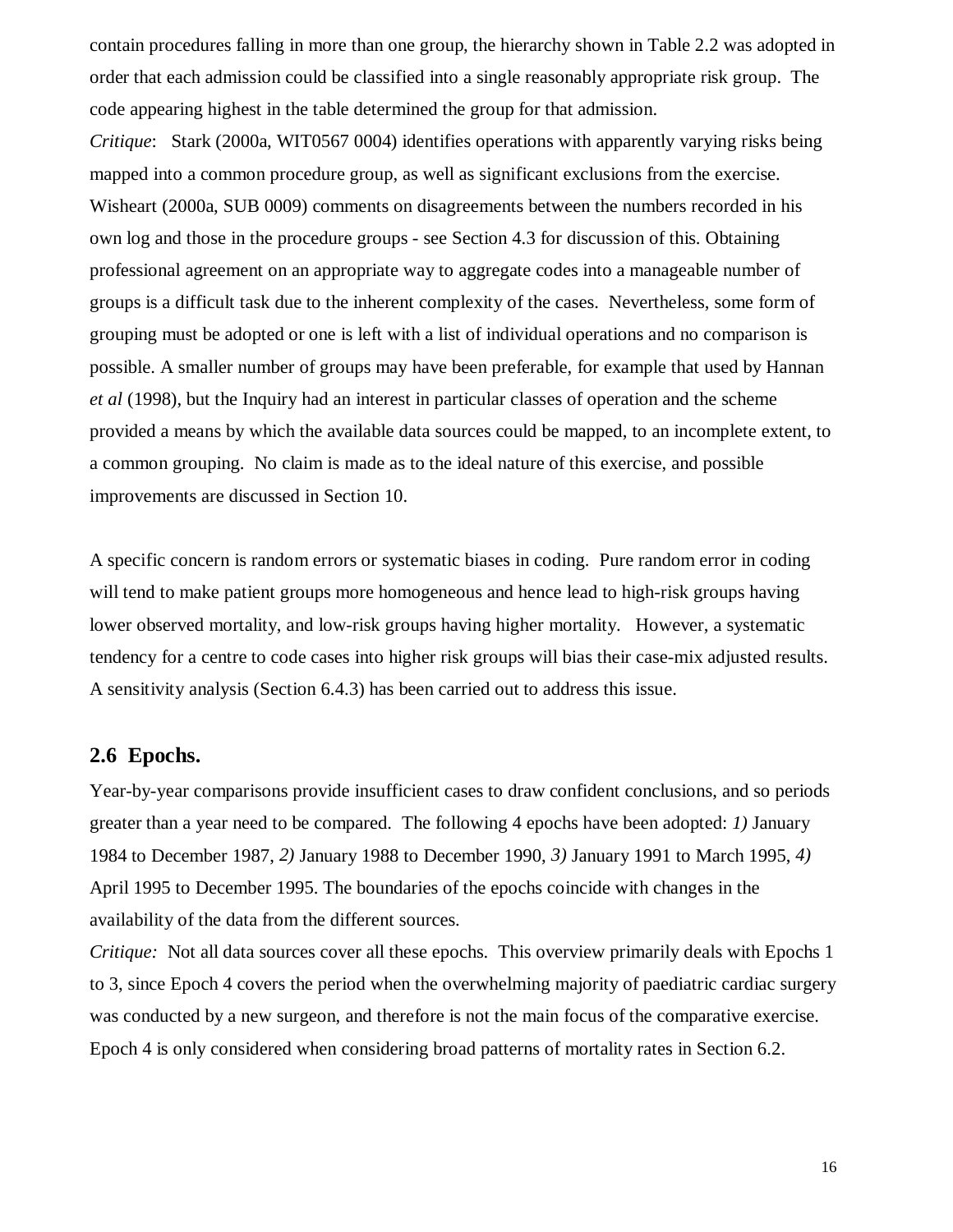### **2.7 Age groups.**

The following three groups for age-at-operation have been adopted: *1)* up to 90 days, *2)* 90 days to 1 year, *3)* 1 to 15 years. Analysis is mainly reported for under and over 1s since this is the finest grouping available from the CSR, although Section 8.3 considers a finer breakdown of age at operation.

### **2.8 Centres for comparison.**

Comparison has been made only between 12 English centres, including Bristol: these are the 10 designated centres receiving supra-regional funding for paediatric cardiac surgery, plus two centres with considerable volume of activity. Bristol is numbered as Centre 1 in all comparisons – the others are identified in Table 2.3. Throughout this overview 'elsewhere' refers to the 11 other centres: other reports may include other smaller centres in their definition of 'elsewhere'.

## **3. National Data sources.**

There were two national and five local data sources available for analysis. Table 3.1 provides a summary comparison. See the individual reports for full discussion of these data sources, as well as the preliminary description provided by the Inquiry (BRI Inquiry, 1999c).

## **3.1 National Hospital Episode Statistics (HES).**

#### **3.1.1 Description:**

This national administrative database has been in existence since 1987, and forms the basis for current performance indicators published by the Department of Health. Data are entered by nonmedically qualified clinical coders as part of hospital administration, and no clinical data apart from diagnosis and interventional procedures are recorded. Yates (1997, WIT 0568) carried out a basic analysis which appeared to show the ability of HES to detect at least one high-mortality hospital in paediatric cardiac surgery, although his methodology has been subject to criticism (Gallivan 2000, INQ 0036)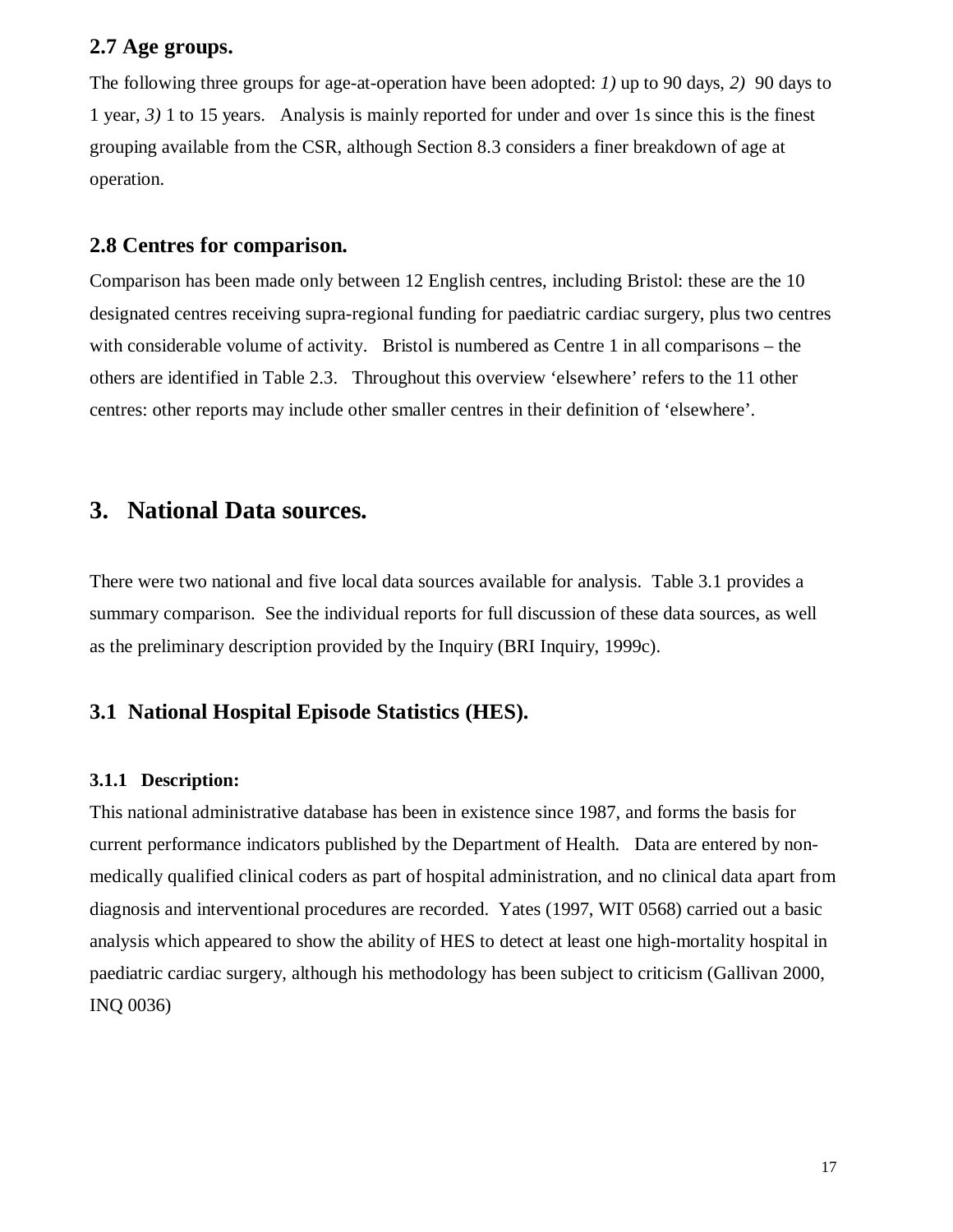#### **3.1.2 Intrinsic quality of HES data:**

Aylin *et al* (1999, INQ 0013 0015) review the evidence concerning the quality of the coding and the coverage. They conclude that HES could be reasonably reliable at a broad level of procedure groups, but judged that data before 1991 were unreliable. However, the quality of HES data has been questioned by Stark (2000a, WIT 0567 0002), particularly with regard to the lack of clinical input and the use of OPCS4 coding.

#### **3.1.3 Accuracy of coding and 'activity':**

Stark (2000a, WIT 0567 0004) reports substantially lower counts of activity (sum of operations identified as 'open' or 'closed') measured by HES and reported in Aylin *et al* (1999) and Spiegelhalter (1999), compared to the numbers of operations recorded in contemporary departmental records. Some undercount must be expected due to the Inquiry's use of admissions as a measure of activity, rather than operations as used in the departmental records. There will be additional contributions due to miscoding of records in HES, and in particular from admissions excluded from the open/closed groups (see Section 2.4)*.* It is difficult to interpret such discrepancies, as there is unknown variability between departmental record systems in, say, what constitutes an 'operation'. What is important for the Inquiry's analysis is that the same coding and exclusions (on the basis of OPCS4 codes) have been applied to all centres in a consistent manner. As noted at section 2.5 above, random errors in coding will tend to reduce differences between groups and hence between centres.

A possible marker of data quality is the ratio of episodes recorded by HES to those on KP70 (paper returns to DoH). Aylin *et al* (2000, INQ 0030 0017) found that there was excellent agreement both in Bristol and elsewhere for cardiothoracic surgery as a whole, but were unable to compare for paediatric cardiac surgery.

#### **3.1.4 Accuracy of mortality data in HES - a linkage exercise:**

A 'gold-standard' for mortality data is the ONS death registrations, and Murray *et al* (2000, INQ 0032) carried out an exhaustive and successful linkage exercise using the national HES data from April 1991 to March 1995. The results suggest HES is very accurate at capturing *in-hospital* mortality – of 714 deaths in hospital within 30 days of a procedure, only 6 (1%) were not present in HES. However, HES is only intended to record in-hospital deaths, and Table 3.2 summarises the deaths both in- and outside-hospital that are 'missed' by HES. Overall, HES did not capture 68 out of 806 30-day deaths (8.4%), with the rate for individual centres ranging from 3% to 19%. For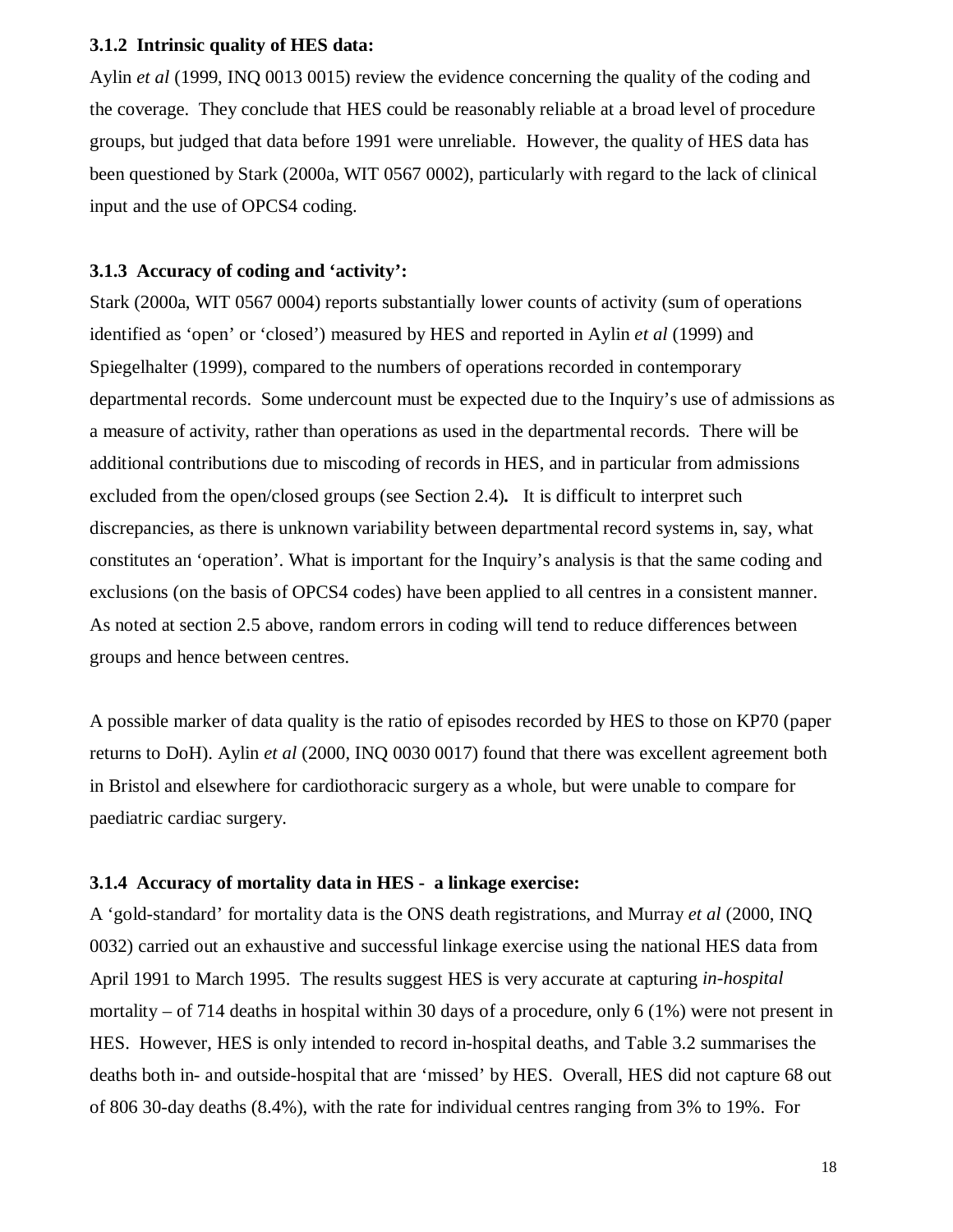open procedures under one year of age,  $5.2\%$  (21/407) of 30-day deaths were not included in HES – there is some variability between centres (0% to 12%), although Bristol is typical ( $2/47 = 5%$  not included). Of course, there is an unknown number of deaths not recorded in HES and for whom the linkage failed. However, in our judgement it is likely that 30-day deaths occurring after discharge will be the major source of missing 30-day deaths in HES.

#### **3.1.5 Missing outcome data:**

Aylin *et al* (1999, INQ 0013 0031) report that a number of admissions have missing outcomes, which may be due to failure to link episodes within a admission or simply that no outcome was recorded. Bristol had an excess of such missing data (19% and 3% for open and closed operations under 90 days, compared with 3% and 1% elsewhere). These incomplete records have generally been omitted from the analysis in this synthesis. Sensitivity to this is investigated in Section 6.4.

### **3.2 UK Cardiac Surgical Register (CSR).**

#### **3.2.1 Description:**

This register was established by the Society of Cardiothoracic Surgeons of Great Britain and Ireland in 1977, and collects anonymised data from centres on activity and mortality rates. Ages are categorised into under or over one year, and the latter group includes congenital heart operations on over 15's. Collection followed calendar years until 1993, when it changed to financial years: hence data from January 1993 to March 1993 does not feature in the register.

#### **3.2.2 Intrinsic quality of CSR data:**

Lawrence and Murray (2000) report a survey of units that contributed data to the CSR during the period covered by the Inquiry. They conclude that there has been considerable variability in the way units collected data, in relation to staff, sources of data and the definitions applied. Nevertheless, surgeons tend to have more confidence in the data that they themselves have provided to the register, compared to that provided for HES, both for procedures and deaths.

#### **3.2.3 Accuracy of coding and 'activity':**

Lawrence and Murray (2000) report that the classification of complex diagnoses is very inconsistent between units, with the use of category 'Miscellaneous – other' varying from 8.1% to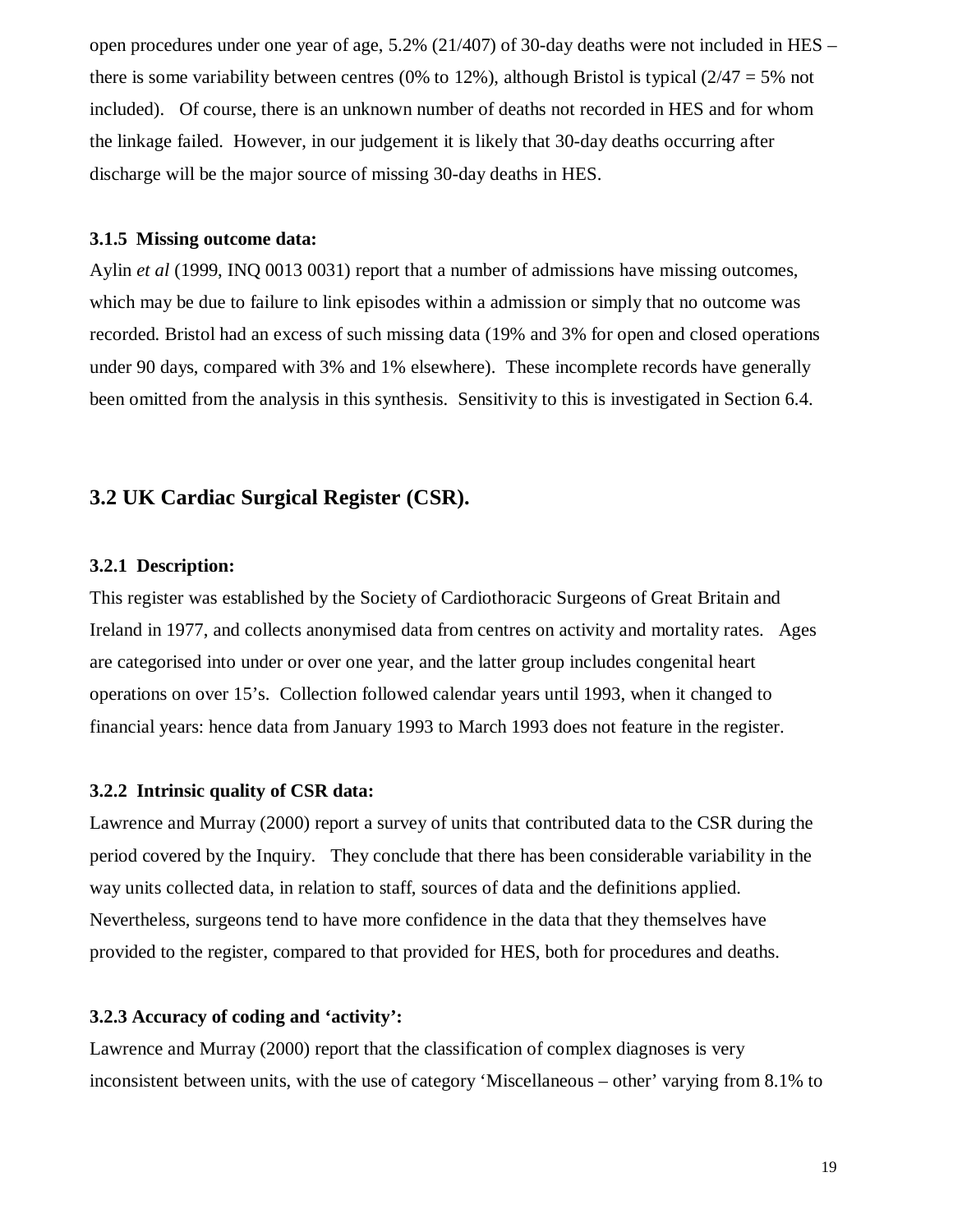0% across units, with Bristol being 3.1%. The CSR is primarily based on diagnoses and so mapping into operative procedure groups may be somewhat contrived. As noted by Stark (2000a, WIT0567 0006), of particular concern is the mapping to the consensus groups G2 and G3, where G3 is corrective repair of transposition of the great arteries (TGA), which in the OPCS4 coding scheme used for the other data sources corresponds to the later 'switch' operation. However, in the CSR there appears to have been substantial use of this category for earlier operations such as 'Mustard' and 'Senning', which leads to poor agreement between data sources for these groups in the earlier part of the period covered by the Inquiry. This problem was recognised in the initial analysis (Murray *et al*, 1999), and Stark (2000b, WIT 0567 0003) suggests these groups should be discounted within the CSR data. Table 6.2 acknowledges this issue.

#### **3.2.4 Mortality outcomes in CSR:**

Lawrence and Murray (2000) conclude that reporting of mortality is unreliable with some units suggesting under-reporting and, less commonly, over-reporting of deaths.

#### **3.3 Comparison of HES and CSR data at a national level.**

The HES and CSR data may be compared across all centres in this analysis for Epoch 3 (1991- March 1995). Murray *et al* (1999) have carried out a detailed analysis which is summarised here, combining age groups 1 and 2 and hence categorising by less than or greater than 1 year. Table 3.3 shows the number of cases and number of deaths from both sources, broken down by open/closed procedures, aged under and over 1, by centre, and by consensus procedure group. Although the ratios should be 1 if there were perfect agreement between HES and CSR, differences in definitions of activity, outcomes and coding schemes mean that one should not expect close concordance even were they both high-quality data sources. In particular, one might expect that the CSR would show more activity as there may be more than one operation per admission and over 15s are included up to 1993/4, and also more deaths since HES only records in-hospital mortality. However, it is plausible that there would be less systematic bias in using clinical coders for HES than in the highly variable submissions to the CSR.

The major conclusions are that there tends to be both more cases and more deaths reported in CSR than HES, leading to reasonably comparable death rates. Across the centres there is a broadly consistent pattern with Bristol (Centre 1) being typical. Centre 3 appears to have made very low returns to the CSR as to activity, although the number of deaths matches HES well. Agreement at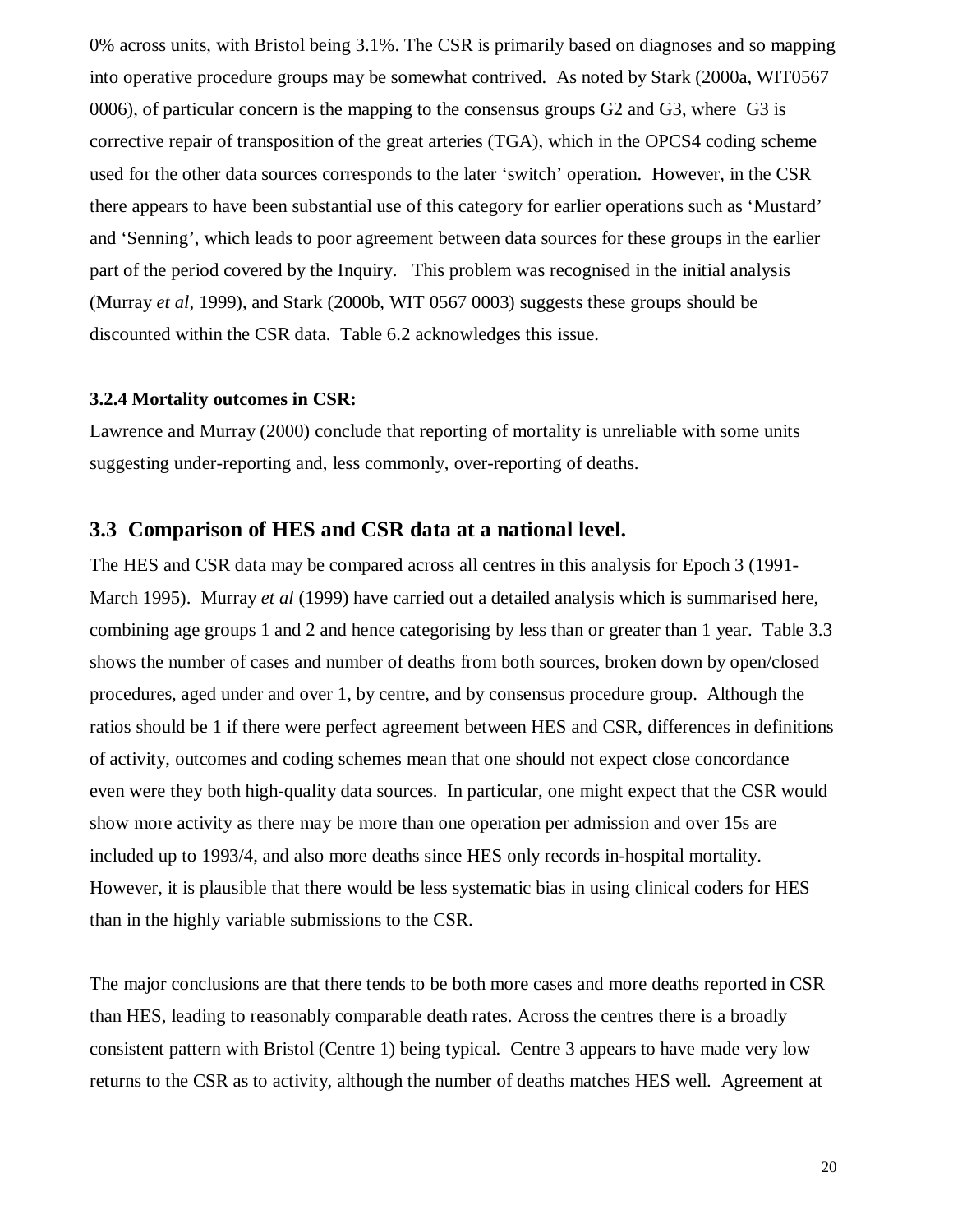the level of individual procedure groups is poorer: reasonable agreement is only seen for Groups 1, 3, 4, 8, 10. Groups 2 and 3 show better agreement if combined, as might be expected from the discussion in Section 3.2.3. Section 6.4.3 features a sensitivity analysis in which centres with high discrepancy are removed from the analysis.

### **3.4 Conclusions on national data.**

The reasonably consistent patterns seen in Table 3.3 lend added weight to the HES evidence, as do the KP70 and linkage exercises carried out to assess the quality of the recorded activity and outcomes in HES. There is no evidence that Bristol was at variance with the national pattern in HES reporting. The CSR data must be treated with great caution at the level of individual procedure groups. The crucial issue is whether the undoubted inaccuracies are sufficient to cast doubt on any observed divergent performance.

## **4. Local Data sources on Bristol.**

## **4.1 Patient Administration System (PAS).**

Evans (1999, INQ 0013) reports that the Bristol PAS provides both returns on activity to the Department of Health and supports administration of UBHT. Its characteristics are summarised in Table 3.1. The Inquiry has heard that the coding team at UBHT was considered of good quality (see the Transcript of oral hearings for 14 July 1999, paragraphs 12 to 15). Deaths out of hospital may not be recorded, although such deaths are sometimes added in later and these may not feature in the return made to the Hospital Episode Statistics (HES).

## **4.2 Coded Clinical Records (CCR).**

Evans (1999) describes how UBHT provided to the Inquiry the medical records of all children who underwent cardiac surgery over the period 1984 to 1995, identified through the PAS and Surgeons' Logs (SL). Relevant cases may not have been identified, and incompleteness of clinical notes is a problem that may limit the conclusions that can be drawn from this source, though it is clear that completeness for open cases is very high when comparing activity across all the sources of data for Bristol.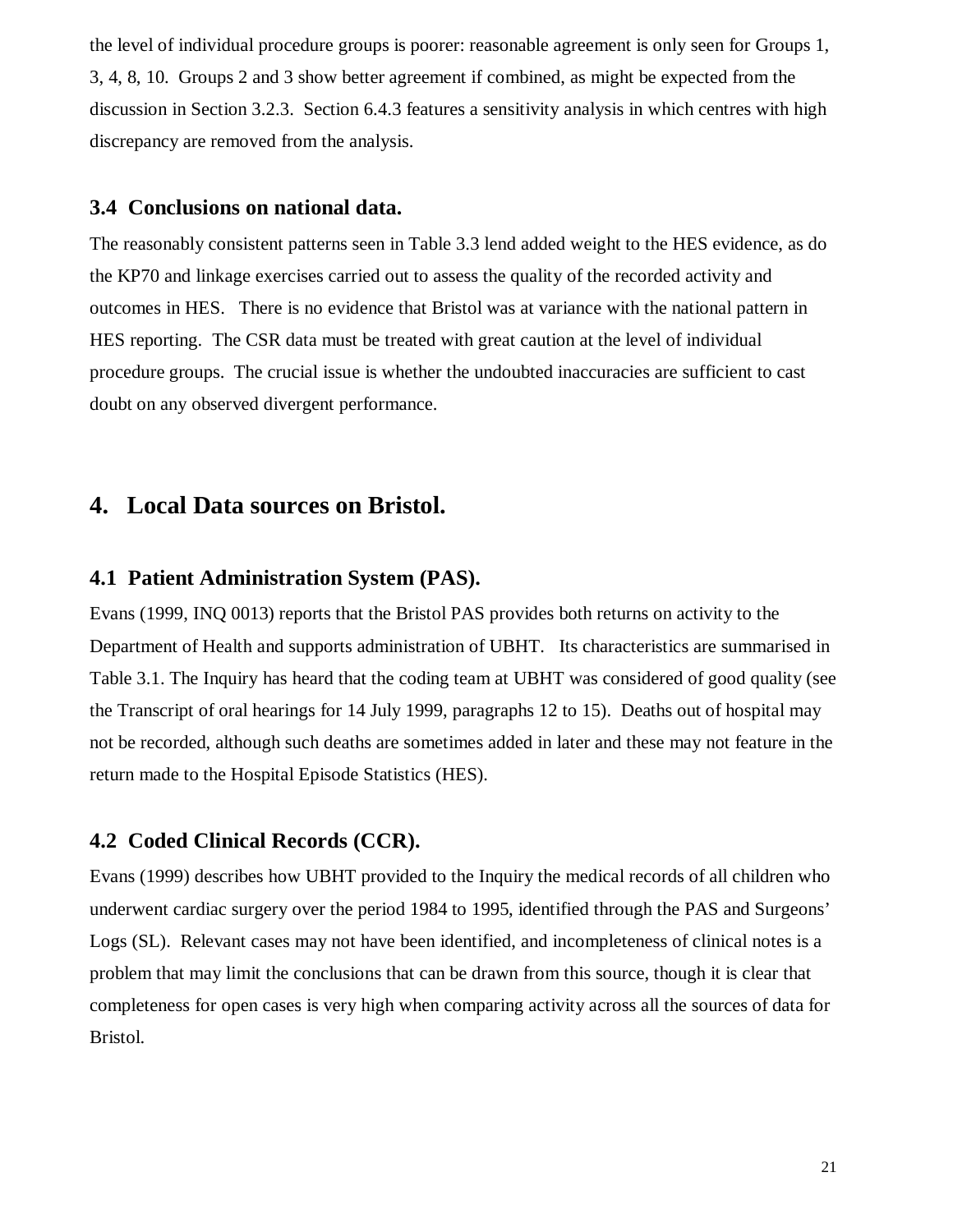## **4.3 Bristol Surgeons' Logs (SL).**

Hand-written and typed logs of the operations of two surgeons (Mr Dhasmana and Mr Wisheart) have been provided to the Inquiry. These cover the whole period of interest, contain details of the patient and the operation and its outcome, and had been used as a basis for internal audit and submissions to the UK Cardiac Surgical Register (CSR) although with no formal validation. Only operations at the Bristol Royal Infirmary, which would be expected to be only 'open' operations, are covered.

Mr Wisheart later provided a computerised version of his log, and Evans (2000, INQ 0029 0018) has matched it against the Inquiry's coded version of the Surgeons' logs (SL). There is good concordance in overall numbers of activity and mortality, but comparison within operation groups is difficult as there are nearly 200 different operation descriptions used by Mr Wisheart. No attempt could be made to translate these into the 13 consensus groups, and there was no similar source for other surgeons at Bristol.

## **4.4 South West Congenital Heart Register (SWCHR).**

The background and potential quality limitations of this cardiologists' database are discussed in detail in BRI Inquiry (1999c) and Murray *et al* (1999). They conclude that although there have been no systematic data-collection procedures, definitions or follow-up, the maintenance of common staff should help consistency. It could form the basis for a comprehensive audit, but substantial work would be required to validate the data.

## **4.5 Perfusionists' Logs (PL).**

Evans (2000, INQ 0029 0027) describes the coding of this data source, which should be both an accurate source of information on deaths at operation (although not afterwards) and, as all children in the log had open heart surgery by definition, the 'gold-standard' for defining an 'open' procedure.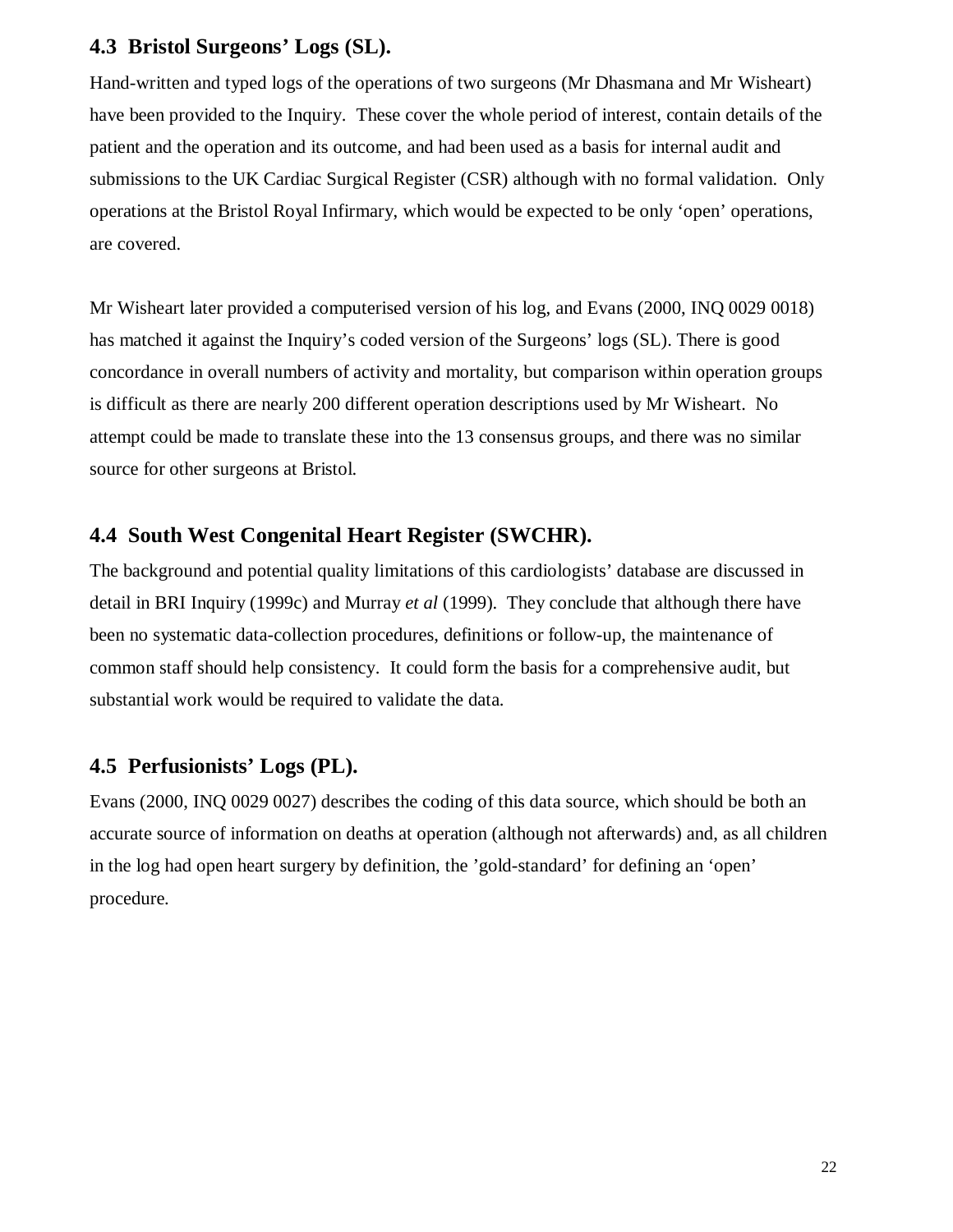## **5. Activity and outcomes in Bristol**

### **5.1 Mortality outcomes.**

#### **5.1.1 Comparison of sources on mortality:**

Spiegelhalter (1999, INQ 0015 0021) compares six sources with regard to apparent activity and number of deaths, using both the 13 consensus procedure groups and (except for SWCHR) the open/closed classification. Certain sources do not provide data on all consensus groups, and occasional operations inappropriately classified (using OPCS4 codes) as closed in Surgeons' Logs or Perfusionists' logs are not considered.

In Table 5.1 we consider just Epoch 3, with revised data for Fontans (G9) for the CCR and SL, and using the perfusionists' logs (PL) only for activity. The relative variability between the sources is summarised by the Coefficient of Variation (CV) - values of CV around 20% could be considered as having reasonable agreement, and less than 10% as having good agreement.

For many of the individual procedure groups the agreement is reasonable: for example, Fallot (G1:  $CV = 15$ ), TAPVD (G4:  $CV = 22$ ), AVSD (G5:  $CV = 11$ ) and the sum over procedure groups for which all sources are available  $(CV = 20)$ . For open operations in general the agreement is remarkably good ( $CV = 4$ ). There is poor agreement of CSR with other sources for Groups 2 and 3 for reasons discussed in Section 3.2.3 but, if CSR is ignored, agreement is fairly good for G3 (switches). Better agreement may be attributable to procedures that can be fairly unambiguously coded. PAS appears to record more admissions, and the set of clinical records in CCR was partly derived from surgeons' logs, so CCR should include all cases in SL. Disagreement on operation dates between different clinical sources can lead to minor differences between SL, CCR and PAS.

#### **5.1.2 Annual mortality in open operations for under 1s.**

Table 5.2 focuses on open operations on under 1s, and the different sources agree reasonably well with regard to both activity and the number of deaths. There is an apparent drop in the mortality rate in 1990, although according to the Surgeons' Logs (SL), only one baby less than 90 days was operated on in 1990 compared to around 7 in other years. However, the numbers each year are too small to draw any firm conclusions on individual years. Linkage of HES with ONS data does not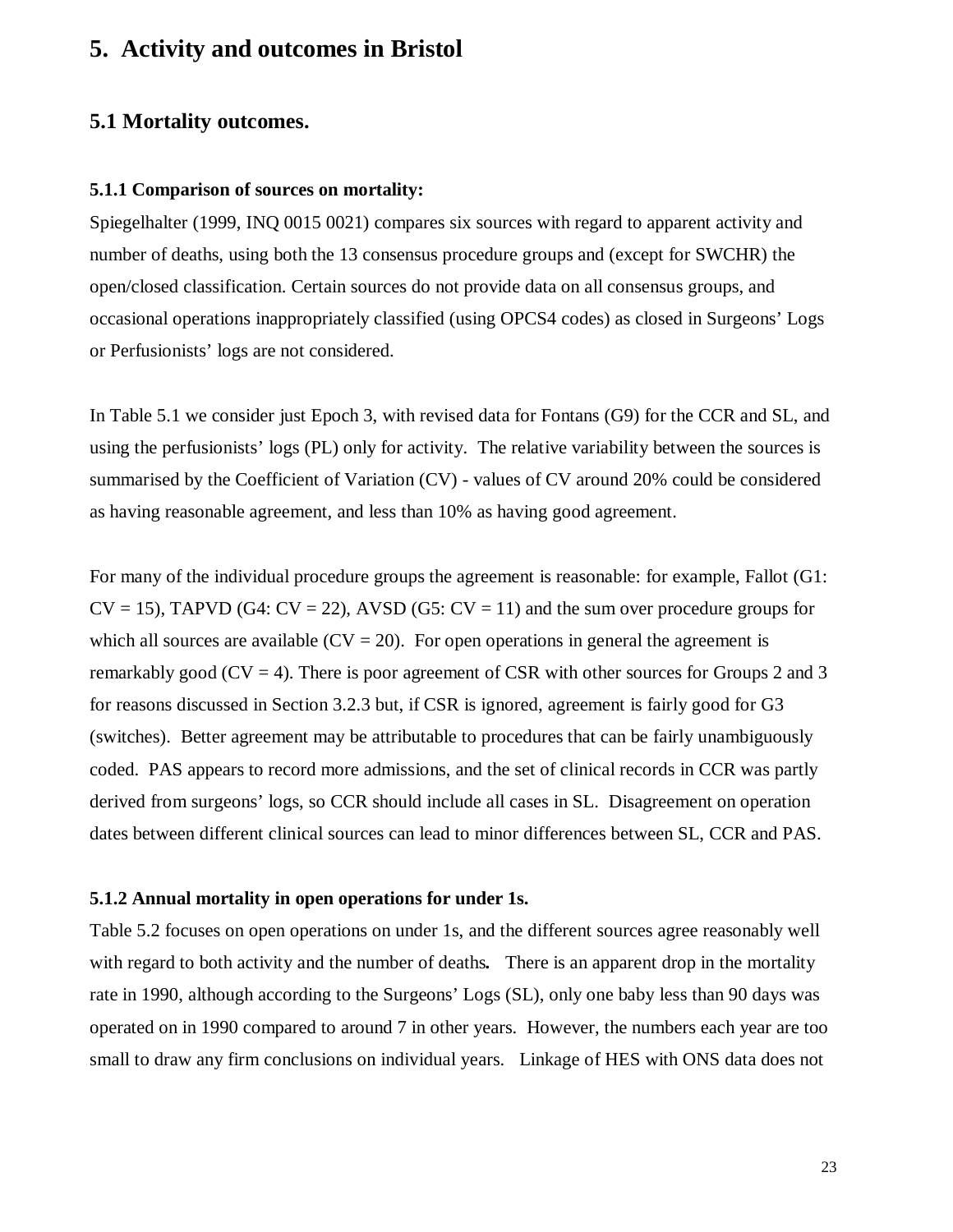tend to find deaths among those in whom outcome is unknown, suggesting that missing outcomes might reasonably be expected to be survivors.

## **5.2 Morbidity outcomes.**

In response to the findings of Aylin (1999, INQ 0013 0028) of an apparently higher rate of neurological complications in Bristol, Evans (2000, INQ 0029) examined evidence on complication rates in local data sources. The Surgeons' Logs (SL) did not, predictably, contain good information on longer-term outcomes, while both in the coded clinical records (CCR) and PAS the recorded neurological complication rates among survivors of open surgery was very low (1.9% and less than 1% respectively). There was poor agreement between sources and Evans (2000, INQ 0029 0016) concluded that there was under-reporting in all centres, with Bristol possibly being slightly more accurate in its reporting. The Clinical Case Note Review (CCNR) did look in detail at the possibility of disability in those who had not died at 30 days, but with only 40 cases, even though they were preferentially sampled from high risk groups, the number with any disability was very small (4, all "moderate" disability). It is therefore not possible to draw confident conclusions on the true morbidity rate or make comparisons with other centres.

### **5.3 Conclusions on Bristol activity and outcomes.**

There are clear limitations to all sources, and none is subject to defined procedures for data collection, follow-up and validation. It would be fair to say that none is held in high regard as a source of reliable evidence for clinical audit. However, Evans (1999) concludes that where direct comparison is sensible, the pattern is similar and there are no startling discrepancies. Although there is no gold standard for comparison, the Bristol PAS system appears of reasonable quality, and hence this lends confidence to Bristol returns to the national HES database. Our overall comparison suggests that the different sources agree well on the open operations in general and for many specific procedures.

The main findings of interest concern mortality rate for open surgery in under 1s. Overall, sources agree that the mortality rate was around  $25 - 30\%$  during the period under scrutiny, although with considerable variability between different procedures. The routine data sources available form an inappropriate basis for any firm conclusions concerning morbidity rates in Bristol.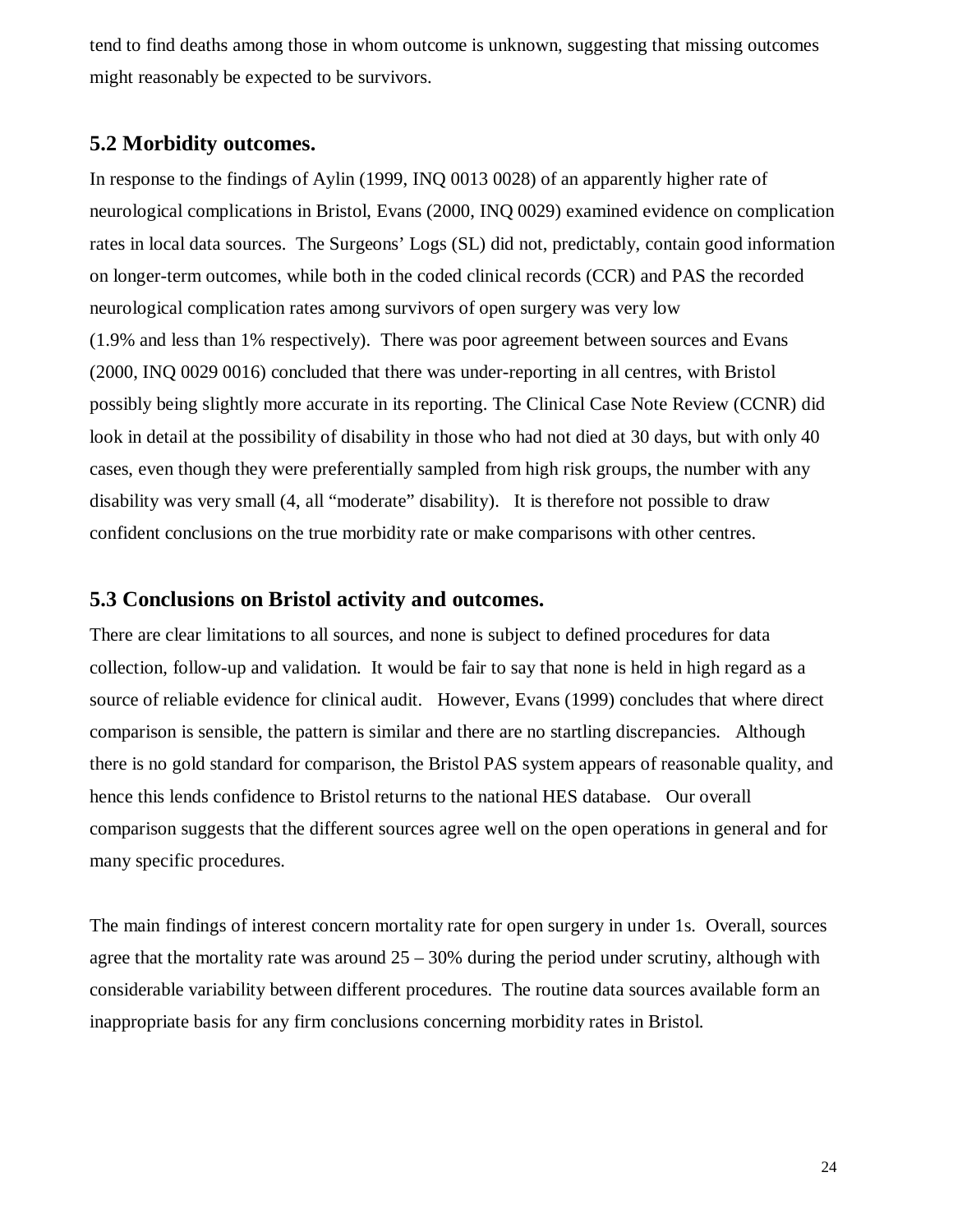## **6 Comparison of Bristol with national performance.**

### **6.1 Analyses carried out.**

Murray *et al* (1999, INQ 0014) and Aylin *et al* (1999, INQ 0013) report comparisons between Bristol and elsewhere using CSR and HES data respectively, and including detailed analysis of the relative rank of Bristol in the 12 centres carrying out surgery in England. Spiegelhalter (1999, INQ 0015) synthesised this evidence and discussed each of the procedure groups in detail. Aylin *et al* (2000, INQ 0030) repeated the HES analysis using age categories of under and over 1. Each of these analyses was based on a common method: examine variability among centres other than Bristol, predict the number of deaths expected in a centre with Bristol's activity were it 'typical' of centres elsewhere, and subtract this expected number of deaths from the observed number to estimate 'excess' mortality.

## **6.2 Mortality outcomes.**

#### **6.2.1 Overall summary:**

Table 6.1 summarises the results for all open surgery, case-mix stratified open surgery and closed operations, using CSR and HES data for all epochs, under and over 1s, using results contained in Spiegelhalter (1999, INQ 0015) and Aylin *et al* (2000, INQ 0030 0073). Although the CSR data report statistically significant excess mortality for Bristol in over 1s during 1988-1990, the primary finding from both CSR and HES is of excess mortality from 1991-1995 in open operations in under 1s, in which the mortality rate in Bristol was around double that in other centres. This difference is retained after stratifying for operative group, which is the available determinant for case-mix. There is no evidence for excess mortality in closed operations, or for open operations in over 1s from 1991-1995. Reported mortality for open operations in under 1s fell in other centres from 21% in 1984-1987 to 12% in 1991-1995. Bristol appears not to have followed that pattern of improvement. There is no evidence of excess mortality in Bristol during Epoch 4, although activity in Bristol was too small to draw any firm conclusion.

We emphasise that the estimated total excess deaths for HES depends on the age-stratification used: the excess risk is greater in younger children: for all open operations in epoch 3 the total is 30.1 when dividing only into under and over 1s (Table 6.1) and 34.3 when including  $a < 90$  day category (Aylin *et al*, 1999).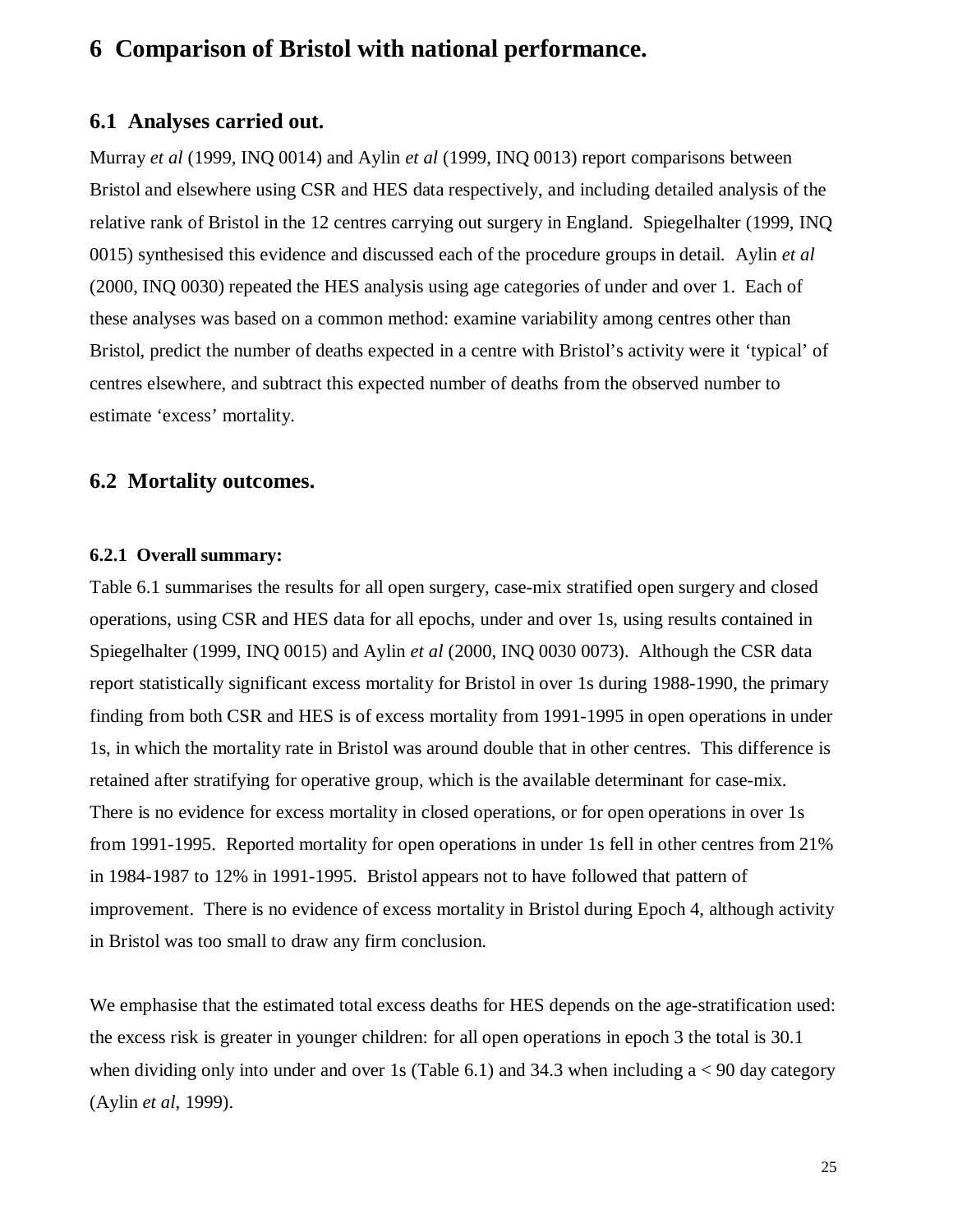#### **6.2.2 Mortality in procedure groups during 1991-1995: under 1s.**

Table 6.2 summarises the analyses for Epoch 3 (1991-1995) for under 1s, using results from Spiegelhalter (1999, INQ 0015 0060) and Aylin et al (2000, INQ 0030 0032). For CSR, Groups 2 and 3 have been highlighted as being unreliable for reasons discussed in Section 3.2.3. There are predictable disagreements between the two sources of data. HES identifies excess mortality with 95% confidence for switches (G3), AVSD (G5), ASD (G6), open operations stratified for case-mix, (G1 to G11), and all open operations taken together.

#### **6.2.3. Open surgery – comparison with other centres:**

Figure 6.1 shows the mortality rates and 95% confidence intervals for each of the 12 centres carrying out open surgery, based on CSR and HES data for relevant epochs and divided into under and over 1s. The variability between the centres is immediately apparent. In under 1s, Bristol (Centre 1) had the third highest mortality rate reported to the CSR in 1988-1990 and the highest rate in both CSR and HES 1991-1995. The estimated probability that Bristol had the highest true mortality rate in under 1s during 1991-1995 is 88% using CSR data (Spiegelhalter 1999, INQ 0015 0060) and 97% using HES data (Aylin *et al,* 2000 INQ 0030 0073).

Table 6.3 presents the annual mortality rates for open surgery in under 1s for Bristol and elsewhere. The CSR results show that each year between 1988 and 1994 (with the exception of 1990), Bristol had either the highest or near the highest mortality rate for open surgery in under 1s. This is reinforced by the HES data between 1991 and 1994. It is clear that Bristol's activity was consistently below the median in the country, and the possible association of mortality with volume is discussed in Section 8.4.

#### **6.2.4. Divergence of other centres:**

Spiegelhalter (1999) and Aylin *et al* (2000) provide estimates of excess mortality for each of the 12 centres, treating each centre in the same manner as Bristol in the main analysis. From this analysis and Figure 6.1 it can be seen that only one other centre, Centre 10, had consistent evidence of divergent performance and this was for open operations in over 1s. It was revealed by the Inquiry in November 1999 that this was Harefield hospital. This finding must be treated with caution. Harefield has been an innovative centre for transplant surgery and these operations are included in the CSR (although not in the HES open category), and it also has a reputation for taking difficult cases from abroad.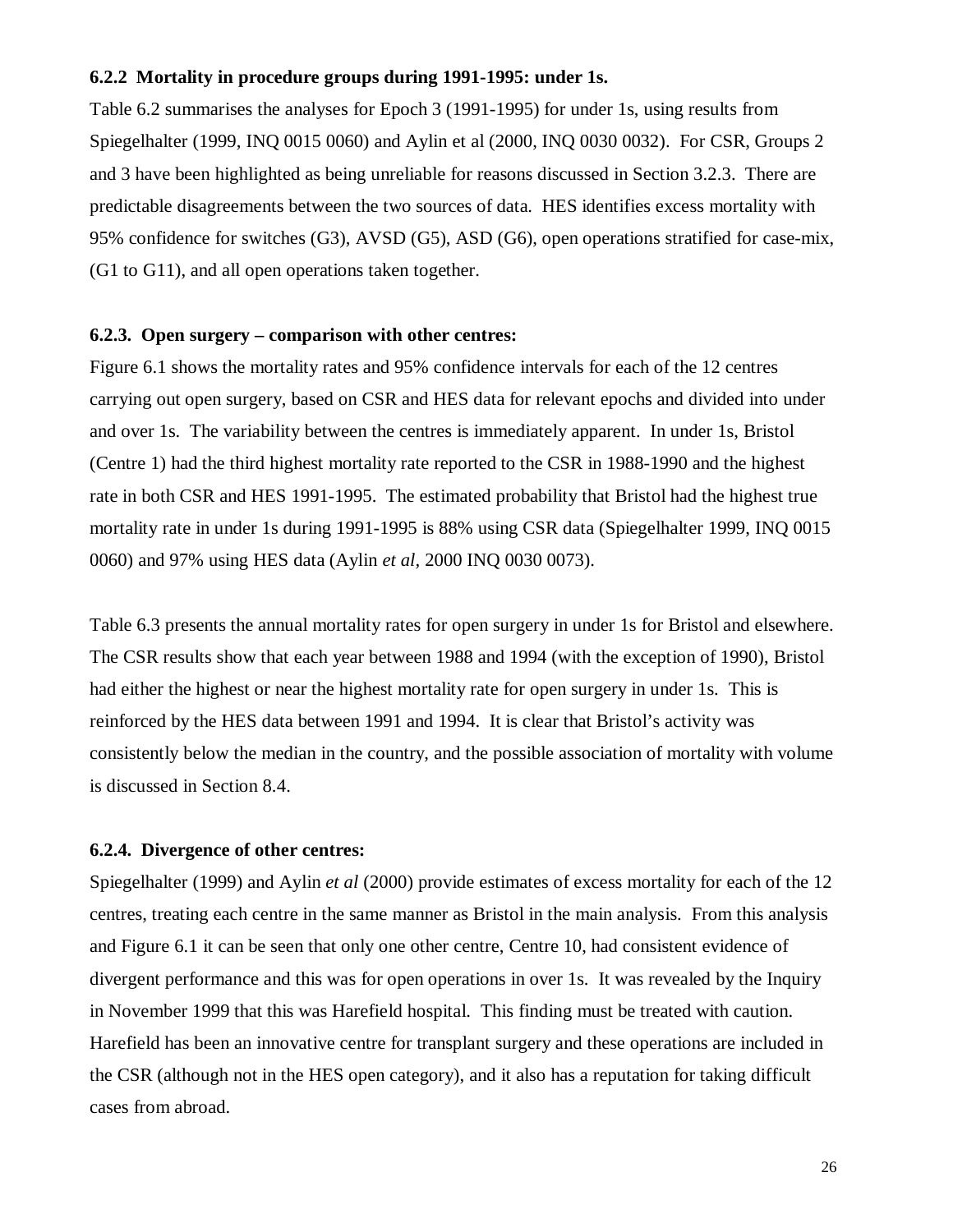Stark (2000b, WIT 0567 0002) observes that the excess mortalities for each centre calculated using HES and CSR data do not always closely coincide. In particular, as observed in Section 3.3 and shown clearly in Figure 6.1, Centre 3 reports far higher mortality to the CSR than may be calculated from HES. Section 6.4.3 considers the sensitivity of the conclusions on Bristol to the removal of this and other centres.

#### **6.3 Non-mortality outcomes.**

Aylin *et al* (1999) examined outcomes other than mortality using the HES data for 1991 to 1995, although they emphasise the limitations of this approach. They found that for open operations, Bristol recorded a higher proportion of admissions where central nervous system, cardiac, respiratory and urinary complications occurred, when compared with other centres. However, as reported in Section 5.2, Bristol's reporting of complications may be more complete than in other centres, and in any case the data sources are very unreliable. Aylin *et al* (1999) also report that for both open and closed operations, substantially fewer patients were discharged from Bristol within 7 days compared to elsewhere. This finding must be interpreted with caution, since many factors could influence length of stay.

## **6.4 Further questions.**

#### **6.4.1 Is the excess mortality restricted to switches and AVSDs?**

Table 6.2 shows that switches and AVSDs are prominent contributors to the observed overall excess mortality, and Wisheart (2000a, SUB 0009) questions whether there are other contributors. The information in Table 6.4 can be extracted from Tables 7.3.1, 7.3.2 and 7.4.5 of Spiegelhalter (1999).

Excluding switches and AVSDs, the CSR show a significant 83% increase in mortality over other centres. The HES data show a 44% increase in mortality over centres elsewhere, although this is not statistically significant at conventional levels. Because of the known lack of distinction in the CSR between switch (group 3) and inter-atrial repair (group 2), group 2 might also be excluded: Table 6.4 shows that this slightly increases the contrast between Bristol and elsewhere.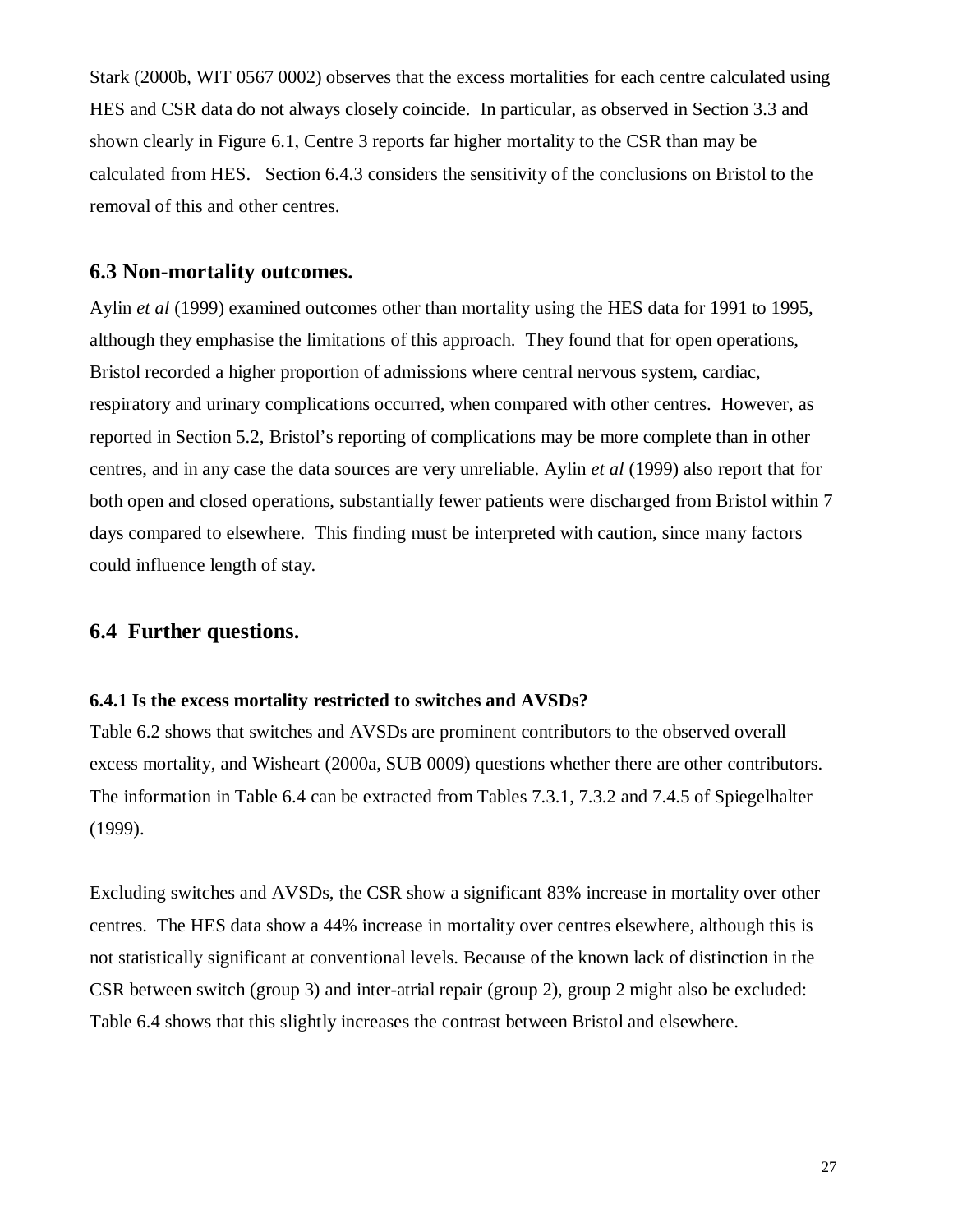#### **6.4.2 Is the excess mortality influenced by the missing outcomes in HES?**

The majority of the HES analyses have ignored admissions with missing outcome data, Wisheart (2000a, SUB 0009) questions whether this seriously biases the results. We have carried out a simple analysis to examine what the impact of these missing outcomes might be, taking the most optimistic view that in Bristol they all were survivors. The data shown in Table 6.5 were taken from Aylin *et al* (1999, INQ 0013 0055-0057), and only consider pooled open operations. There were 48 cases in Bristol with missing outcomes. If they had been included in the analysis, and had they all survived, then they would have added 0 to the observed number of deaths, and added around 3.6 to the expected number of deaths. Thus the total excess deaths would have been reduced by around 3.6, from 34.3 (the estimated total when using the age-stratification in Table 6.5) to 30.7. Note that this analysis does *not* assume that missing outcomes elsewhere were survivors (although the linkage exercise does not suggest missing outcomes elsewhere are at increased risk of being deaths). Thus, even if we assume that all missing outcomes at Bristol were survivors, there is little effect on the findings. It therefore does not appear that missing outcomes makes the HES analysis unreliable.

#### **6.4.3 Can we base conclusions on imperfect data?**

Given that the data sources for these comparisons have such clear limitations, it is reasonable to ask whether in this light any reliable conclusions can be drawn. Statistical significance alone is not a sufficient guide, as it only indicates quantifiable random error and not systematic reporting or coding biases**. The crucial issue is not whether the data are 'true', since they manifestly contain errors, but whether such errors are likely to be great enough to overcome the observed pattern in the data.** To address this issue a number of sensitivity analyses to possible shortcomings in the data have been carried out and the detailed results are shown in the Technical Appendix for the data of primary interest: open operations on under 1s from 1988. The summary conclusions are:

- 1. *Centres for which doubts exist concerning national data*. Centres 3, 4, 5 were removed from all analyses, since Table 3.3 reveals these as having the highest discrepancy between HES and CSR data, with more than 20% difference in death rates. This has the effect of increasing Bristol's divergence, presumably because the removed centres are smaller and tend to have higher mortality on such patients (see Section 8.1).
- 2. *Procedure groups*. Procedure Groups 2 and 3 (Interatrial and other repairs of TGA) and 5 (AVSDs) were removed from the analysis, as described in Section 6.4.1. Groups 2 and 3 suffer from known coding overlap in CSR. This increases the divergence in 1988-1990, but reduces it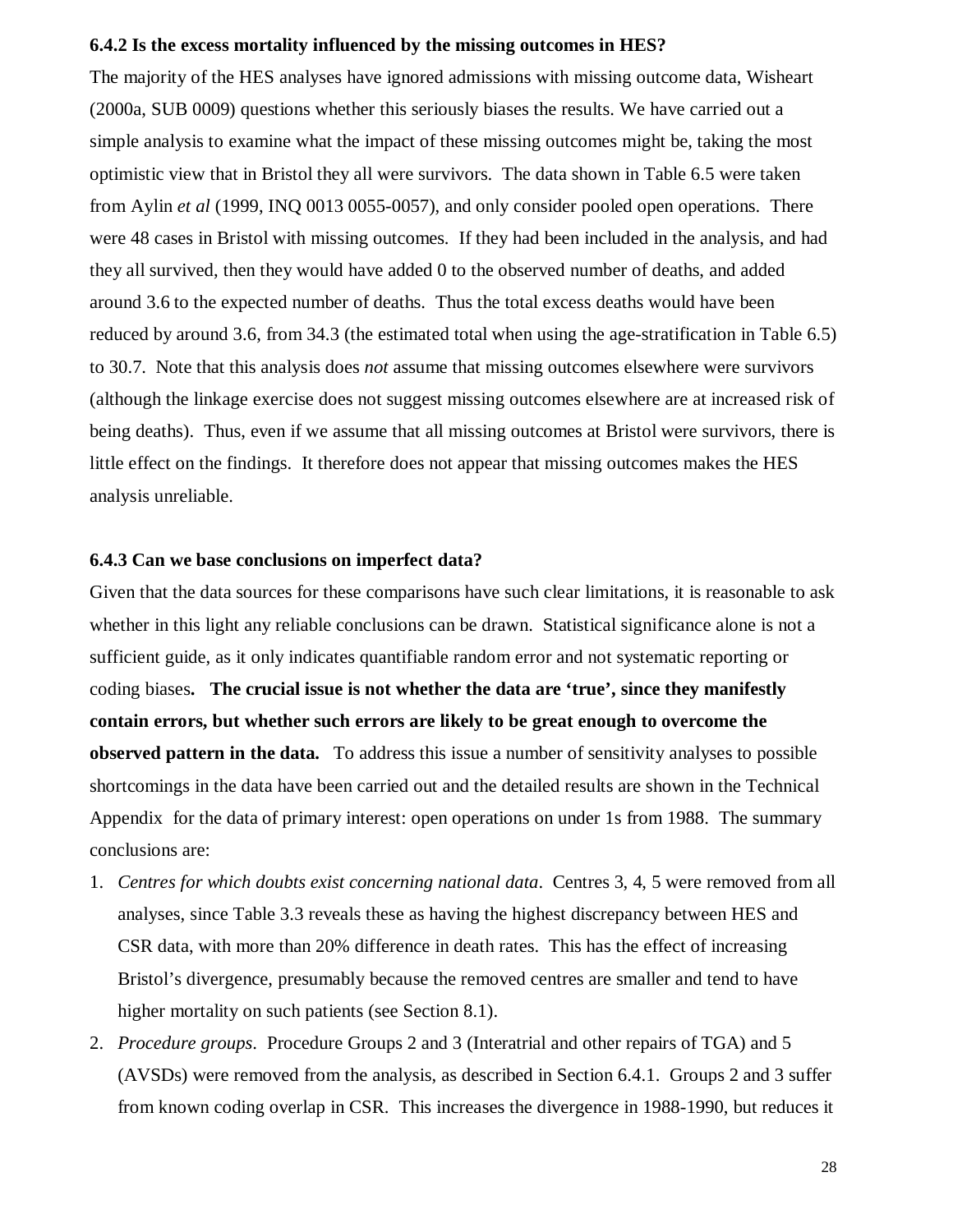considerably in 1991-1995. However, as suggested in the simple analysis of Table 6.4, there is still considerable evidence of divergent performance even without these higher-risk groups.

- 3. *Undercount of mortality in HES*. The mortality rate in the HES data for each centre was increased by the 'undercount' for open operations in under 1s that was detected in the linkage study (Section 3.1.4) and shown in Table 3.2. The undercount ranges from 0 to 12% of deaths, with an average of 5.2%. This has little effect on the conclusions, presumably because Bristol has an average undercount (5%).
- 4. *An analysis favouring Bristol*. An 'extreme' scenario is one in which we choose, for each centre and procedure group, the results from HES or CSR according to the following rule: for Bristol, we select the results with the *lower* mortality, for each other centre we select the results with the *higher* mortality. This stringent comparison still shows strong evidence of divergent performance for all open operations, but stratifying for case-mix leads to borderline evidence for excess mortality in Bristol, with an estimate of around 50% increase in odds of death.

These sensitivity analyses certainly have an influence on the accuracy with which excess mortality in Bristol can be estimated. However, in our view, the magnitude of the observed divergent performance is such that reasonable variations in assumptions are not sufficient to cast the conclusions into doubt. This is discussed further in Section 9.

## **7. Comparison with published sources on operative mortality.**

## **7.1 Sources of published data.**

Vardulaki *et al* (2000, INQ 0039) have carried out a systematic review of published research on mortality data for five main procedures, corresponding to our consensus groups G3 (switch operations for transposition), G4 (TAPVD), G5 (AVSD), G7 (Truncus) and G9 (Fontan). They acknowledge the difficulty of generalising from published sources, as there is likely to be selective reporting from centres of excellence. There is substantial heterogeneity between sources, and there is a general pattern of improvements over time.

In addition, Hannan *et al* (1998) report a study on 7169 cases in New York between 1992 and 1995 and provide mortality rates for many procedures, including those studied by Vardulaki *et al.* This covers almost exactly the period of Epoch 3.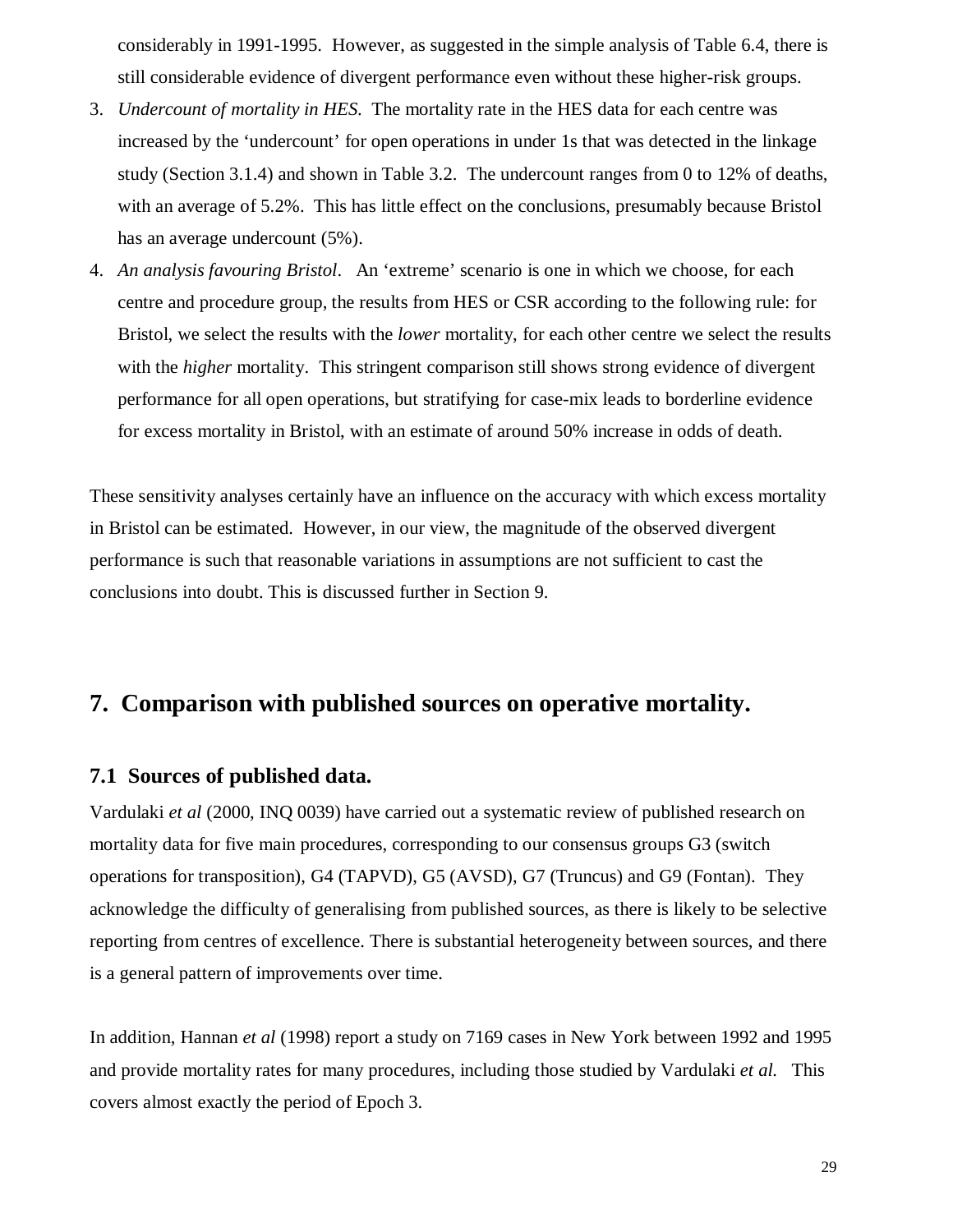## **7.2 Comparison with published sources.**

Table 7.1 compares the results derived from Spiegelhalter (1999) with those reported by Vardulaki *et al* (2000) and Hannan *et al* (1998). Direct comparison is difficult, as Vardulaki *et al* (2000) do not stratify for age but do report results at a finer level of detail than our consensus groups. In addition, results for the period 1991-1995 are not directly reported, and so the rates given in Table 7.1 are taken by eye from their Figures and so can only be considered rough estimates. We note that the Hannan results fit closely with those reported by Vardulaki *et al* (although they do not contribute to their analysis since the publication date (1998) lies outside the range adopted by Vardulaki *et al*). The HES and CSR results agree well with the international data.

### **7.3 Conclusions.**

Stark (2000b, WIT 0567) suggests that the mortality rates given for England in Inquiry reports appear low, and reports anecdotal mortality rates from Toronto Children's Hospital of 26% in open surgery between 1991 and 1995 (age-group unknown). However, Table 7.1 suggests that the results from non-Bristol centres derived from both HES and CSR are compatible with published data from elsewhere, and in particular New York State. Bristol appears to have divergent performance from international published sources*.*

# **8. Investigation of possible factors associated with divergent performance in Bristol.**

Having observed evidence of divergent performance in Bristol, a number of possible explanatory factors have been investigated. For each factor it is preferable to identify two characteristics: 1. The **level** at which it is measured (*i.e.* institutional / patient). Purely institutional factors, such as staffing level, organisation of care, experience of staff, and volume of surgery, can only provide indirect explanation for variability between centres since it is not clear how they directly influence the risk experienced by individuals. The only institutional level factor available for investigation was volume of surgery.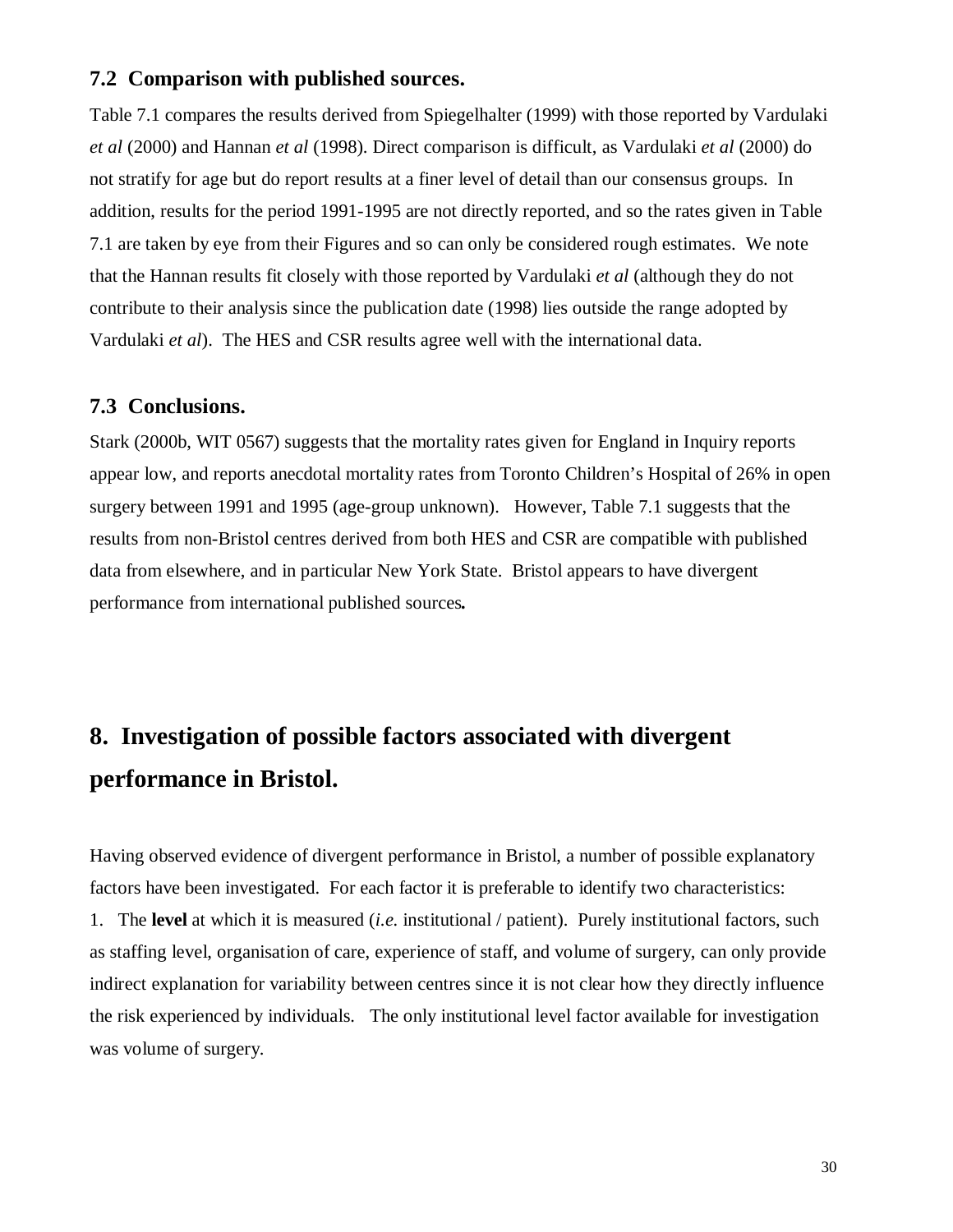2. The extent to which the factor is '**exogenous/endogenous'** to the system being evaluated, *i.e.* the extent to which the factor is susceptible to influence or change by the system. This is more of a grey-scale than an absolute classification of factors. For example, geographic clustering in births of difficult cases should be an exogenous factor since it is not under any control of the system – the adjustment for broad procedure group attempts to deal with this, although even the choice of procedure is to some extent subject to clinical influence. Similarly, comorbidity factors such as Down's syndrome should be exogenous but the incidence may be influenced by referral practices. Status at admission, comorbidity and timing of surgery have been examined at the individual level – however, for each of these it is not immediately clear to what extent they are directly influenced by the cardiac surgical system under evaluation, and hence they cannot clearly be labelled as either exogenous or endogenous..

## **8.1 Institutional factors: volume of surgery.**

#### **8.1.1 Results of analysis.**

Spiegelhalter (2000, INQ 0031) reports an analysis of the association between volume of surgery and mortality outcomes, using data from the CSR and HES. For open operations in under 1s, and for arterial switches and AVSD in particular, there was strong and consistent evidence for an association between mortality rates and volume (not taking into account any data from Bristol), in which higher-volume centres have lower mortality. Stratifying for operation-mix, or including the results from Bristol, strengthened this association. Figure 8.1 summarises the results for open operations in under 1s for 1991-1995, estimating the relative reduction in risk per additional 10 cases per year to be around 3% and 4% in CSR and HES respectively. We note that, according to the HES data, centres carrying out less than 200 cases in four years (one a week) had a mortality rate of 15% (not including Bristol) or 17% (including Bristol), while those carrying out more than one a week had a mortality rate of 10%. The relationship also appears to hold in earlier epochs: the CSR data estimate the relative reduction in risk per additional 10 cases per year to be 9% (95% interval -6% to 22%) in 1984-1987 and 6% (95% interval 2% to 10%) in 1988-1990.

#### **8.1.2 Interpretation.**

Spiegelhalter (2000, INQ 0031) estimated that a hospital carrying out 120 open operations a year on patients aged under 1 in 1991-1995 would be expected to have an underlying mortality rate 25% lower than one carrying out only 40 such operations. If the hospitals had exactly the same age- and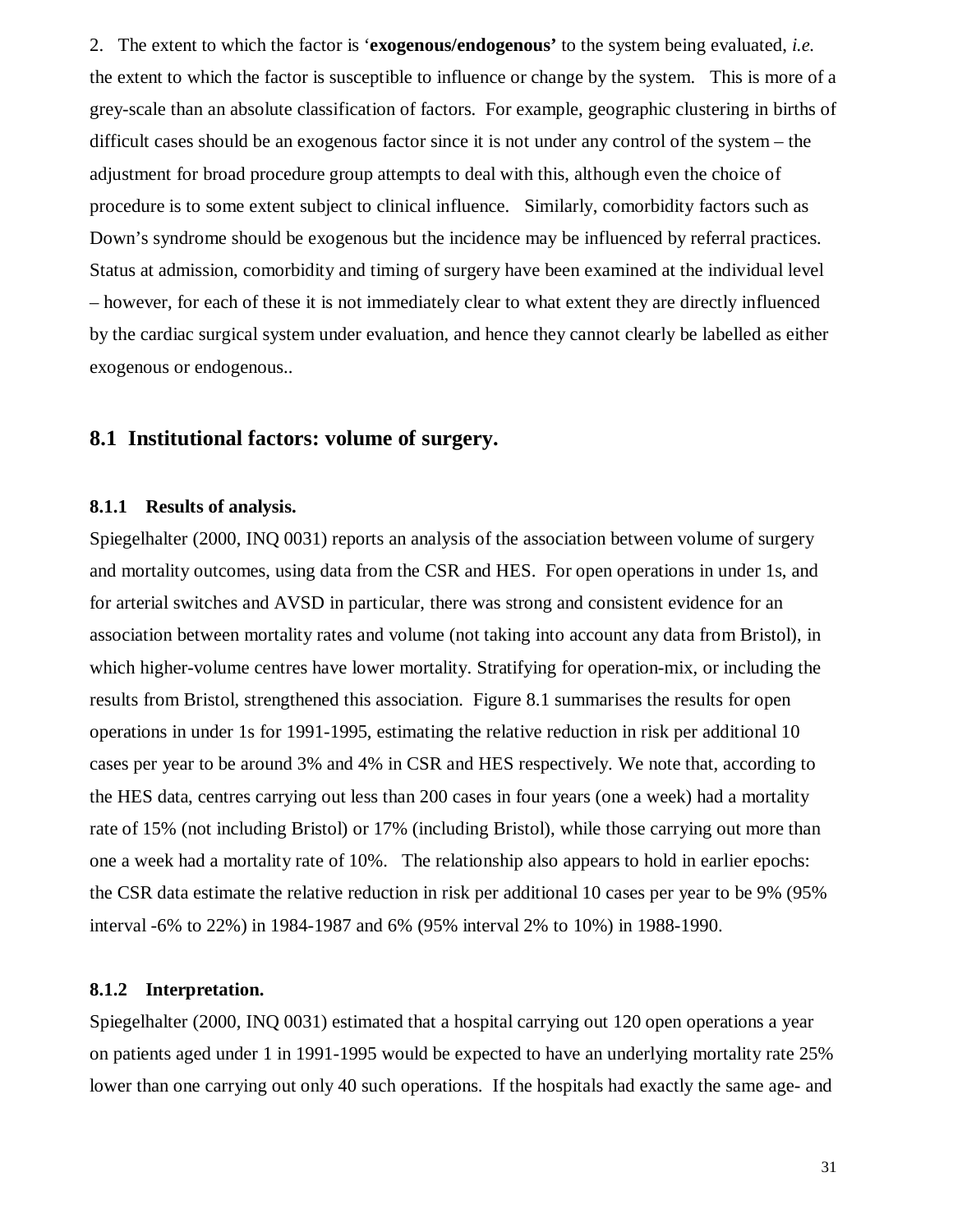operations mix, this reduction is increased to 35%. These are percentage changes relative to the underlying risk, and so implications in terms of the difference in numbers of deaths depend on the context. However, considerable caution is needed in interpreting these results, and it does not necessarily follow that concentrating resources in fewer centres would reduce mortality rates, since volume may be associated with lower mortality without being a direct cause. Using the association found in other centres, it was estimated that only around 12% (HES) or 17% (CSR) of the excess mortality observed in Bristol in open operations in under 1s might be explainable by the lower volume of surgery being carried out in Bristol.

#### **8.2 Patient factors: status at admission and comorbidity.**

#### **8.2.1 Results of analysis.**

Aylin *et al* (1999;2000) explored a number of factors which might account for the high reported mortality following operations at UBHT. Table 8.1 summarises some of these findings for open operations. It suggests that age-mix cannot account for the high mortality at UBHT, not only because age-specific mortality was higher in all age groups compared with elsewhere, but also that UBHT operated on a much smaller proportion of the youngest (higher-risk) babies aged under 90 days (7%) than elsewhere (16%). Mortality in children with Down's syndrome from other centres (excluding UBHT) is not significantly greater (8%) than children operated on without this disorder (7%), so differences in the proportion of children with Down's syndrome treated at UBHT are not likely to account for differences in mortality. Patients transferred from other units to centres (excluding UBHT), have a higher mortality (14%) than patients admitted by other means (5%), but UBHT had a much lower level of transferred patients (6%) than elsewhere (22%), so this again cannot account for higher mortality in UBHT. Emergency admissions have a higher mortality (12%) than non-emergency admissions (7%) in other centres (excluding UBHT), however UBHT admitted a smaller proportion of emergencies (7%) than other units (10%), making this an unlikely explanation for their high mortality. Aylin *et al* (1999) also found that mortality did not vary by levels of socio-economic deprivation of patients and that the distribution of primary diagnoses in UBHT patients was similar to other centres.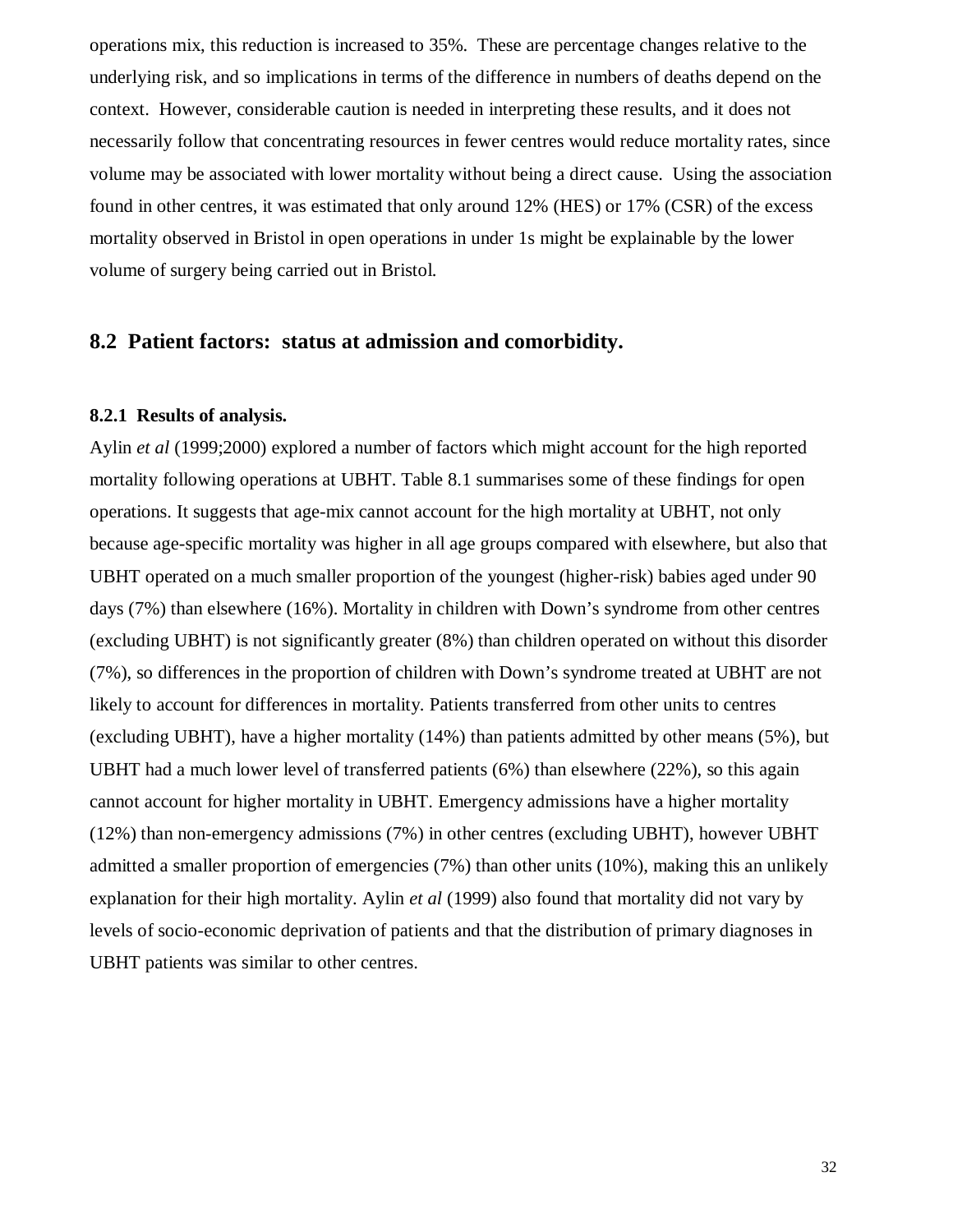#### **8.2.2 Interpretation**

| <b>Factor</b>    | What is          | <b>How Bristol</b>  | <b>Comments</b>                          |
|------------------|------------------|---------------------|------------------------------------------|
|                  | associated with  | compares to average |                                          |
|                  | higher mortality |                     |                                          |
| Volume           | Low              | Lower               | Explains small proportion of excess      |
| Age at           | Low              | Higher average age  | Marked divergence of practice at Bristol |
| operation        |                  |                     |                                          |
| Proportion of    | High             | Lower proportion    | Does not explain excess                  |
| Down's           |                  |                     |                                          |
| <b>Transfers</b> | High             | Lower proportion    | Does not explain excess                  |
| Emergency        | High             | Lower proportion    | Does not explain excess                  |
| Admission        |                  |                     |                                          |
| Socio-           | High             | No difference       | Does not explain excess                  |
| Economic         |                  |                     |                                          |
| Deprivation      |                  |                     |                                          |

The analyses are summarised below.

HES data is limited in the information it provides about status at admission and comorbidities, and the analyses suggest that these factors cannot explain the high mortality reported at UBHT. The role of age at surgery is now examined in more detail.

## **8.3 Patient factors: timing of surgery.**

#### **8.3.1 Results of analysis.**

The age at which surgery takes place may be influenced by the system of care, and hence may be an explanatory factor in divergent performance. Only HES data provide comparative data with precise dates of operation, and this is only available for Epochs 3 and 4 (April 1991 to December 1995). Aylin *et al* (2000) derived Figure 8.2, which shows the number of open operations taking place at each month of age up to 18 months, in Bristol and in the other centres combined in Epoch 3. It is clear that Bristol has a peak of activity at 11 months, in contrast with a steady decline in activity with increasing age seen in other centres. Aylin *et al* (2000) show that this peak in activity apparently only occurs before March 1994, and an  $11<sup>th</sup>$ -month peak in Bristol between 1990 and 1993 is confirmed by examination of local data sources, specifically PAS, CCR, Surgeons' Logs and perfusionists' logs: Figure 8.3 shows the age distribution recorded in the PAS system. Figure 8.4 shows the age-specific activity in all 12 centres between April 1991 and March 1994, which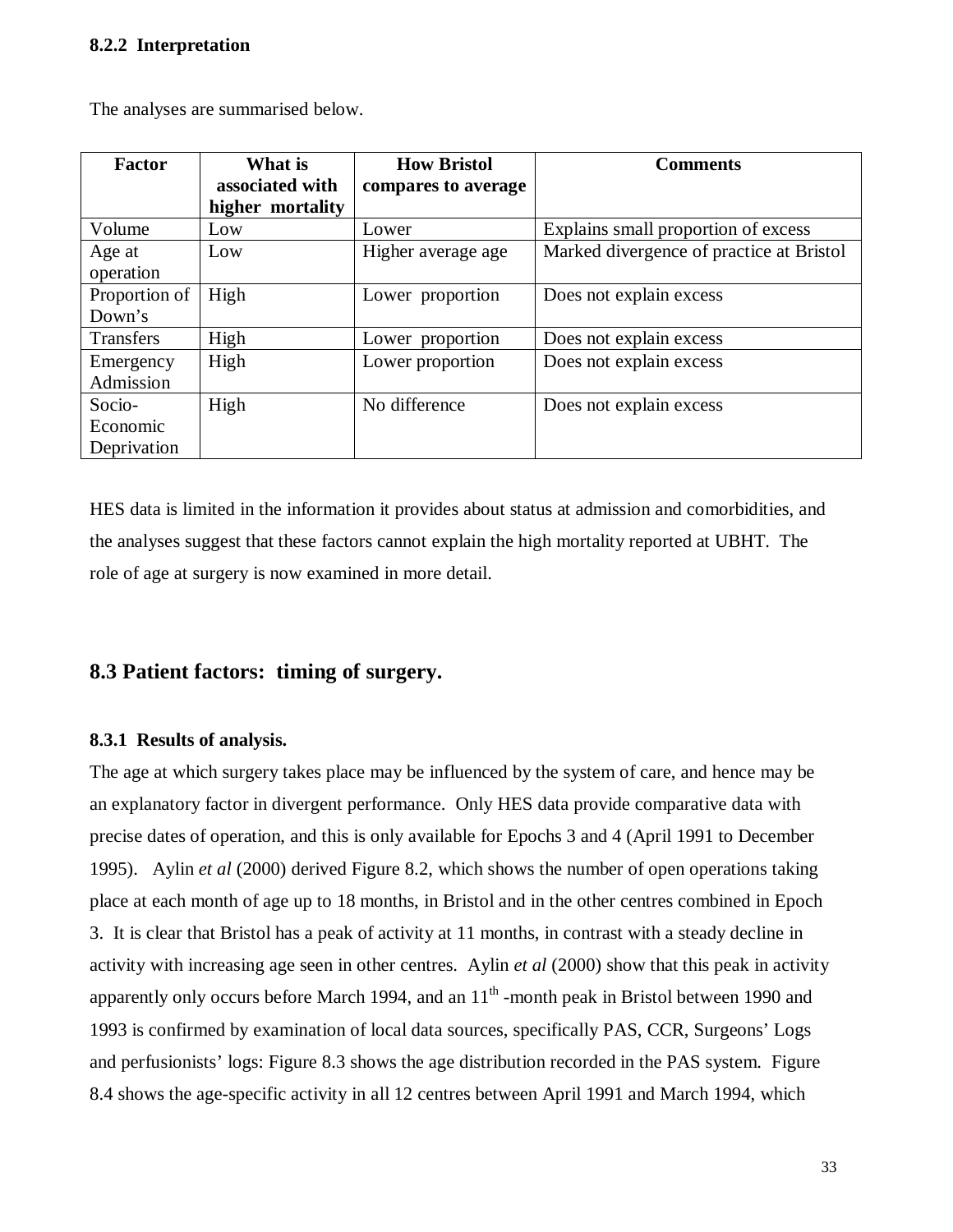shows the 11<sup>th</sup> -month peak was unique to Bristol. The peak is apparent in the larger groups (G2 Inter-atrial repair, G5 AVSD, G7 VSD) but other groups are too small to judge.

Table 8.2 considers age at operation in 3 month intervals up to two years old, and annually and five-yearly thereafter. Bristol had only carried out 21% of its surgery before the age of 9 months, compared to 39% elsewhere. However, in the following three months up to their first birthday, 14% of all surgery (60 operations) was carried out compared to 4% elsewhere. The mortality rate elsewhere is reasonably constant after the first three months, and can be used to estimate the expected number of deaths expected in Bristol. The estimated total of excess deaths is 34.1 (slightly different from previous estimates due to the finer age-stratification): those operated on in the first three months of life contribute 16.8 and those in the final three months before their first birthday contribute 7.8, approximately 25% of the total. This excess of 7.8 is due both to the number of operations taking place, mainly in the  $11<sup>th</sup>$  month, and the fact that the mortality rate of 18% (19/60) is significantly higher than the mortality elsewhere (5%, 49/381, P< 0.001).

#### **8.3.2 Interpretation.**

According to the HES data, around a quarter of the age-stratified excess mortality (7.8 out of 34.1) in open surgery in 1991-1995 is associated with operations performed within three months of the first birthday. Aylin *et al* (2000) identify AVSD operations as a primary contributor to this: 41% (14/34) of AVSD surgery was in this period with a 50% mortality rate (7/14).

The pattern for timing of surgery shown in Table 8.2 suggests that the operations carried out just prior to the first birthday may have been delayed from earlier rather than brought forward, since Bristol had carried out only 21% of its open operations before the age of 9 months, compared to 39% elsewhere. In particular, 40% of AVSD operations performed elsewhere during 1991-1995 were carried out in the first six months of life, compared to 9% in Bristol.

### **8.4 Patient factors: the process of care.**

A Clinical Case Note Review (CCNR) (Hamilton and Silove1999, INQ 0016) was carried out on a stratified sample of UBHT medical records in order to provide peer judgement as to the adequacy of care received. Full interpretation of the results of the CCNR is given elsewhere (Hamilton and Silove, 2000). Their Executive Summary concludes that the care received by 70% of the children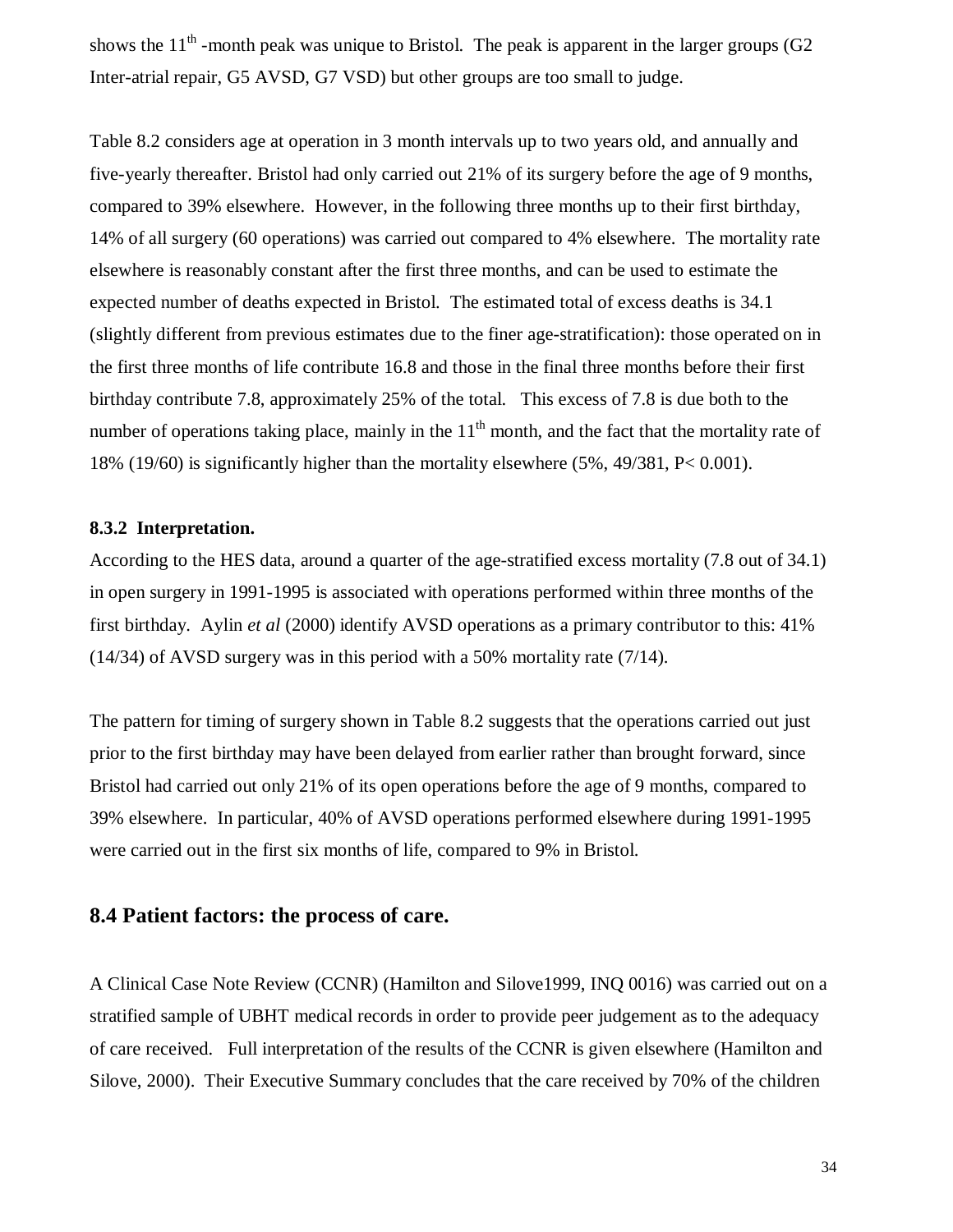was adequate, leaving 30% whose care was less than adequate to different degrees. For just over 5% of children, it was considered that different management would reasonably be expected to have made a difference to outcome. The reviewers provided criticisms of a range of aspects of process of care throughout the surgical system, including delays in treatment, shortcomings in cardiological contribution and organisation of intensive care, the split site and general organisational failings. The conduct of surgery was one of the criticised factors but was not particularly highlighted. In the stratified sample, over half the deaths (21/40) were considered to have received less than adequate care in which different management might have made, or would reasonably be expected to have made, a difference in outcome. We do not, however, have a comparative group in order to see whether other centres have similar systemic difficulties, and so cannot know whether similar criticisms could be levelled at other centres over this period.

## **9. Overall Conclusions.**

## **9.1 The available data sources.**

The two national sources, HES and the CSR, are admittedly imperfect. Both suffer considerably from lack of agreed operating procedures for ensuring completeness and accuracy of activity, coding and outcome results. Both the OPCS4 coding scheme and the use of non-clinical coders lead HES to be viewed with suspicion by clinicians. There are also strong concerns about variability between centres in the CSR's coding procedures and recording of mortality. Even if they were meticulously completed, agreement between the two sources could not be expected due to their different criteria. However, HES was found to be surprisingly accurate in its recording of in-hospital mortality and, with certain clear exceptions, the sources described the same broad picture.

The local sources were found to provide good agreement on activity and overall mortality, although comparison at a finer level was sensitive to the coding conventions used. Nevertheless, the six sources on Bristol's activity and outcome agree well for open operations in general and, to a lesser but still reasonable extent, for finer consensus procedure groups of interest. Where there is disagreement, then there are clear reasons, usually resulting in transfer of operations between two groups.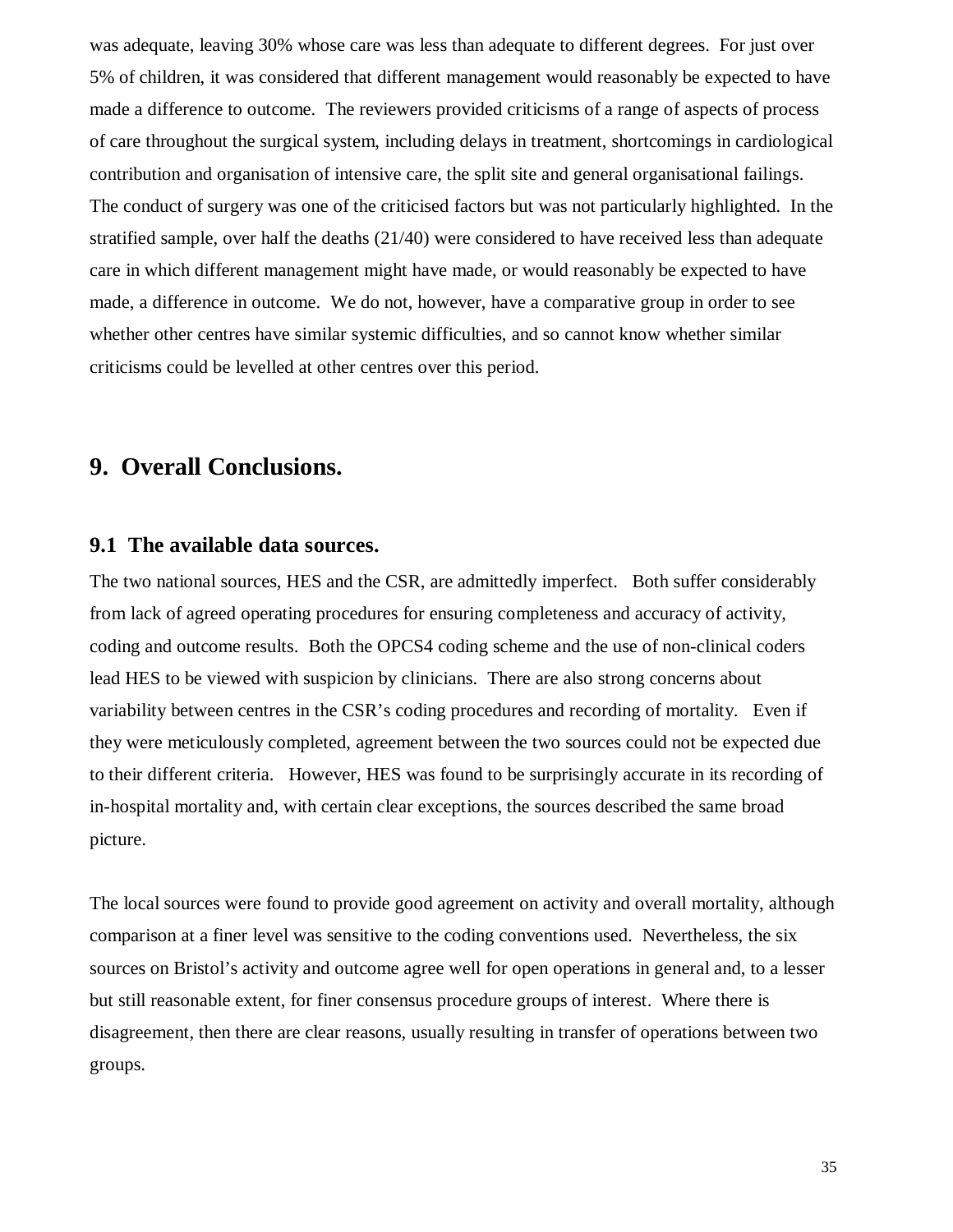## **9.2 Evidence for divergent performance of Bristol.**

There is no evidence of excess mortality in closed operations carried out in Bristol, and limited evidence in open operations on children aged over 1 year. However, there is strong and consistent evidence of excess mortality in open operations in children less than 1 year old at operation. It is estimated from HES data that in the period 1991-1995, 24.1 (95% confidence interval 12 to 34) of 41 recorded deaths are in excess of that expected were Bristol a 'typical' centre: finer agestratification increases the estimated excess mortality. CSR data suggest the excess mortality dates back at least to 1988. Open procedures on children aged less than 1 that can be identified with reasonable consistency as having excess mortality include 'switches', operations for TAPVD, AVSD and, although rare in this age group, ASD. It is to be expected that excess mortality is easier to detect in higher risk groups.

The excess mortality was not just restricted to AVSDs and switch operations, and the conclusions are robust to admissions with missing outcomes. National mortality rates were comparable to those in the international literature. One other centre had a consistent pattern of excess mortality in open operations in children over 1 year, but there were no other centres with consistently divergent raised mortality in the younger age group.

## **9.3 Explanation for divergent outcomes.**

At an institutional level, Bristol is a low-volume centre and other low-volume centres have been associated with higher mortality rates. Regardless of the policy implications of this finding, it is apparent that only a limited proportion of Bristol's excess mortality can be 'explained' by this indirect risk factor.

Bristol differed from the national pattern in some aspects of status and comorbidity (Section 8.2), but these characteristics do not apparently explain divergent performance. There is also no evidence that Bristol had systematically higher-risk case-mix. The most striking factor is the high incidence of surgery in the period immediately preceding the first birthday between 1990 and March 1994. Around 25% of the excess mortality in open surgery is associated with a peak of operations in the three months before their first birthday, mainly in the  $11<sup>th</sup>$  month. The evidence in Table 8.2 suggests that these cases may have been delayed from earlier surgery, rather than being operations that might normally have been carried out after their first birthday.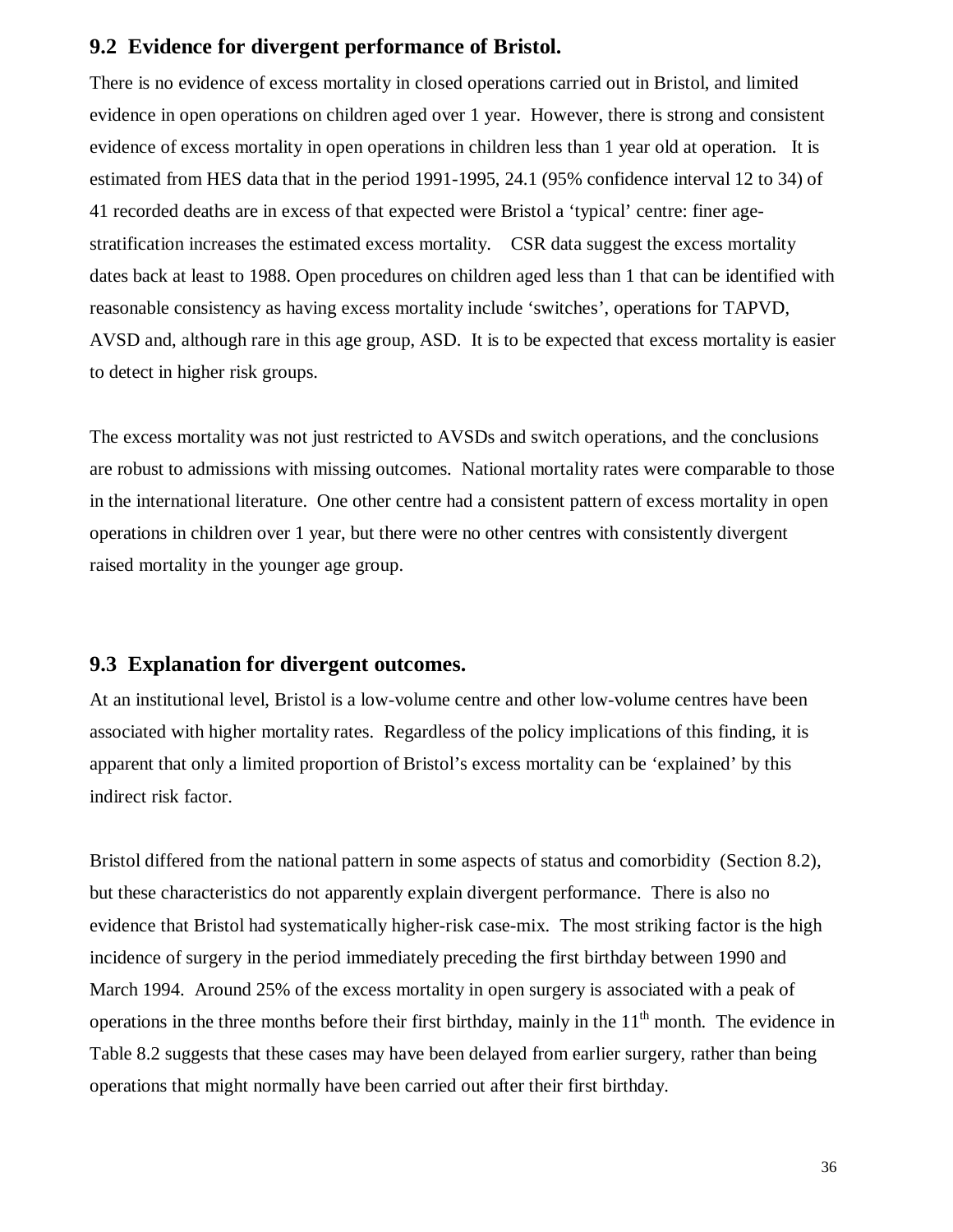## **9.4 What might have been known?**

It is possible to consider what simple analyses might have been performed using the data and the statistical tools that would have been readily available to the surgeons at the time. The participating centres in the CSR were supplied with detailed annual reports giving mortality rates split by age and procedure, aggregated over all participating centres. This would have allowed a centre to compare its mortality rates with corresponding national figures.

Open surgery performed in children aged under one year is an appropriate subgroup to monitor, since these children are at high risk and include the majority of deaths. In this group the ratio of the overall mortality rates at Bristol to the rates for other centres in England for 1985 through to 1995 were 1.18, 1.21, 1.24, 2.04, 1.93, 0.79, 2.05, 1.19, 3.18, 1.67 and 0.50 respectively. A chi-squared test performed each year would have given a crude indication of whether the local mortality rate differed from the national rate by more than could be explained by chance. Using such a test, the data for 1988, 1989, 1991 and 1993 are statistically significant at the 5% level. If years had been pooled in pairs or triplets to give larger numbers, then the results for 85/86 and 86/87 are nonsignificant, as are the results for 85/86/87, but the results for 87/88 and 86/87/88 are statistically significant. Thus with any of these approaches, it is not until the data for 1988 were included that the divergence from the national rates became statistically significant, and this was reinforced by the data for 1989. Given that there was a delay of the order of 18 months before the CSR data were fed back to centres, it would have been 1990 before the data from the CSR might have given any reason for concern, and the independent reinforcement for the 1989 data, which would become available during 1991, would have heightened this concern. However, the data for 1990 then came back into line with national figures (see Table 6.3), which might have been taken as reassurance that any problems which might have existed previously had been resolved.

This final point illustrates the difficulty of interpreting crude data based on small numbers of patients each year. Taking running totals from three year periods the data are statistically significant for 86/87/88, 87/88/89, 88/89/90, 89/90/91, (borderline non-significant for 90/91/92), 91/92/93, 92/93/94 and 93/94/95. Clearly there is a consistent and on-going pattern of poor outcomes, but it is difficult to know what weight should have been put on these data at the time, with there being questions over the data quality and with inadequate statistical tools to adjust for case mix and to analyse accumulating data from many different centres. A related difficult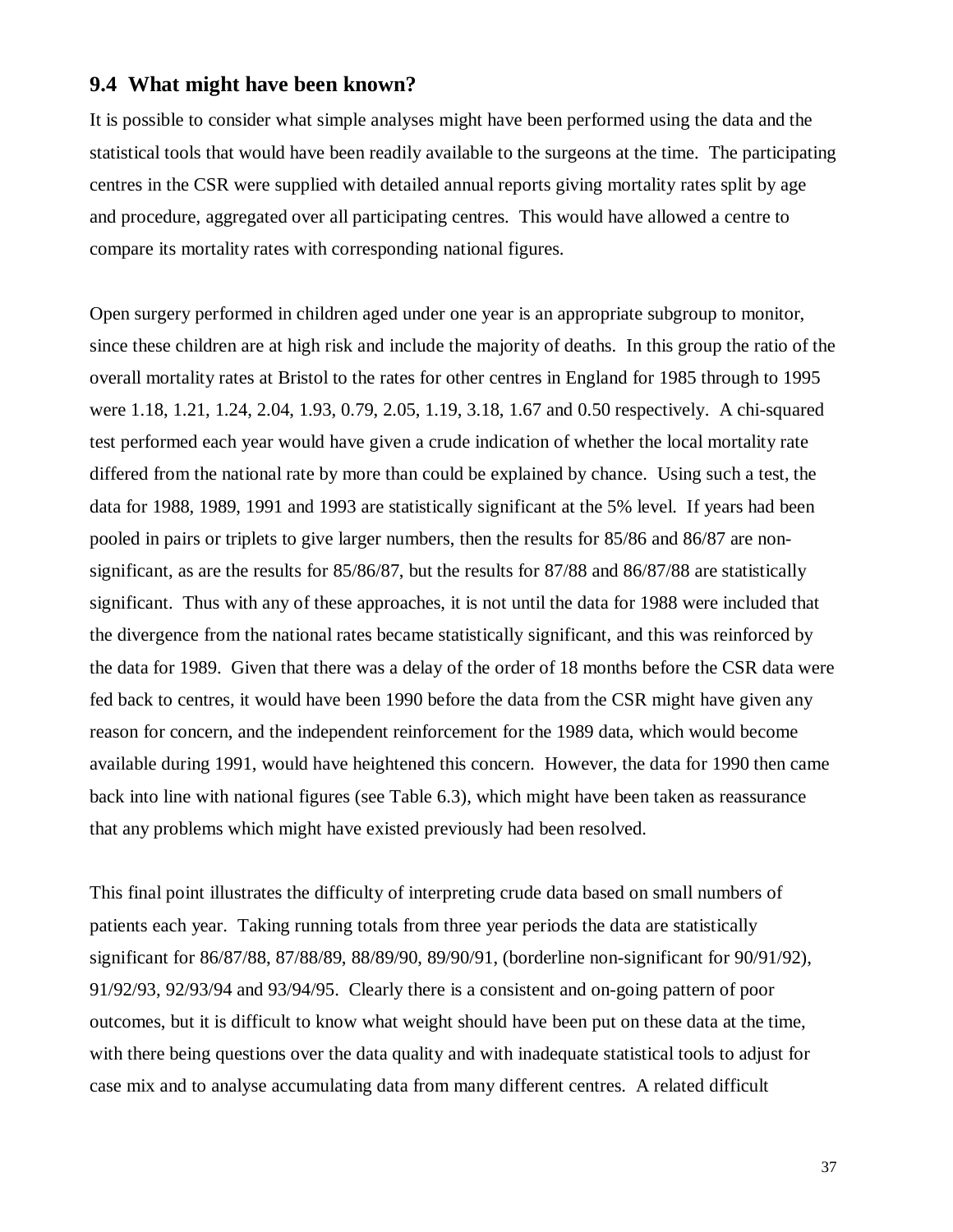question is the extent to which the responsibility lay with individual centres to interpret their own data, versus the role of the Society of Cardiothoracic Surgeons which with access to the full data for each centre was in a better position to analyse and interpret the data. Of course, statistical analysis is only one aspect of monitoring clinical performance.

## **9.5 Conclusions.**

We again emphasise that statistically significant findings, taken on their own, are insufficient grounds for confidently identifying divergent performance when there are grave and well-founded doubts about the quality of the data sources. It is also important to emphasise that there are many areas in which there was no evidence of poor performance in Bristol. Nevertheless, although no data source can be considered as exactly representing the true state of affairs, their consistency, and the fact that they are derived in very different manners, suggests that their findings reinforce each other.

The single most compelling aspect of the data is the magnitude of the discrepancy between the outcomes observed at Bristol and those observed elsewhere. For children aged under one year undergoing open surgery between 1988 and 1994, the observed mortality rate at Bristol was roughly double that observed elsewhere in 5 out of 7 years. While the national trend over this period was for mortality rates to fall substantially, no such trend was seen in the Bristol results. In spite of the many flaws in the data sources, we do not believe that statistical variation or any systematic bias in data collection can explain a divergence of this magnitude. We therefore conclude that there is strong evidence of divergent performance at Bristol in the areas identified above, and we believe that the imperfections of the data do not cast serious doubt on these conclusions.

## **10. Proposals for the future.**

In the light of our combined experience in working on the Inquiry data sources, we would now like to make a range of proposals regarding future monitoring systems in paediatric cardiac surgery, which may also have more general relevance to other settings.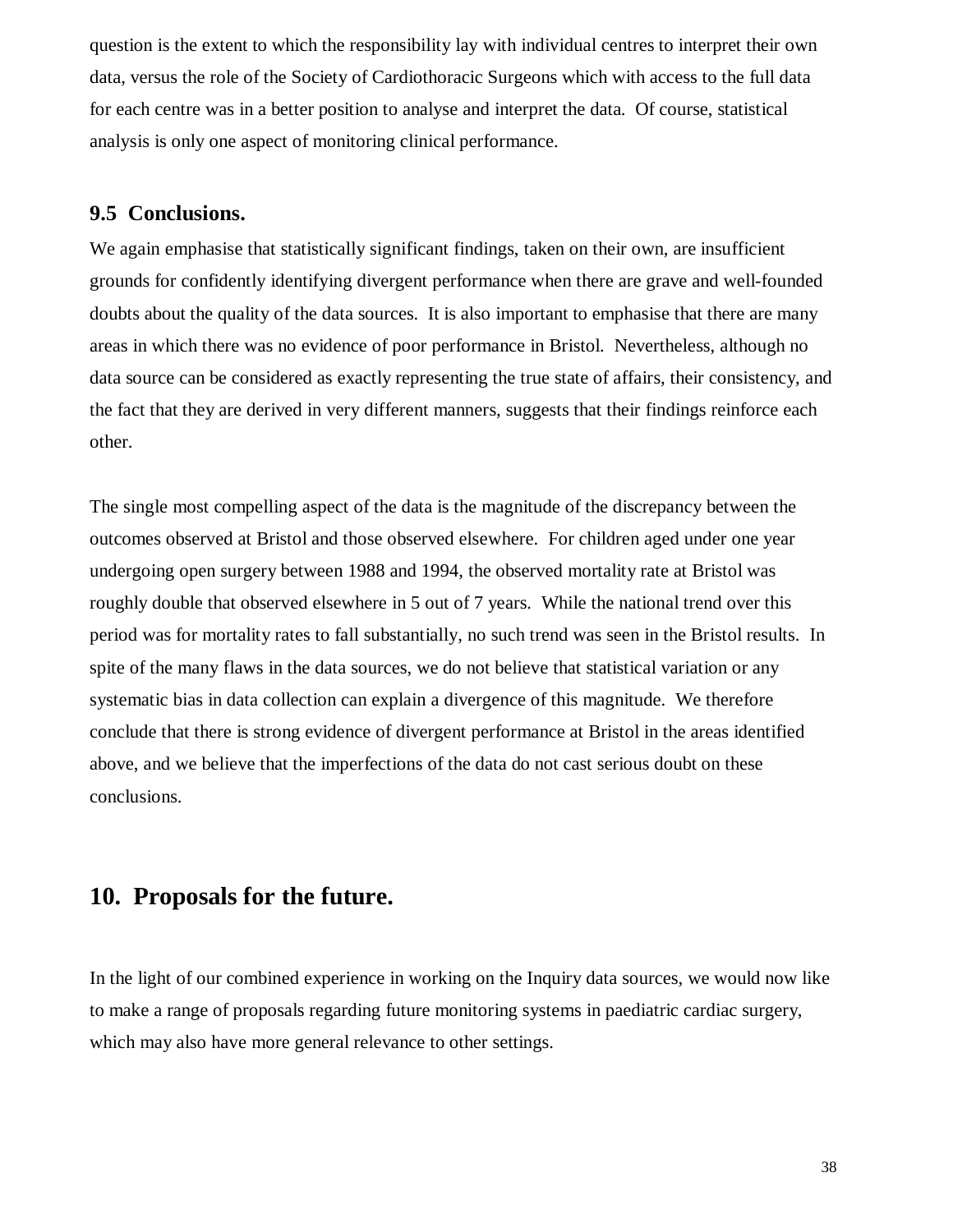## **10.1 What kind of comparative studies?**

Given the limitations of key data sources, the Inquiry's statistical evidence is necessarily focussed on short-term mortality outcomes of those who received surgery. However, our investigation suggests that a much broader perspective is appropriate if comparing systems of care, perhaps more in line with public-health investigations. Such a population-based approach examines all cases of interest, whether or not they come to surgery, and is ill served by current systems and initiatives. Such a perspective becomes particularly important if, for example, surgeons started to avoid operating on high-risk patients in order to improve apparent mortality rates – this may be a consequence of a "blame culture" that emphasises penalties for apparent poor performance.

Overall, there needs to be clarity as to the precise objectives of any comparative exercise. A crucial distinction is whether the objective is to identify grossly discrepant performance, or whether the aim is more educational, with individual surgeons or units following their performance year by year, looking for minor problems, or seeking to identify the benefits of minor changes in practice ('closing the audit loop'). Many articles on clinical audit see the latter as being the aim of audit. However, the statistical work commissioned for the Inquiry shows that, even given perfect data sources and even if there were no difference in case-mix, statistical variability would mean that data would need to be accumulated over many years to detect modest but important differences in mortality rates. Given the many flaws that have been identified in existing data sources, it is clear that only gross divergence could have been identified with any degree of confidence. If, for example, the mortality rate for open operations in under 1s observed at Bristol had been 50% higher than elsewhere rather than 100% higher, it would have been very difficult to exclude the possibility that the difference had arisen through a combination of differences in case-mix, in the coding of operative procedures, and in the thoroughness of achieving follow-up data.

Existing data sources can and should be improved, for example by introducing routine linkage of HES records to national mortality records in order to confirm mortality data. Equally, data collection procedures require much greater standardisation, with adequate training of the staff involved, and regular feedback of data so that quality can be maintained. The objectives of any audit exercise need to be reviewed carefully in the light of the sample size that is likely to be available for any comparisons, and the magnitude of the likely biases.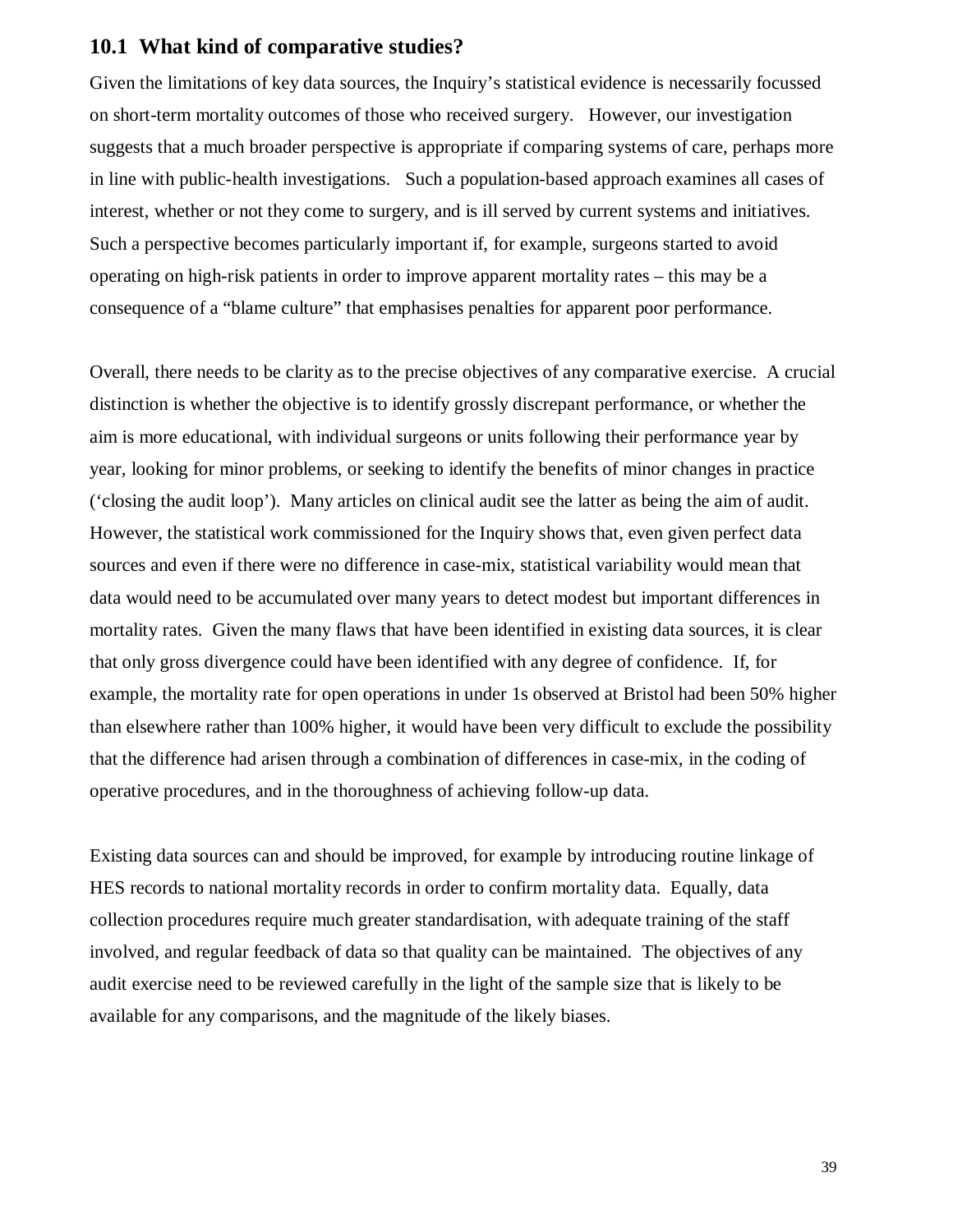## **10.2 What source of comparative data?**

There are currently two broad approaches to sources of data for comparative exercise: an administrative model and a clinical model. A simplistic comparison of their advantages and disadvantages might comprise:

| <b>Administrative model</b>                 | <b>Clinical model</b>                   |  |  |
|---------------------------------------------|-----------------------------------------|--|--|
| Example: PAS/HES                            | <b>Example: Clinical databases</b>      |  |  |
|                                             |                                         |  |  |
| Pro:                                        | Pro:                                    |  |  |
| Established system for pooling data         | Contribute data to refined CSR          |  |  |
| <b>Trained coders</b>                       | Data controlled by clinicians           |  |  |
| Facility for linkage for population studies | Clinical data                           |  |  |
| Accurate mortality records                  | Individualised risk-assessment          |  |  |
| All centres contribute                      |                                         |  |  |
|                                             |                                         |  |  |
| Anti:                                       | Anti:                                   |  |  |
| Non-medical coders                          | Lack of standardisation between centres |  |  |
| <b>OPCS4</b> not ideal                      | No agreed coding scheme                 |  |  |
| No adjustment for clinical risk factors     | Lack of linkage for mortality etc       |  |  |
| Only mortality outcomes                     | Voluntary involvement                   |  |  |

This is clearly a simplification and many compromises are possible between these archetypes. We believe that each approach has a role, but that development in isolation to each other is wasteful and inefficient. Our experience in this exercise has been that neither approach has been satisfactory.

## **We therefore strongly recommend the development of linkage schemes between ONS national statistics and administrative systems, and between administrative and clinical systems.**

A separate but related issue is the question of how to raise the credibility of routine data, especially for clinicians. It is clear that, for whatever reason, many clinicians have no confidence in the HES data. Any future developments of routine data systems needs to address the issue of how best to ensure data are clinically valid and meaningful, possibly based on the promotion of a sense of 'ownership' of the data by clinicians.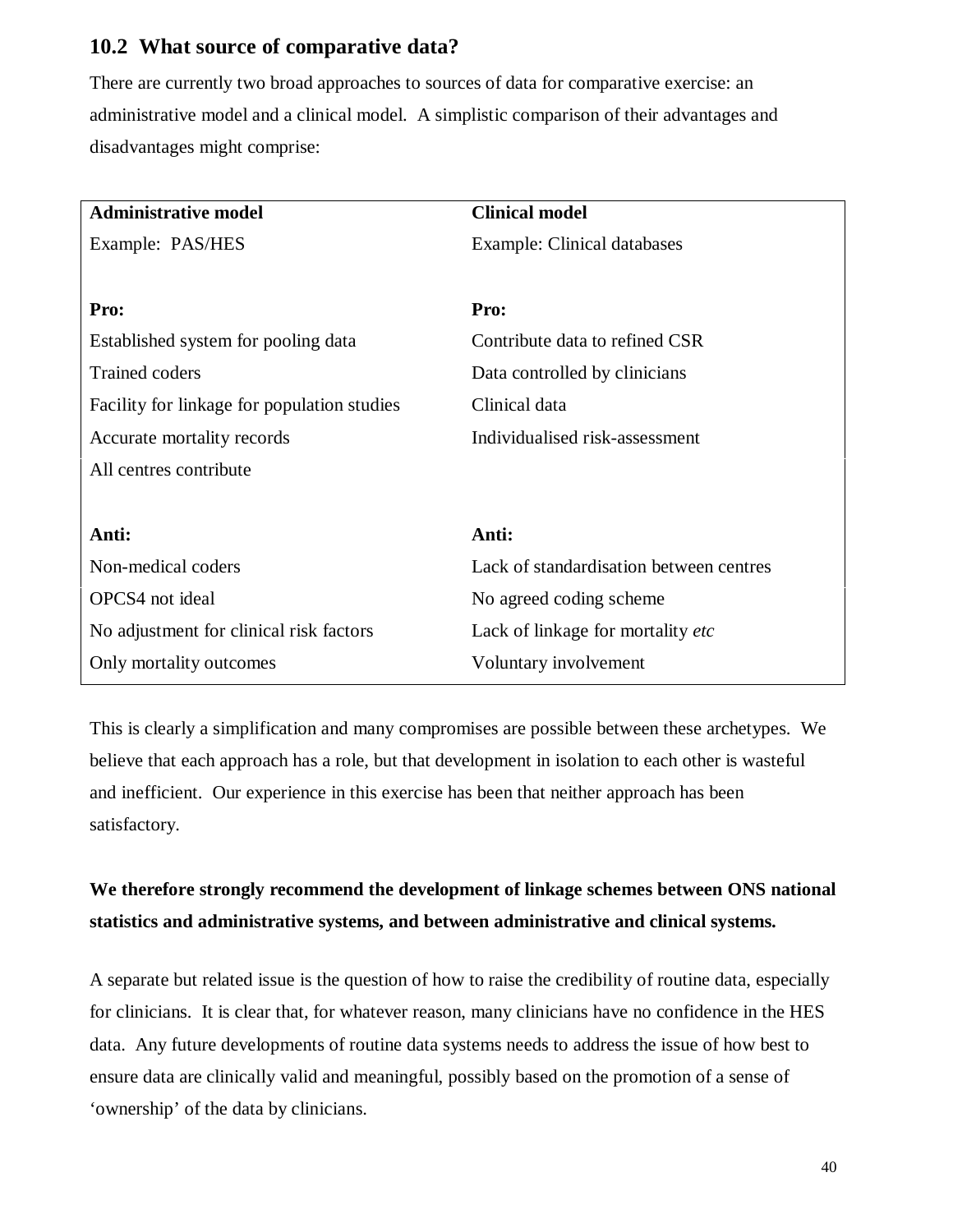## **10.3 What kind of coding scheme and groupings?**

This investigation has revealed the difficulty in developing an agreed coding scheme for complex cases in paediatric cardiology, that allows both accurate description of individuals and a facility for pooling cases in a clinically acceptable way. The fact that such a scheme was not in general use in this country forced the Inquiry to use data sources and coding schemes that were criticised by clinicians. Furthermore it is unclear how coding is this context will develop, in the light of the recent publication of two independent schemes under the auspices of the Society of Cardiothoracic Surgeons (Mavroudis and Jacobs, 2000) and the Association of European Paediatric Cardiology (Franklin *et al*, 1999) respectively.

While it is desirable to make comparisons between precisely-defined homogenous groups of patients, we feel this has been over-emphasised and that for monitoring purposes it is better to develop broad groups into which activity can be allocated with reasonable accuracy. Finer distinctions can always be made for more focused clinical purposes.

**We recommend the adoption of a scheme in which each procedure is placed in one of a small number of risk categories. Whatever detailed clinical coding scheme is adopted, it is important that it can be mapped both onto such a simplified system for monitoring, and into the codes used by administrative systems.**

### **10.4 How can statistical methods help in analysing performance?**

Comparative data may be useful in many ways, and a variety of statistical tools are available to help exercise due caution.

*Institutional comparisons:* Curnow (1999, WIT 0361 0002) emphasised that statistical techniques may be used to indicate when an institution may have passed either a 'warning' threshold, which might trigger further investigation, or an 'alarm' threshold which might indicate immediate action. The setting of such thresholds requires a combination of statistical and clinical judgement, and allowance for random error and inevitable between-institution variability. Outcomes should be risk-adjusted where feasible, although this might be only into broad groups (see Section 10.3) as to much disaggregation reduces precision. Statistical methods can also prevent undue attention to spurious ranking into 'league tables' (Marshall and Spiegelhalter, 1998).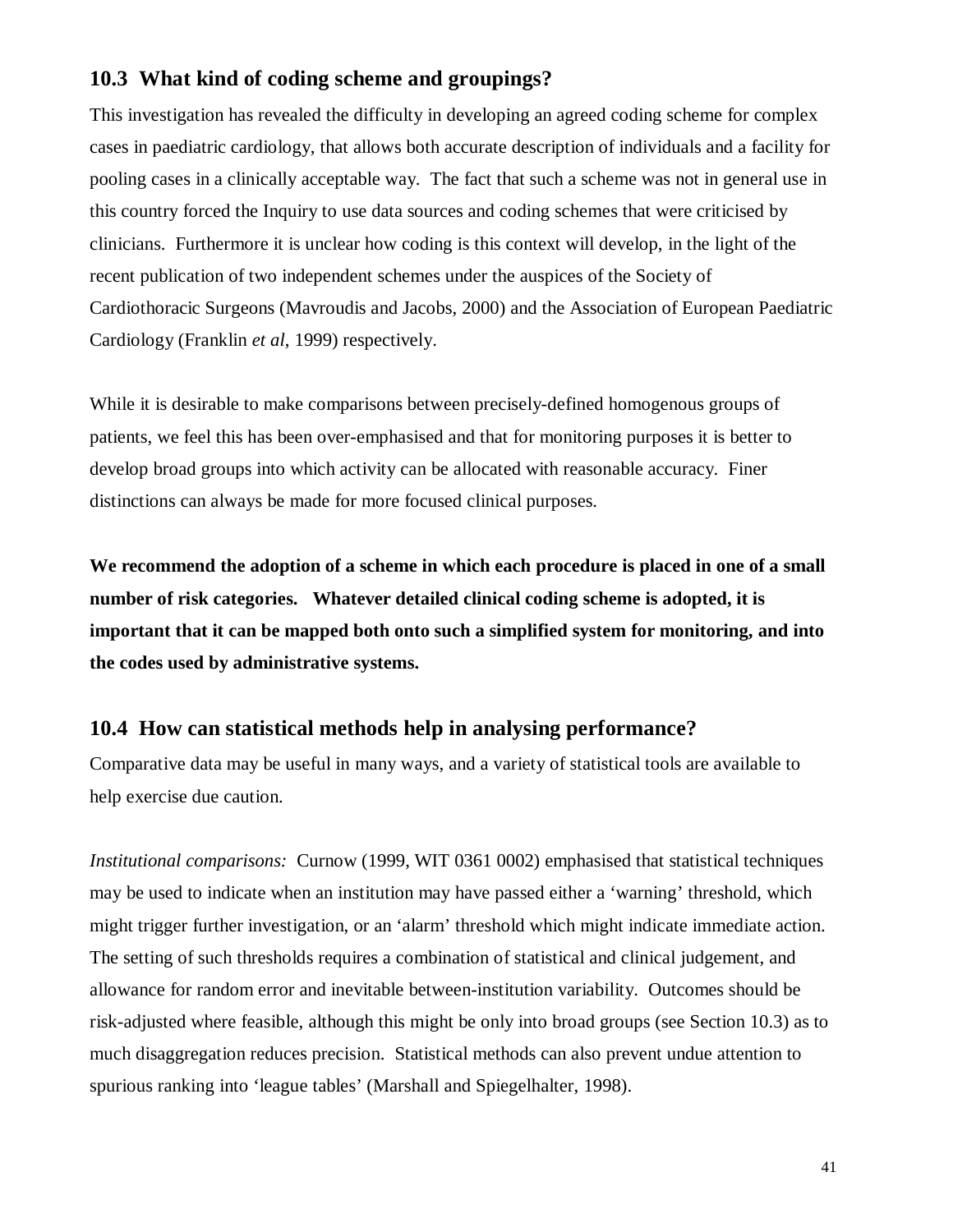*Clinical comparisons within institutions:* Availability of good data sources would allow, for example, the cumulative monitoring of risk-adjusted excess mortality (or another performance indicator) for individual clinicians, as is being increasingly adopted in adult cardiac surgery. Care is required if formal thresholds are used for monitoring.

*Patient information:* There is likely to be increased demand for patients to be given numerical risk assessments when asked for consent for surgery. This is not a straightforward matter: does one give the data for the individual surgeon, institution, or nationally, and for what period? How much should data-based statistics be adjusted for subjective opinions concerning the individual patient? There are statistical methods that can help with individualised risk-assessment, discounting historical data, pooling local with national data, and critiquing past numerical risk assessments.

**We recommend the informed introduction of formal statistical procedures for institutional comparisons, monitoring individual clinical performance, and providing for informed consent of patients.**

### **Acknowledgements**

The help of the Secretariat to the Inquiry, particularly Ruth Chadwick, is gratefully acknowledged. Mr Leslie Hamilton and Dr Kate Bull provided invaluable help on coding, and members of the statistical Expert Panel to the Inquiry provided valuable suggestions. The authors, however, take full responsibility for the opinions expressed in this report.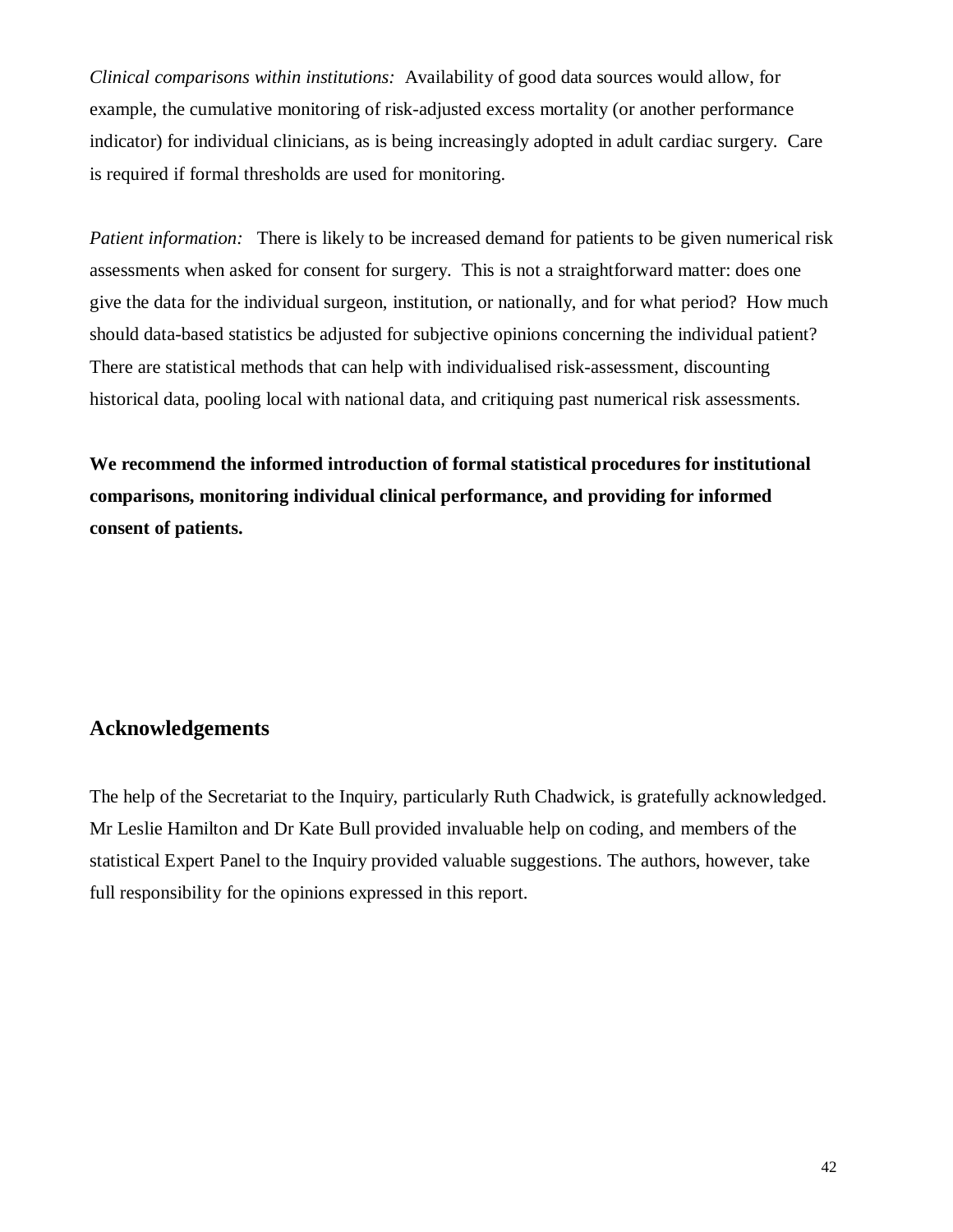## **References**

Aylin P, Alves B, Cook A, Bennett J, Bottle A, Best N, Catena B and Elliott P. (1999). Analysis of Hospital Episode Statistics for the Bristol Royal Infirmary Inquiry. *Bristol Royal Infirmary Inquiry*, INQ 0013, November 1999.

Aylin P, Alves B, Cook A, Best N (2000). Supplementary analysis of Hospital Episode Statistics for the Bristol Royal Infirmary Inquiry. *Bristol Royal Infirmary Inquiry*, INQ 0030.

BRI Inquiry (1999a) Issues list for Part I of the Inquiry. *Bristol Royal Infirmary Inquiry*, February 1999.

BRI Inquiry (1999b) The Inquiry's approach to making use of relevant data sources. *Bristol Royal Infirmary Inquiry*, March 1999.

BRI Inquiry (1999c) Preliminary overview of existing data sources relevant to the Inquiry's remit. *Bristol Royal Infirmary Inquiry*, July 1999.

BRI Inquiry (1999d) Synthesis of statistical sources: a note on expert consultation on key analytical issues. *Bristol Royal Infirmary Inquiry*, November 1999.

Curnow R N (1999). Potential contribution of statistical evidence to the Inquiry. *Bristol Royal Infirmary Inquiry*, WIT 0361, November 1999.

Dhasmana J D (2000) Response to supplementary statistical evidence to the Inquiry. . *Bristol Royal Infirmary Inquiry*.

Evans SJW (1999). A report on local data relating to children who received cardiac surgery under the terms of reference of the Bristol Royal Infirmary Inquiry. *Bristol Royal Infirmary Inquiry*, INQ 0012, November 1999.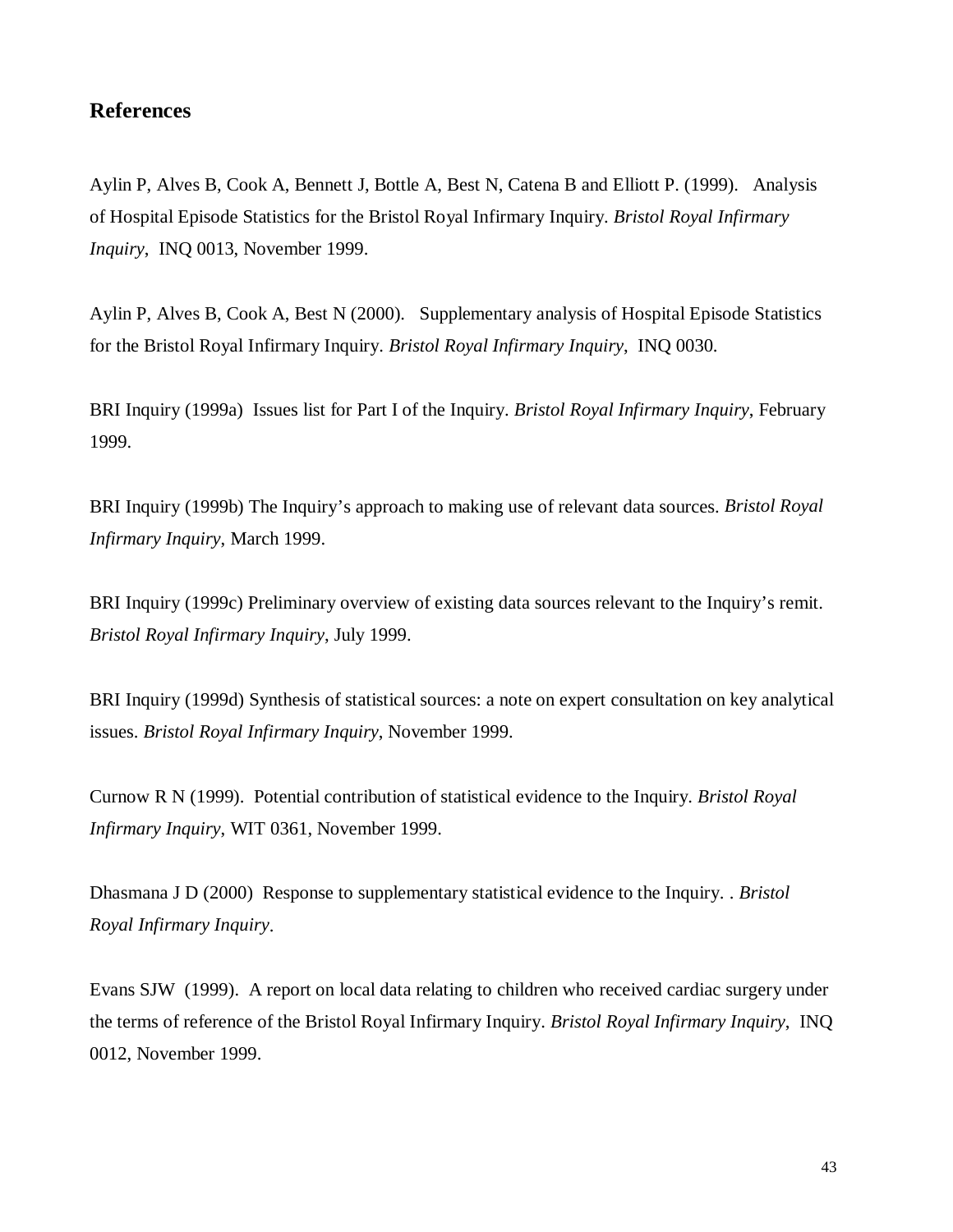Evans S J W (2000). Further Reports based on Local Sources of Data for the Bristol Royal Infirmary Inquiry. *Bristol Royal Infirmary Inquiry*, INQ 0029.

Gallivan S (2000). Issues related to papers by Professor John Yates presented to the BRI Inquiry. *Bristol Royal Infirmary Inquiry*, INQ 0036.

Franklin R C G, Anderson, RH, Daniels, O, Elliott, M, Gewillig, MHML, Ghisla, R, Krogmann, ON, Ulmer, HE, Stocker, FP (1999) Report of the Coding Committee of the Association for European Paediatric Cardiology. *Cardiology in the Young*, **9**, 633-658.

Hamilton, L and Silove, E (1999): Preliminary Report on the Clinical Case Note Review*. Bristol Royal Infirmary Inquiry*, November 1999.

Hamilton, L and Silove, E (2000) Report on the Clinical Case Note Review*. Bristol Royal Infirmary Inquiry*.

Hannan E L, Racz M, Kavey R E, Quaegebeur J M, Williams, R (1998) Pediatric cardiac surgery: The effect of hospital and surgeon volume on in-hospital mortality. *Pediatrics,* **101**, 963-969

Lawrence A E and Murray G D (2000). The UK Cardiac Surgical Register: assessment of data quality issues for the Bristol Royal Infirmary Inquiry. *Bristol Royal Infirmary Inquiry*, INQ 0033.

Marshall EC and Spiegelhalter DJ (1998). League tables of *in vitro* fertilisation clinics: how confident can we be about the rankings? *British Medical Journal*, **316**, 1701-4.

Mavroudis C and Jacobs J P (2000) Congenital heart surgery nomenclature and database project: overview and minimum dataset. *Ann Thoracic Surgery*, **69**, 2-17.

Murray G D, Lawrence AE and Pollock J (1999). UK Cardiac Surgical Register and South West Congenital Heart Register: a statistical analysis and review of key data sources relevant to the inquiry's remit. *Bristol Royal Infirmary Inquiry*, INQ 0014, November 1999.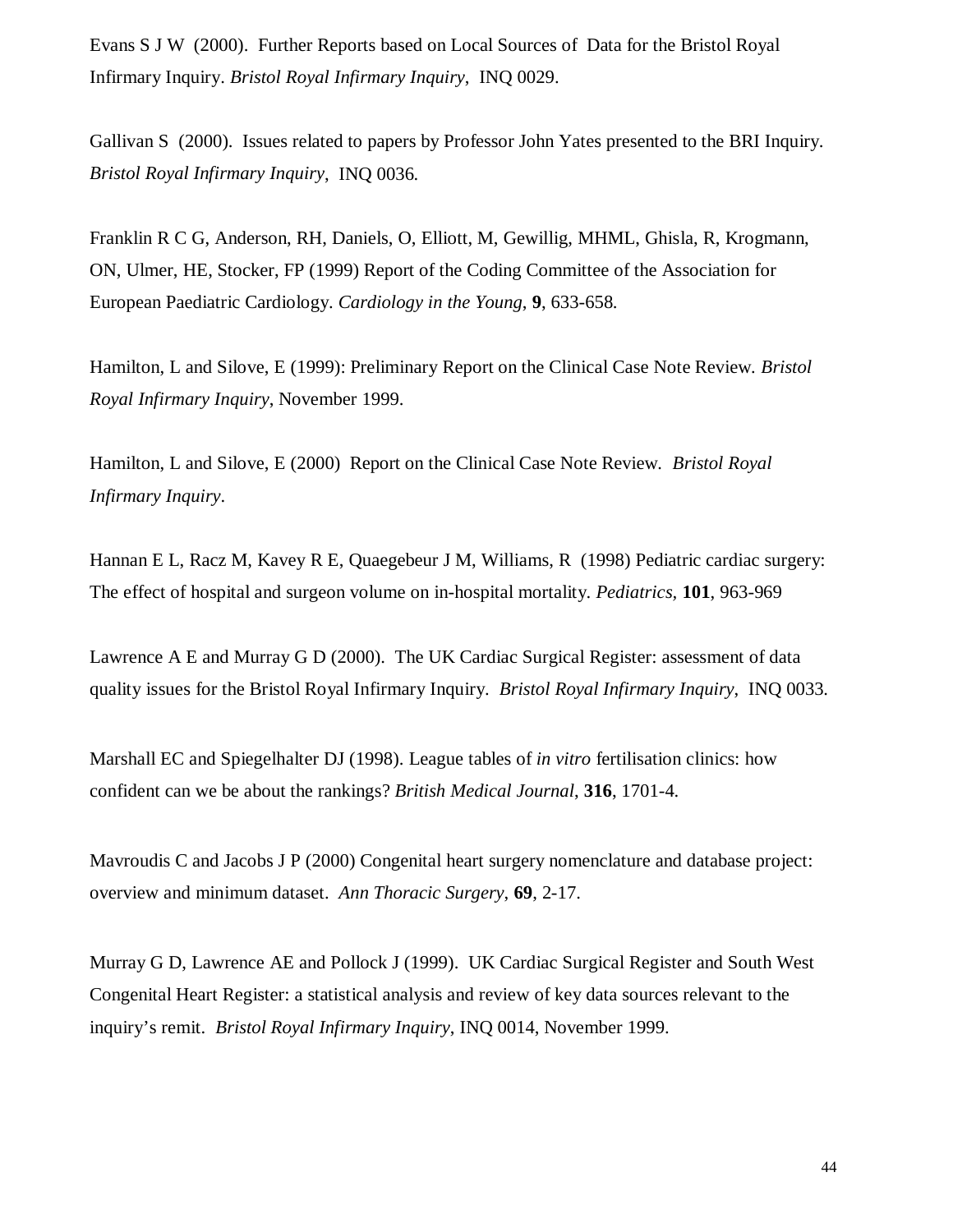Murray G D, Lawrence A E and Boyd J (2000) Linkage of Hospital Episode Statistics (HES) data to Office for National Statistics (ONS) mortality records, *Bristol Royal Infirmary Inquiry*, INQ 0032.

Spiegelhalter D J (1999) An initial synthesis of statistical sources concerning the nature and outcomes of paediatric cardiac surgical services at Bristol relative to other specialist centres from 1984 to 1995. *Bristol Royal Infirmary Inquiry*, INQ 0015, November 1999.

Spiegelhalter D J (2000) An investigation into the relationship between mortality and volume of cases in surgery for congenital heart disease from 1984 to 1995. *Bristol Royal Infirmary Inquiry*, INQ 0031.

Spiegelhalter D J, Evans S, Aylin P and Murray G D (2000) A response to 'Submissions on behalf of Mr J D Wisheart: Appendix 2. The Inquiry's Statistical Analysis'. *Bristol Royal Infirmary Inquiry*, INQ 0034.

Stark J (2000a) Comments on statistical analysis and review of outcomes of paediatric cardiac services at Bristol and other specialist centres. Part 1 *Bristol Royal Infirmary Inquiry*, WIT 0567.

Stark J (2000b) Comments on statistical analysis and review of outcomes of paediatric cardiac services at Bristol and other specialist centres, Part 2. *Bristol Royal Infirmary Inquiry*, WIT 0567.

Vardulaki K A, Bennett-Lloyd B D, O'Riordan P A, Reeves B C, Tsang V T C and Black N A (2000) A systematic review of the outcomes of paediatric open-heart surgery, *Bristol Royal Infirmary Inquiry*, INQ 0039.

Wisheart J (2000a) Submissions on behalf of Mr J D Wisheart: Appendix 2. The Inquiry's Statistical Analysis. *Bristol Royal Infirmary Inquiry*, SUB0009.

Wisheart J (2000b) Response of Mr J D Wisheart to a group of statistical papers. *Bristol Royal Infirmary Inquiry*, WIT 0120 0468-0499.

Yates J (1997) A case study exploring the early identification of performance failure in an acute hospital, *Bristol Royal Infirmary Inquiry*, WIT 0568.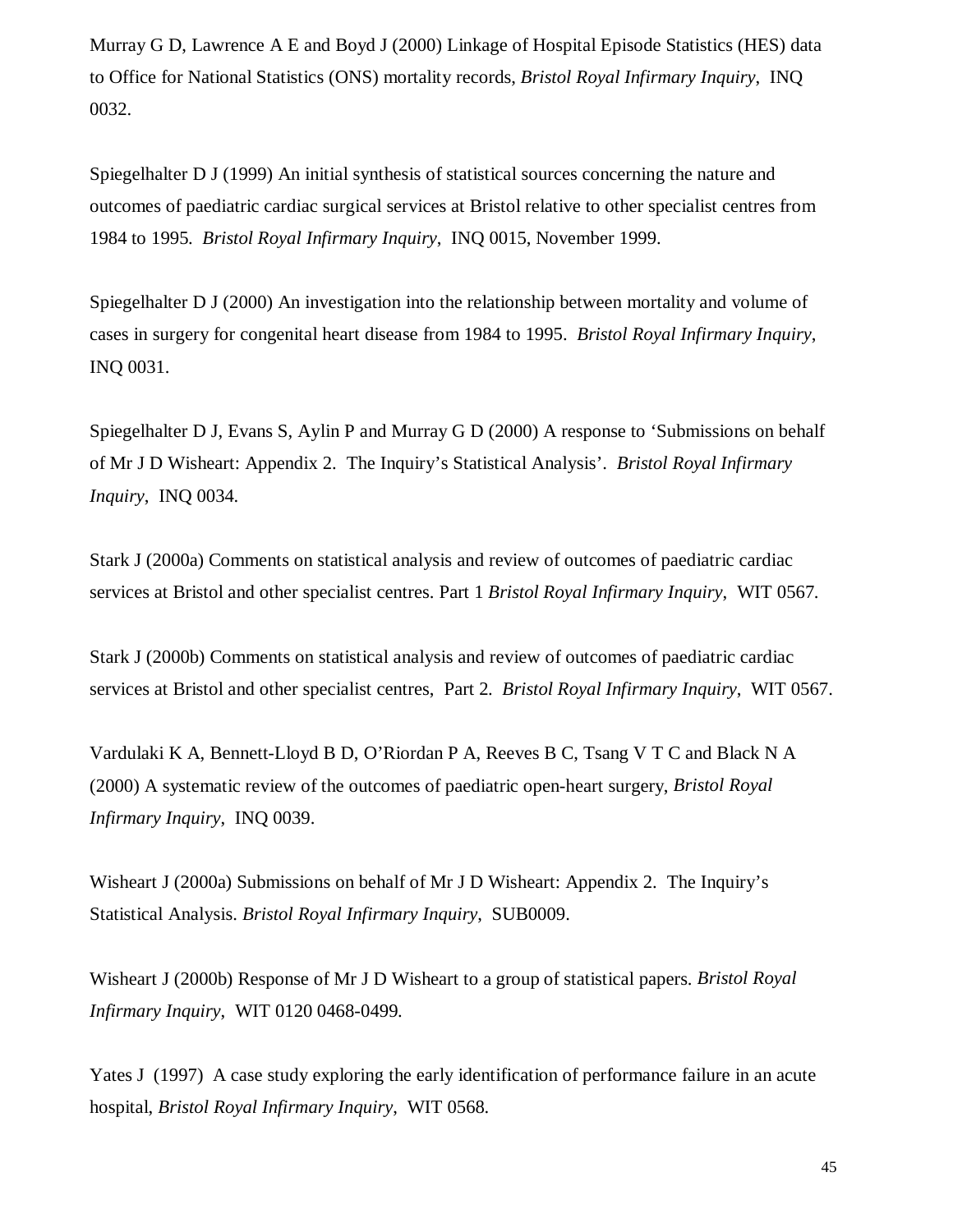## **Technical Appendix**

The full analysis is described in the Appendices of Aylin *et al* (1999, INQ 0013) and Spiegelhalter (1999, INQ 0015). This involved a logistic regression model for each stratum defined by epoch, age-group and procedure group, in which a random effect was associated with each non-Bristol centre. The variance component within each stratum were assumed to be drawn from a hierarchical prior distribution, and this provided a predictive distribution over the effect in a new centre, and hence a predictive distribution over the number of deaths in a centre with Bristol's activity. The difference to the observed number of deaths gave both an estimate and interval for the excess mortality. This analysis is intended to allow for important sources of variation and so will be fairly conservative.

The full analysis is time consuming and unsuited for repeated sensitivity analyses. For this reason an intermediate analysis has been carried out, again based on a logistic regression but assuming independent fixed effects for each centre in each stratum defined by epoch and age-group, with main effects fitted for procedure group. The contrast between Bristol's effect and the average of the effects in the other centres was obtained using 'Helmert contrasts'. The natural way to report the results is by odds ratios and their 95% confidence intervals: the more restrictive assumptions in this simpler model tend to make the results somewhat less conservative than the full analysis.

The baseline analysis in the table below shows that for 1991-1995, both HES and CSR data, taken at face value, provide strong evidence for excess mortality in Bristol (odds ratio greater than 1). Stratifying for case-mix does not decrease this estimate. The CSR data from 1988-1990 provide some evidence for excess mortality. The results for the sensitivity analyses are given below and summarised in Section 6.4.3.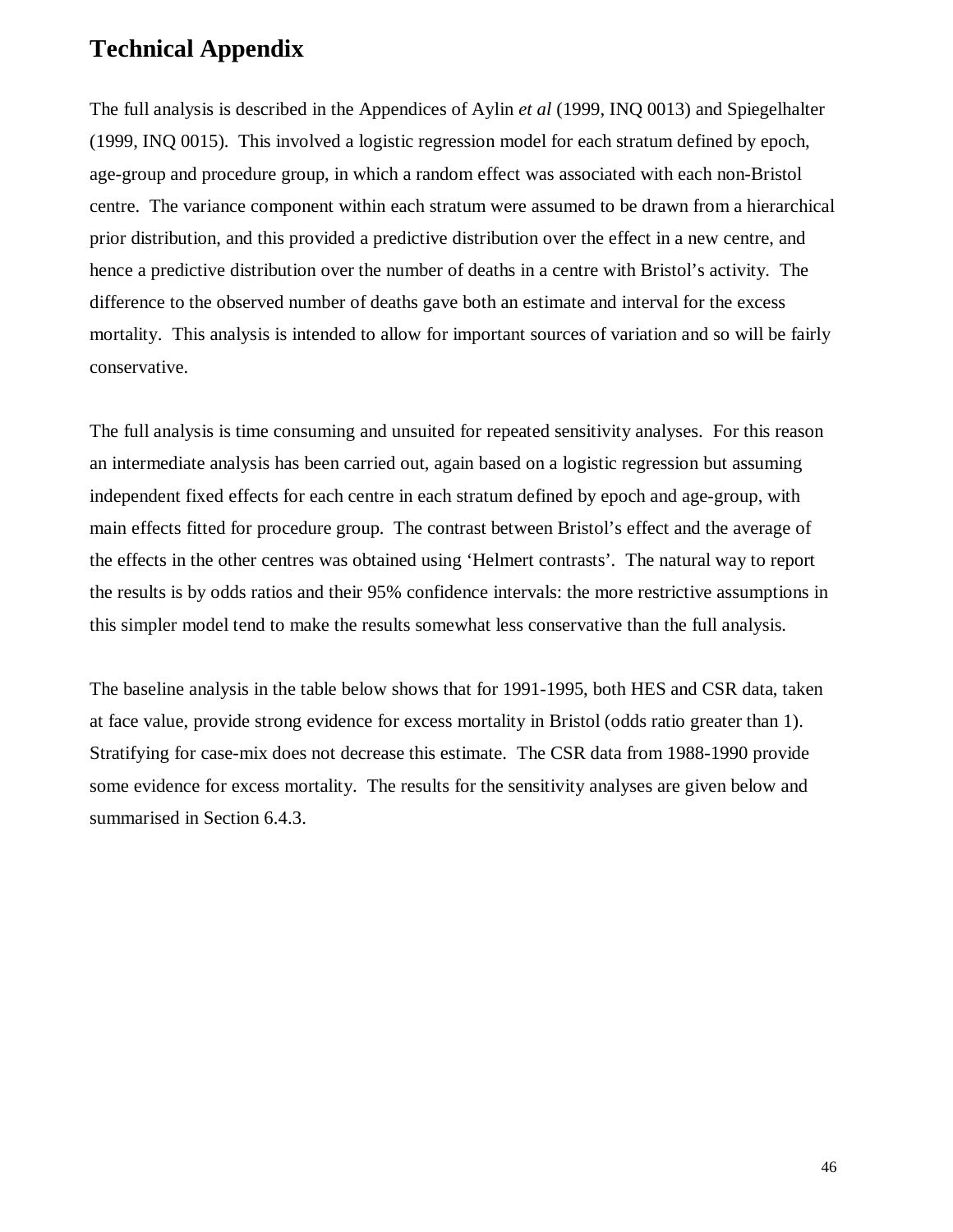|            |               |                                                                                                                                                                                                               |                             | Unstratified                                                 |                                          |                               | Stratified for case-mix                                      |                                           |
|------------|---------------|---------------------------------------------------------------------------------------------------------------------------------------------------------------------------------------------------------------|-----------------------------|--------------------------------------------------------------|------------------------------------------|-------------------------------|--------------------------------------------------------------|-------------------------------------------|
|            | Data Epoch    | alysis<br>ξ                                                                                                                                                                                                   | Odds<br>ratio               | 95% interval                                                 | value                                    | Odds<br>ratio                 | 95% interval                                                 | value<br><u>ა</u>                         |
| CSR        | 1988-1990     | Without centres 3,4,5<br>Without groups 2,3,5<br><b>Iseline</b><br>ក្ខី កូ ក្ន                                                                                                                                | 1.54<br>$1.73$<br>$2.38$    | 1.03 to 2.30<br>1.01 to 2.98<br>1.44 to 3.94                 | $\overline{5}$<br>$\frac{8}{3}$          | 1.62<br>1.86<br>2.88          | 0.96 to 2.72<br>$0.93$ to $3.73$<br>1.5 to 5.53              | δ<br>$\mathfrak{A}$<br><b>PO</b>          |
| CSR        | 1991-1995     | Without centres 3,4,5<br>Without groups 2,3,5<br><b>Iseline</b><br>മ്<br>ัล<br>ล อิ                                                                                                                           | 1.95<br>1.98<br>1.96        | 1.40 to 2.72<br>$1.27$ to $3.10$<br>1.28 to 3.01             | 0001<br>$\overline{0}$<br>$\overline{0}$ | $\frac{6}{1}$<br>1.97<br>1.90 | 1.22 to 2.95<br>1.09 to 3.56<br>$0.95$ to $3.82$             | $\frac{8}{5}$ $\frac{5}{5}$ $\frac{8}{5}$ |
| 1≝9        | 1991-1995     | Compensating for deaths<br>Without centres 3,4,5<br>Without groups 2,3,5<br>ssed by HES<br>seline<br>ő<br>$\widehat{\mathfrak{a}}$ $\widehat{\mathfrak{a}}$ $\widehat{\mathfrak{c}}$ $\widehat{\mathfrak{c}}$ | $27780$<br>$2780$<br>$2780$ | 1.92 to 3.86<br>1.71 to 4.38<br>1.10 to 2.95<br>1.71 to 4.17 | 0001<br>0001<br>0001<br>$\overline{5}$   | 3.43<br>46<br>362<br>323      | 2.21 to 5.32<br>1.85 to 6.48<br>1.46 to 4.58<br>1.47 to 6.95 | 88888                                     |
| <b>CSR</b> | HES 1991-1995 | "Extreme" choice of HES and<br>$rac{1}{2}$<br>$rac{1}{2}$                                                                                                                                                     | 1.83                        | 1.31 to 2.54                                                 | .0001                                    | 1.46                          | $0.97$ to $2.21$                                             | S.                                        |

Appendix Table. Results of sensitivity analysis on open operations under one year of age. **Appendix Table. Results of sensitivity analysis on open operations under one year of age.**

**a)** Removes centres with higher discrepancies between HES and CSR data

**b)** Removes procedures for TGA (Groups 2 and 3) and AVSD (Group 5).

**c)** Increases mortality rates in each centre by apparent undercount indicated in Table 3.2

a) Removes centres with higher discrepancies between HES and CSR data<br>b) Removes procedures for TGA (Groups 2 and 3) and AVSD (Group 5).<br>c) Increases mortality rates in each centre by apparent undercount indicated in Table **d)** For each procedure group, selects HES or CSR data depending on which has the **lower** mortality (if Bristol), or whichever has the **higher** mortality (if elsewhere). elsewhere).

P-values are 1-sided. 'Odds ratio' is the estimated ratio of the odds of dying in Bristol compared to the average odds of dying in other centres. P-values are 1-sided.'Odds ratio' is the estimated ratio of the odds of dying in Bristol compared to the average odds of dying in other centres.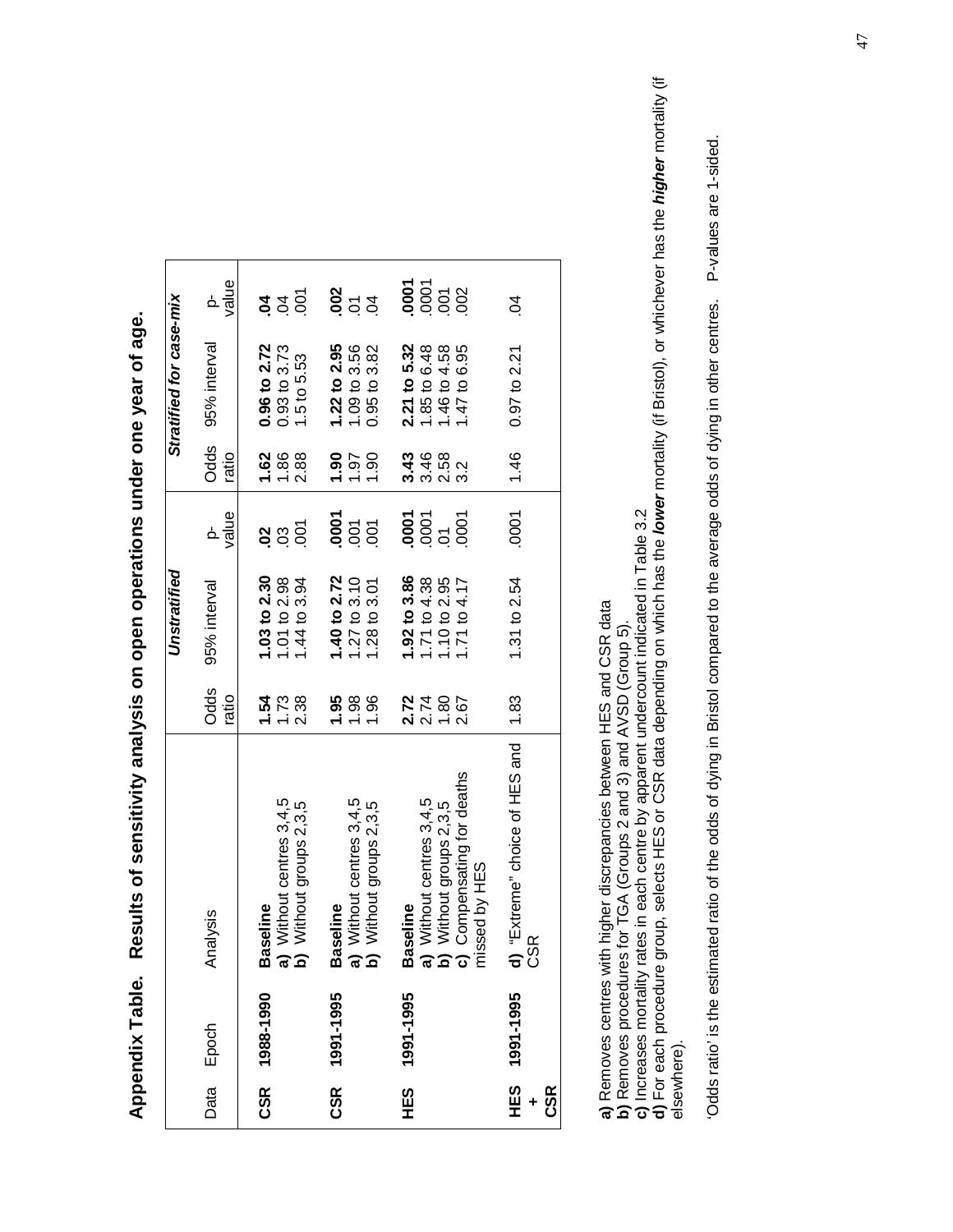| Group          | <b>OPCS4 Procedure Code</b>                                                    | <b>Description</b>                                  | <b>Map to UKCSR</b>         |
|----------------|--------------------------------------------------------------------------------|-----------------------------------------------------|-----------------------------|
| G1             | K04                                                                            | <b>Tetralogy of Fallot</b>                          | Yes                         |
| G2             | K05                                                                            | <b>Interatrial TGA</b>                              | <b>Yes</b>                  |
| G <sub>3</sub> | K06                                                                            | Other TGAs ( - switch)                              | Yes                         |
| G4             | <b>K07</b>                                                                     | Repair of TAPVD                                     | Yes                         |
| G5             | K09 excluding K09.4                                                            | Repair of CAVSD (complete<br>not partial)           | <b>Yes</b>                  |
| G6             | K10, K20 and K09.4                                                             | Closure of secundum and<br>sinus venosus ASD        | Yes                         |
| G7             | K11 (only on its own or with K10 or $+/-$<br>L02;                              | Closure of VSD                                      | Yes                         |
|                | K11 is superior code to K10)                                                   |                                                     |                             |
| G8             | L <sub>01.1</sub>                                                              | <b>Truncus arteriosus</b>                           | Yes                         |
| G9             | K19.1, K19.2, K19.4 + L09                                                      | Fontan type operations                              | <b>Yes</b>                  |
| G10            | K26, K28, K31.2, K31.4, K37                                                    | Aortic, pulmonary valve and<br>paravalve procedures | Yes                         |
| G11            | K25, K31.1, K34.1, K38                                                         | Mitral valve procedures                             | Yes                         |
| G12            | L05, L06, L07, L08                                                             | Closed shunts                                       | <b>No</b>                   |
| G13            | L23.1, 2 or 3 [- if K code with it, code as K Coarctation procedures<br>not L] |                                                     | Yes (simple<br>coarctation) |

## **Table 2.1. Paediatric Cardiac Surgical Procedures by Group: OPCS4 Codes mapped by UKCSR Categories**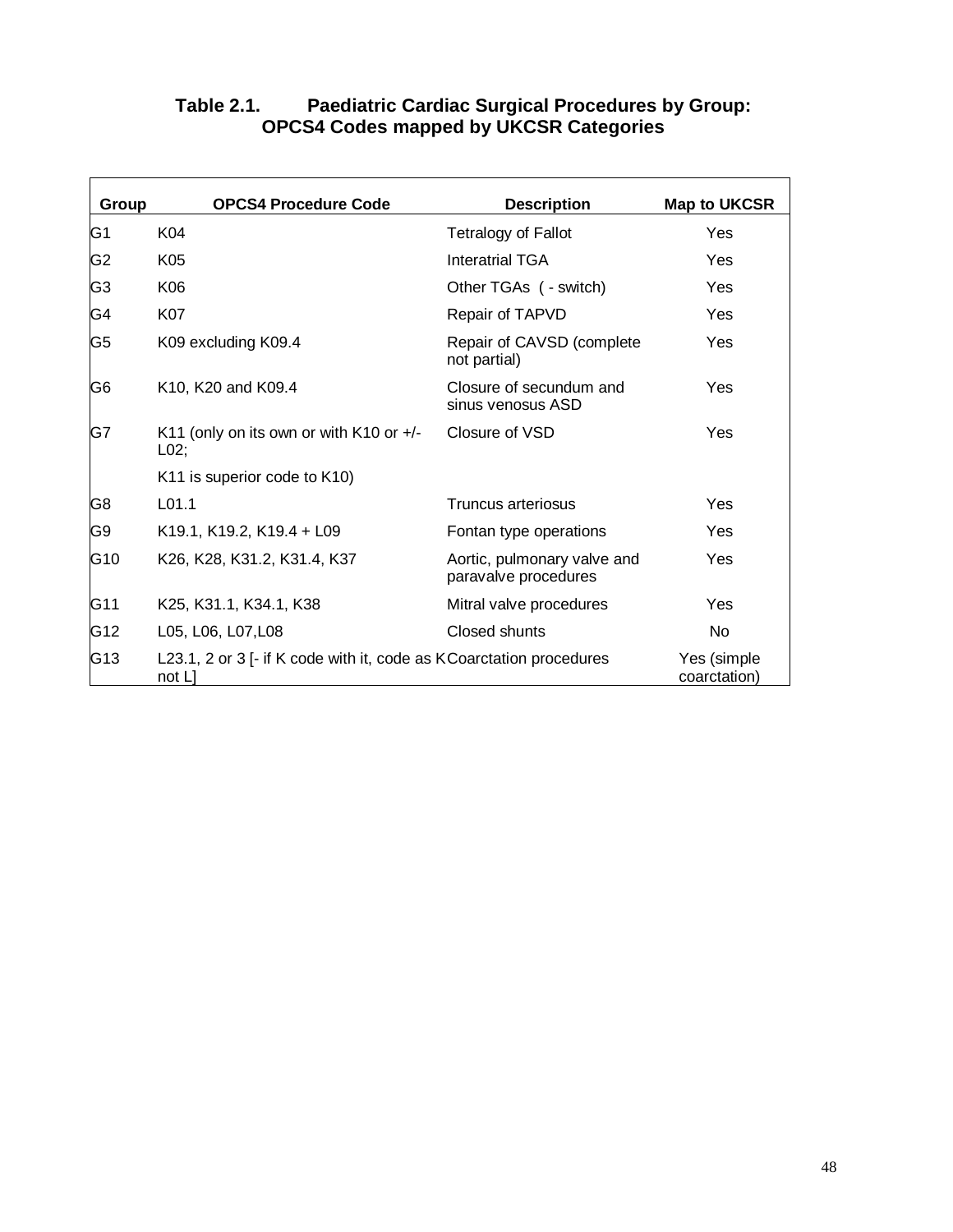| Rank | Group          | <b>Description</b>                    |
|------|----------------|---------------------------------------|
|      | G 8            | <b>Truncus Arteriosus</b>             |
| 2    | G 9            | Fontan type operations                |
| 3    | G4             | <b>TAPVD</b>                          |
| 4    | G <sub>3</sub> | Other TGA                             |
| 5    | G <sub>2</sub> | <b>Interatrial TGA</b>                |
| 6    | G 5            | AVSD                                  |
| 7    | G 11           | Mitral valve procedures               |
| 8    | G 10           | Aortic and pulmonary valve procedures |
| 9    | G 1            | <b>Tetralogy of Fallot</b>            |
| 10   | G 7            | Closure of VSD                        |
| 11   | G 6            | Closure of ASD                        |
| 12   | G 12           | <b>Closed Shunts</b>                  |
| 13   | G 13           | <b>Simple Coarctation</b>             |

## **Table 2.2. Synthesis of Statistical Sources: Primary Procedure Ranking**

**(Note:** If any operation features procedures falling into more than one of the consensus groups G1 to G13, the operation is assigned to the highest ranking Group. This table draws on expert clinical advice on the most common combinations of procedures and mortality rates.

| Code | <b>Centre</b>              | <b>Hospital</b>                     |
|------|----------------------------|-------------------------------------|
|      | <b>Bristol</b>             | <b>Bristol Royal Infirmary</b>      |
| 2    | Leicester                  | <b>Glenfield Hospital</b>           |
| 3    | Leeds                      | Killingbeck Hospital                |
|      | Oxford                     | The John Radcliffe Hospital         |
| 5    | Guys                       | <b>Guys Hospital</b>                |
| 6    | Liverpool                  | Royal Liverpool Children's Hospital |
|      | Southampton                | Southampton General Hospital        |
| 8    | <b>Great Ormond Street</b> | <b>Great Ormond St Hospital</b>     |
| 9    | Newcastle                  | Freeman Hospital                    |
| 10   | Harefield                  | Harefield Hospital                  |
| 11   | Birmingham                 | Birmingham Children's Hospital      |
| 12   | <b>Brompton</b>            | <b>Brompton Hospital</b>            |

| <b>Table 2.3.</b> | Centres included in the comparative exercise |  |
|-------------------|----------------------------------------------|--|
|-------------------|----------------------------------------------|--|

(**Note**: Centres were assigned Inquiry codes 2-12 at random. Centres were identified at the BRI Inquiry on November 3<sup>rd</sup> 1999.)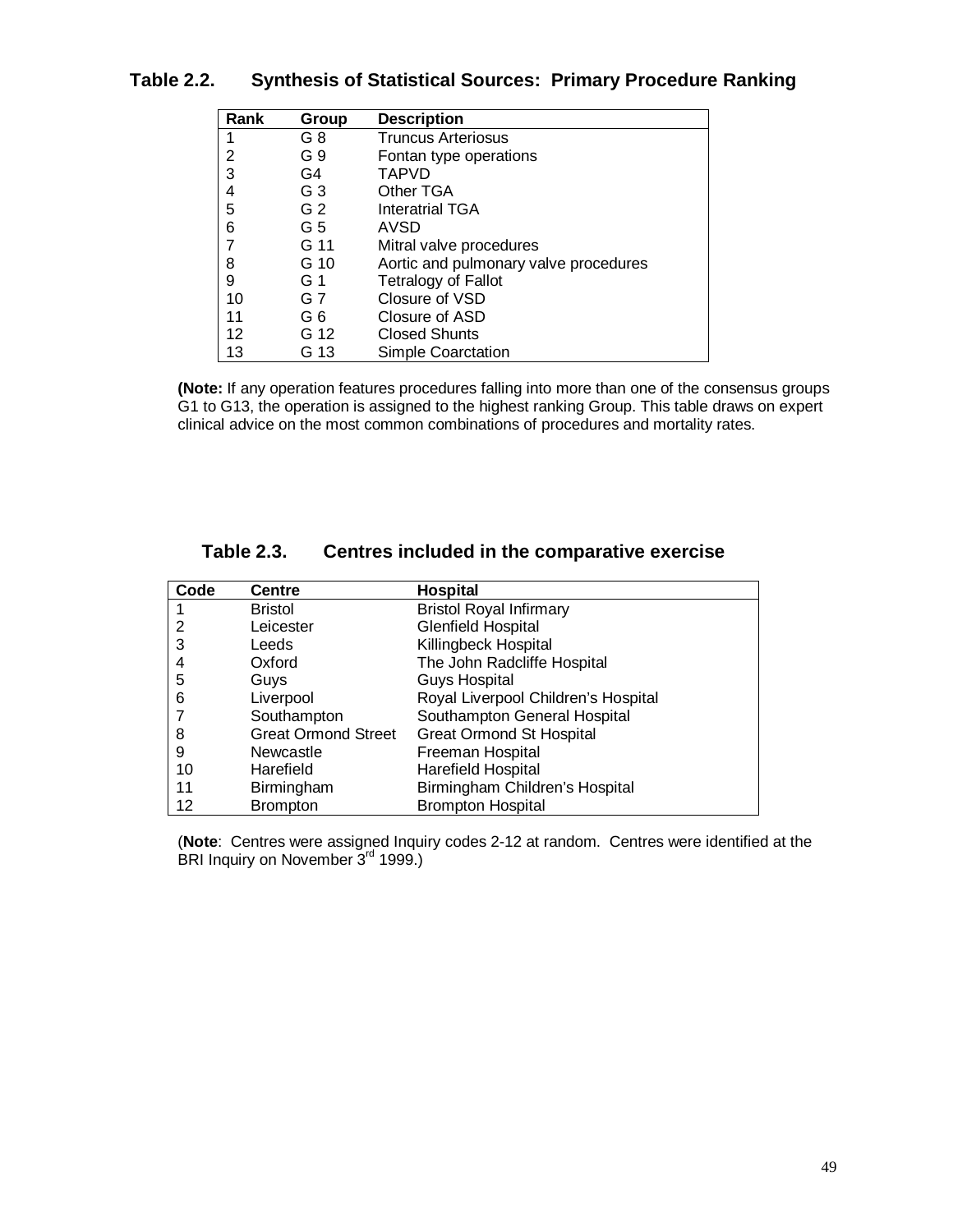| Surgical Register<br><b>UK Cardiac</b><br><b>CSR</b>            | anonymous audit<br>comparative<br>Professional<br>register for                   | Surgical team in<br>Bristol. | Diagnostic group<br>corrective' and<br>subdivided by<br>operations.<br>palliative' | provided on report.<br>Mapped by expert<br>consensus in 13<br>groups.<br>Open/closed | 4: Apr 95 - Mar 96<br>$($ not Jan – Mar 93)<br>2: 1988 - 1990<br>3: 1991 - Mar 95<br>1: 1986 - 386                                | 1+2: $0 - 1$ year<br>$3:1$ year +                                | validation. Missing<br>range of staff. No<br>Completed by a<br>years for some<br>centres.        |
|-----------------------------------------------------------------|----------------------------------------------------------------------------------|------------------------------|------------------------------------------------------------------------------------|--------------------------------------------------------------------------------------|-----------------------------------------------------------------------------------------------------------------------------------|------------------------------------------------------------------|--------------------------------------------------------------------------------------------------|
| Hospital Episode<br><b>Statistics</b><br>HES                    | National administration<br>system. Now used for<br>DoH performance<br>ndicators. | Derived from PAS.            | Episodes linked to form<br>admissions/spells.                                      | Existing OPCS4 codes.                                                                | 3: Mar 1991 - Mar 95<br>4: Apr 95 - Dec 95<br>Apr 95 - Dec 95                                                                     | $2: 90$ days $-1$ year<br>$1: 0 - 90$ days<br>3: $1$ year $+$    | Missing outcomes on<br>Quality depends on<br>local PAS systems.<br>some admissions.              |
| <b>Congenital Heart</b><br>South West<br>Register<br><b>CHR</b> | clinical back-up.<br>information and<br>Epidemiological                          | Cardiologists.               | Operations.                                                                        | Mapped by expert<br>consensus                                                        | Apr 95 - Dec 95<br>1991 - Mar 95<br>1988 - 1990<br>1984 - 1987<br>$\div$<br>$\ddot{\alpha}$ $\ddot{\alpha}$ $\ddot{\dot{\alpha}}$ | $2: 90$ days $-1$ year<br>$1: 0 - 90$ days<br>3: $1$ year $+$    | Child' is basis for<br>ecords. Stable<br>team.                                                   |
| Logs<br><b>Surgeons'</b><br>ಪ                                   | Personal record for<br>constructing CSR<br>audit and<br>returns                  | Surgeons.                    | Operations.                                                                        | Coded into OPCS4<br>by expert team.                                                  | Apr 95 - Dec 95<br>1991 - Mar 95<br>1988 - 1990<br>1984 - 1987<br>$\div$<br>$\ddot{\alpha}$ $\ddot{\alpha}$ $\ddot{\alpha}$       | $2: 90$ days $-1$ year<br>$1: 0 - 90$ days<br>$3: 1$ year +      | Only covers 'open'<br>surgery at BRI.                                                            |
| <b>Coded Clinical</b><br>Records<br><b>CCR</b>                  | <u>ທ່</u><br>Medical record                                                      | Medical personnel.           | Operations.                                                                        | Coded into OPCS4<br>by expert team                                                   | 0.05<br>1991 - Mar 95<br>1988 - 1990<br>1984 - 1987<br>Apr 95 - De<br>$\ddot{\alpha}$ $\ddot{\alpha}$ $\ddot{\alpha}$             | year<br>$1: 0 - 90$ days<br>$2: 90$ days $-1$<br>$3: 1$ year $+$ | Usual problems with<br>incomplete medical<br>relevant records<br>records. Not all<br>identified. |
| Administration<br>System<br>Patient<br>PAS                      | administration and<br>returns to HES<br>Hospital                                 | Coders.                      | Episodes linked to<br>admissions/spells.<br>form                                   | Existing OPCS4<br>codes.                                                             | Apr 95 - Dec 95<br>2: 1988 - 1990<br>3: 1991 - Mar 95<br>4: Apr 95 - Dec 95<br>1988 - 1990                                        | $2: 90$ days $-1$ year<br>$1:0 - 90$ days<br>3: $1$ year $+$     | Considered to be of<br>good quality. Late<br>deaths may be<br>missed.                            |
|                                                                 | Purpose                                                                          | Completed by:                | 'Activity'                                                                         | Grouping for<br>synthesis.                                                           | Epochs available                                                                                                                  | Age groups                                                       | Comments.                                                                                        |

Outline comparison of six available sources of data on Bristol's activity and outcomes. **Table 3.1 Outline comparison of six available sources of data on Bristol's activity and outcomes.** Table 3.1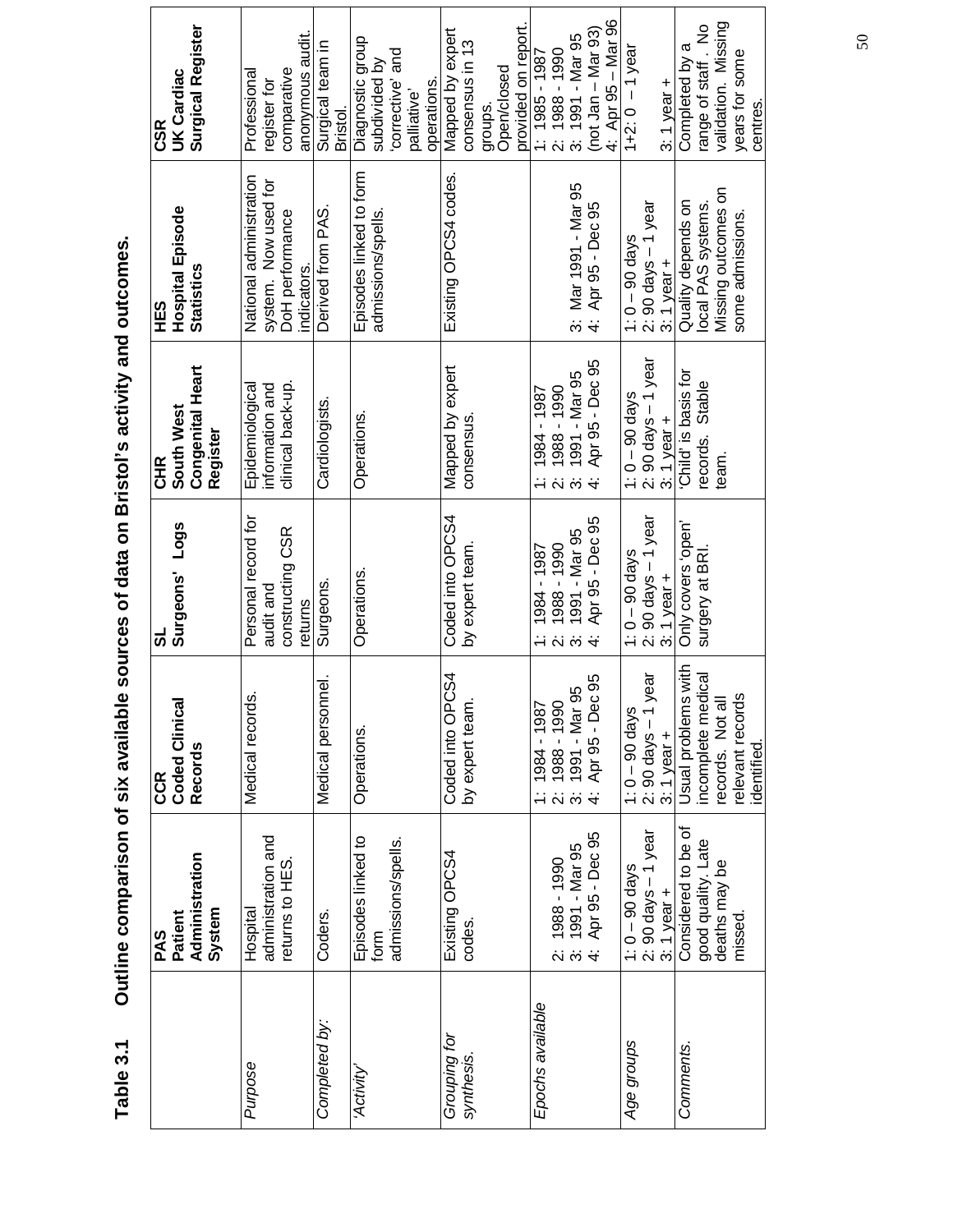|               | All cases         |     | Open procedures in children under |     |
|---------------|-------------------|-----|-----------------------------------|-----|
|               |                   |     | one                               |     |
| <b>Centre</b> | 'Missed' deaths * | ℅   | 'Missed' deaths *                 | %   |
|               |                   |     |                                   |     |
|               | 3/74              | 4   | 2/43                              | 5   |
| 2             | 3/41              |     | 0/25                              | 0   |
| 3             | 13/67             | 19  | 3/27                              | 11  |
| 4             | 6/40              | 15  | 2/24                              | 8   |
| 5             | 2/42              | 5   | 0/24                              | 0   |
| 6             | 3/91              | 3   | 2/43                              | 5   |
|               | 1/32              | 3   | 0/20                              | 0   |
| 8             | 12/108            | 11  | 7/59                              | 12  |
| 9             | 6/54              | 11  | 0/25                              | 0   |
| 10            | 2/73              | 3   | 2/27                              |     |
| 11            | 8/91              | 9   | 2/57                              | 4   |
| 12            | 8/72              | 11  | 1/32                              | 3   |
| Elsewhere     | 1/21              | 5   | 0/1                               | 0   |
|               |                   |     |                                   |     |
| Total         | 68 / 806          | 8.4 | 21 / 407                          | 5.2 |

## **Table 3.2 Deaths identified by linkage within 30 days of procedures but NOT captured by HES**

\* 'Missed' in inverted commas since HES is not designed to capture 30-day mortality.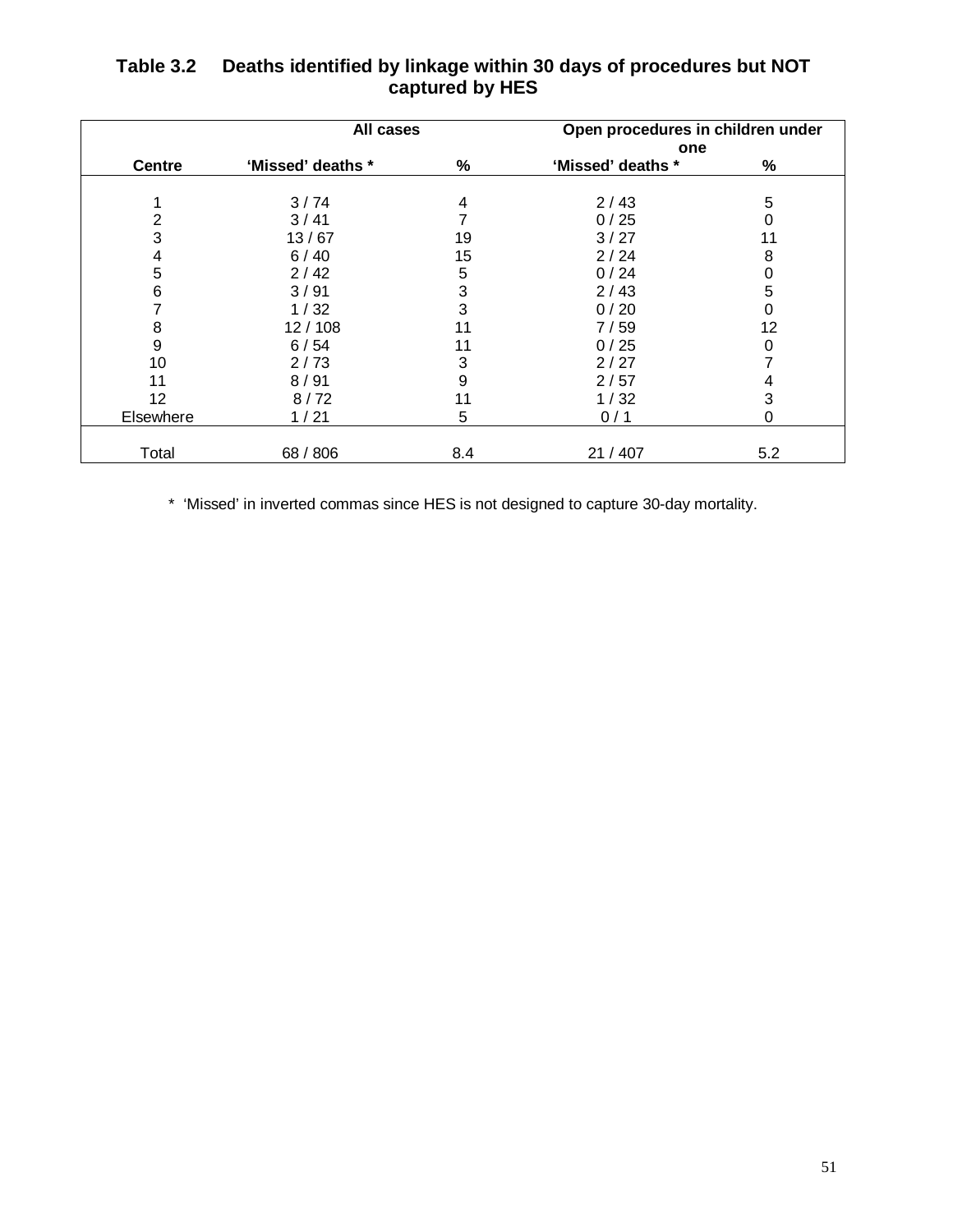|                         |              | <b>Number of Cases</b> |       |              | <b>Number of Deaths</b> |       | <b>Ratio of</b>    |
|-------------------------|--------------|------------------------|-------|--------------|-------------------------|-------|--------------------|
|                         | <b>UKCSR</b> | <b>HES</b>             | Ratio | <b>UKCSR</b> | <b>HES</b>              | Ratio | <b>Death Rates</b> |
| <b>Surgery</b>          |              |                        |       |              |                         |       |                    |
| Open                    | 8227         | 7544                   | 1.09  | 698          | 577                     | 1.21  | 1.10               |
| Closed                  | 2898         | 2817                   | 1.03  | 86           | 100                     | 0.86  | 0.83               |
| Total                   | 11125        | 10361                  | 1.07  | 784          | 677                     | 1.16  | 1.07               |
| Age                     |              |                        |       |              |                         |       |                    |
| Under 1                 | 5360         | 5078                   | 1.06  | 500          | 461                     | 1.08  | 1.01               |
| Over 1                  | 5765         | 5283                   | 1.09  | 284          | 216                     | 1.31  | 1.20               |
| <b>Centre</b>           |              |                        |       |              |                         |       |                    |
| 1                       | 830          | 750                    | 1.11  | 79           | 69                      | 1.14  | 0.96               |
| $\sqrt{2}$              | 758          | 603                    | 1.26  | 43           | 37                      | 1.16  | 0.92               |
| 3                       | 556          | 1068                   | 0.52  | 50           | 54                      | 0.93  | 1.78               |
| $\overline{\mathbf{4}}$ | 295          | 481                    | 0.61  | 27           | 35                      | 0.77  | 1.24               |
| 5                       | 664          | 557                    | 1.19  | 61           | 39                      | 1.56  | 1.30               |
| $\,6$                   | 1372         | 1460                   | 0.94  | 96           | 86                      | 1.12  | 1.19               |
| $\overline{7}$          | 819          | 639                    | 1.28  | 40           | 32                      | 1.25  | 0.98               |
| $\bf 8$                 | 1187         | 965                    | 1.23  | 82           | 64                      | 1.28  | 1.04               |
| $\boldsymbol{9}$        | 805          | 609                    | 1.32  | 49           | 46                      | 1.07  | 0.81               |
| 10                      | 709          | 574                    | 1.24  | 87           | 70                      | 1.24  | 1.01               |
| 11                      | 1921         | 1492                   | 1.29  | 95           | 84                      | 1.13  | 0.86               |
| 12                      | 1209         | 1163                   | 1.04  | 75           | 61                      | 1.23  | 1.15               |
| Group                   |              |                        |       |              |                         |       |                    |
| G <sub>1</sub>          | 921          | 837                    | 1.10  | 57           | 45                      | 1.27  | 1.10               |
| G <sub>2</sub>          | 76           | 158                    | 0.48  | 15           | 17                      | 0.88  | 1.76               |
| G <sub>3</sub>          | 685          | 644                    | 1.06  | 89           | 67                      | 1.33  | 1.13               |
| G4                      | 203          | 217                    | 0.94  | 28           | 27                      | 1.04  | 1.01               |
| G <sub>5</sub>          | 553          | 749                    | 0.74  | 65           | 68                      | 0.96  | 1.25               |
| G <sub>6</sub>          | 1525         | 1182                   | 1.29  | 11           | 18                      | 0.61  | 0.46               |
| G7                      | 1141         | 1280                   | 0.89  | 26           | 56                      | 0.46  | 0.50               |
| G <sub>8</sub>          | 123          | 97                     | 1.27  | 30           | 30                      | 1.00  | 0.76               |
| G <sub>9</sub>          | 340          | 620                    | 0.55  | 42           | 65                      | 0.65  | 1.16               |
| G10                     | 827          | 893                    | 0.93  | 42           | 43                      | 0.98  | 1.03               |
| G11                     | 160          | 247                    | 0.65  | 15           | 27                      | 0.56  | 0.82               |
| G13                     | 757          | 632                    | 1.20  | 12           | 17                      | 0.71  | 0.59               |
| Year                    |              |                        |       |              |                         |       |                    |
| 1991                    | 3255         | 2710                   | 1.20  | 254          | 191                     | 1.33  | 1.09               |
| 1992                    | 3403         | 2944                   | 1.16  | 245          | 203                     | 1.21  | 1.03               |
| 1993                    | 2352         | 2311                   | 1.02  | 142          | 142                     | 1.00  | 0.97               |
| 1994                    | 2115         | 2396                   | 0.88  | 143          | 141                     | 1.01  | 1.14               |
| 1995                    | 3509         | 2178                   | 1.61  | 195          | 125                     | 1.56  | 0.84               |

**Table 3.3 Comparison of UKCSR returns with HES data for 1991-1994. Admissions are grouped by Surgery, Age, Centre, Consensus Group and Year.**

For 1991 and 1992 the UKCSR data cover calendar years but the HES data cover financial years.

The HES data for 1995 cover only the nine month period April 1995 to December 1995.

Centre 8 was dropped from the HES data for 1993/4 and 1994/5, as there were no corresponding UKCSR returns for those years.

HES figures include cases where outcome is unknown.

Comparison of mortality rates use a denominator which excludes these cases.

Data for 1995 are only included in the tabulation by year.

Some sub-totals for HES data may disagree slightly with other tables due to small differences in definition.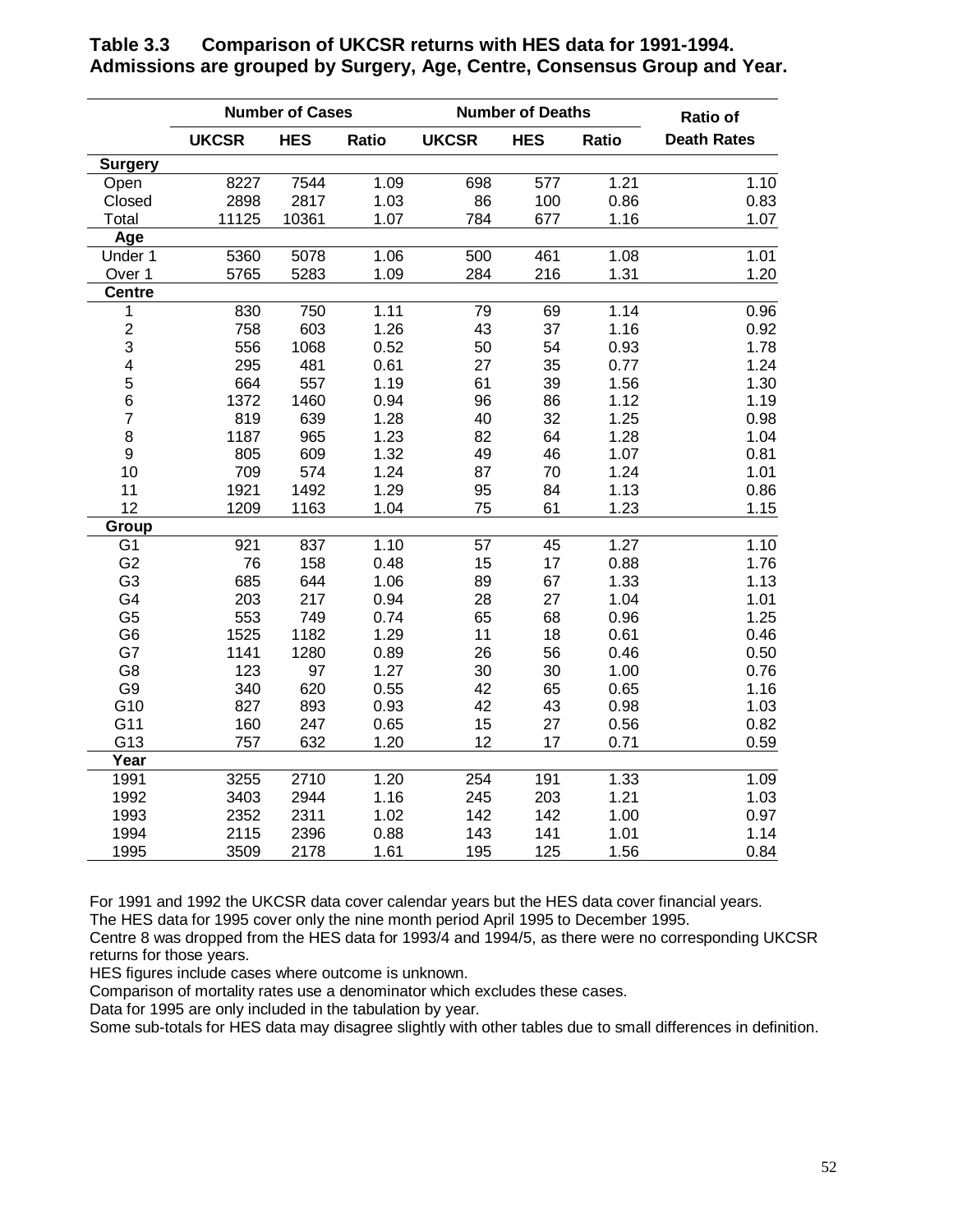|               |                                                     |                |                  |                |         |                  | Number of operations |                |     |                   |                    | No of deaths       |                   |                   |                  |     |                |                 |                      | Mortality rates (%) |                       |                                                              |          |
|---------------|-----------------------------------------------------|----------------|------------------|----------------|---------|------------------|----------------------|----------------|-----|-------------------|--------------------|--------------------|-------------------|-------------------|------------------|-----|----------------|-----------------|----------------------|---------------------|-----------------------|--------------------------------------------------------------|----------|
|               |                                                     | <b>CCR</b>     | ದ                | 군              | CSR PAS |                  | Š∃H                  | శ్<br>또<br>5   | 3   | <b>CCR</b>        | ದ                  | <b>CSR</b>         | PAS               | 9HH               | SHR<br>CHR       | 3   | <b>CCR</b>     | ದ               | <b>CSR</b>           | PAS HES             | ÷                     | SN<br>CHR                                                    | <u>პ</u> |
| δ             | Tetralogy of Fallot                                 | 55             | <u>৯</u>         | 8              | 58      | 54               | 5                    | $\frac{45}{5}$ | 11% | r                 | ဖ                  | ဖ                  |                   | Ю                 | ဖ                | 12% | ౖ              | ₽               | S                    | <u>ო</u>            | $\stackrel{+}{\cdot}$ | 13                                                           | 15%      |
| 3S            | Interatrial TGA                                     | 25             | 22               | 25             | 4       | 29               | $\overline{2}$       | 26             | 37% |                   |                    |                    |                   | ო                 | N                | 61% | ∞              |                 | $\circ$              | $\overline{4}$      |                       | ∞                                                            | 59%      |
| යි            | Other TGAs (-switch)                                | $28$           | 27               | 27             | 45      | 29               | 27                   | 25             | 23% |                   | $\overline{c}$     | ₽                  | $\overline{2}$    |                   | Ξ                | 7%  | 39             | $\ddot{4}$      | 22                   | $\frac{4}{1}$       | 89                    | $\ddot{4}$                                                   | 21%      |
| G4            | Repair of TAPVD                                     | $\overline{2}$ | 24               | $\mathbf{z}$   | Q)      | $\overline{c}$   | $\frac{8}{1}$        | <u>ম</u>       | 11% | ဖ                 | ဖ                  | ဖ                  |                   | Ю                 | တ                | 21% | 25             | 25              | 32                   | 35                  | 36                    | $\frac{3}{4}$                                                | 22%      |
| G5            | Repair of CAVSD                                     | 47             | 99               | 17             | 4       | 39               | 36                   |                | 33% | $\overline{4}$    | $\frac{5}{3}$      | $\overline{1}$     | $\frac{3}{2}$     | $\overline{2}$    |                  | 12% | 30             | 27              | 27                   | 33                  | 35                    |                                                              | 11%      |
| 8G            | Closure of secundum and<br>(complete not partial)   | 89             | 89               | ଚ              | 126     | 92               | 92                   | 8              | 14% |                   | N                  | $\scriptstyle\sim$ | 4                 | Ю                 | $\overline{2}$   | 93% |                | $\mathbf{\sim}$ | $\scriptstyle\sim$   | 4                   | ဖ                     | చ                                                            | 96%      |
| 55            | sinus venosus ASD<br>Closure of VSD                 | $\overline{5}$ | $\overline{101}$ | 114            | 90      | 115              | 105                  | 22             | 15% | 4                 | 4                  | 0                  | ↴                 |                   | ო                | 66% |                | 4               | 0                    | ო                   |                       | 4                                                            | 66%      |
| 89            | Truncus arteriosus                                  | ∞              | S                | \$             | ∞       | თ                | ∞                    |                | 11% | Ю                 | 4                  | $\scriptstyle\sim$ | ⅎ                 | ო                 |                  | 32% | යි             | $\overline{a}$  | 25                   | $\overline{4}$      | 8                     |                                                              | 32%      |
| <b>၉၅</b>     | Fontan type operations                              | 57             | 45               | $\overline{4}$ | 39      | 43               | 42                   | 80             | 19% |                   | ∞                  |                    | ഥ                 | LO                | 4                | 26% | $\tilde{c}$    | $\frac{8}{1}$   | $\frac{8}{1}$        | $\frac{2}{3}$       | ≌                     | 13                                                           | 21%      |
| $\frac{0}{2}$ | Aortic, pulmonary valve                             | 55             | 45               |                | 34      | 55               | 5                    | $\frac{2}{3}$  | 24% | ო                 | $\scriptstyle\sim$ |                    | ↴                 | Ю                 | ო                | 47% | ഥ              | 4               | ო                    |                     | S                     |                                                              | 39%      |
| G11           | and paravalve procedures<br>Mitral valve procedures | 67             | ဖ                |                | တ       | 23               | 23                   | $\frac{8}{3}$  | 50% | ო                 |                    | 0                  | ო                 | ო                 | $\mathbf \Omega$ | 63% | $\frac{6}{1}$  | 17              | 0                    | <u>ო</u>            | <u>ო</u>              | $\stackrel{\textstyle\scriptstyle\smile}{\scriptstyle\cdot}$ | 52%      |
|               | G12 Closed shunts                                   | 57             |                  |                |         | 89               | 65                   |                | 8%  | $\overline{C}$    |                    |                    |                   |                   |                  | 22% | $\frac{8}{1}$  |                 |                      |                     | Ξ                     |                                                              | 31%      |
|               | G13 Coarctation procedures                          | 92             |                  |                | 61      | $\overline{101}$ | 92                   | 80             | 18% | $\mathbf{\Omega}$ |                    | 0                  | $\mathbf{\Omega}$ | $\mathbf{\Omega}$ | ო                | 61% |                |                 | 0                    | ∾                   | $\mathbf{\Omega}$     | 4                                                            | 66%      |
| Total         |                                                     | 657            | 491              | 534            | 494     | 577              | 634                  | 451            |     | 75                | 75                 | 8                  | 76                | 57                | 55               |     | $\tilde{\tau}$ | $\tilde{t}$     | 13                   |                     | ٥,                    |                                                              |          |
|               | Total of Groups 1-4, $6, 7, 9-11$                   | 453            | 425              | 424            | 467     | 462              | 433                  | $\frac{5}{3}$  | 8%  | 42                | $\overline{4}$     | $\frac{3}{4}$      | 50                | 43                | 52               | 16% | თ              | $\overline{C}$  | $\overline{C}$       | $\tilde{t}$         | $\overline{C}$        | 4                                                            | 20%      |
| G88           | Open                                                | 476            | 454              | 5301           | 563     | 501              | 505                  |                | 8%  | 89                | 61                 | Σ                  | 89                | 29                |                  | 6%  | 4              | 13              | <u>ლ</u>             | 13                  | $\dot{4}$             |                                                              | 4%       |
| G99           | Closed                                              | 136            |                  |                | 267     | 160              | 245                  |                | 32% | Ю                 |                    | ∞                  |                   |                   |                  | 19% |                |                 | က                    | 4                   | ო                     |                                                              | 16%      |
| Total         |                                                     | 612            |                  |                | 830     | 661              | 750                  |                | 22% | 73                |                    | 54                 | 72                | အ                 |                  | 9%  | <u>은</u>       |                 | $\tilde{\mathbf{c}}$ |                     | S                     |                                                              | 12%      |
|               |                                                     |                |                  |                |         |                  |                      |                |     |                   |                    |                    |                   |                   |                  |     |                |                 |                      |                     |                       |                                                              |          |

\* Based on all admissions, whether outcome known or not \* Based on all admissions, whether outcome known or not

t Based only on admissions where outcome known † Based only on admissions where outcome known

CV: Coefficient of Variation, defined to be mean / standard deviation. CV: Coefficient of Variation, defined to be mean / standard deviation.

The 530 operations in PL are the total of all those occurring in Epoch 3, not just those classified as open using OPCS-4 code ¶The 530 operations in PL are the total of all those occurring in Epoch 3, not just those classified as open using OPCS-4 code

PAS: Patient Administration system, CCR: Coded Clinical Records, SL: Surgeons' Logs, PL: Perfusionists' logs PAS: Patient Administration system, CCR: Coded Clinical Records, SL: Surgeons' Logs, PL: Perfusionists' logs

SWCHR: South West Congenital Heart Register, HES: Hospital Episode Statistics, CSR: UK Cardiac Surgical Register.<br>(NB Further examination of data has resulted in small changes from a previous version of this table.) SWCHR: South West Congenital Heart Register, HES: Hospital Episode Statistics, CSR: UK Cardiac Surgical Register. (NB Further examination of data has resulted in small changes from a previous version of this table.)

UBHT activity and outcomes in Epoch 3 (1991-1995) - all ages, comparison of six different data sources **Table 5.1 UBHT activity and outcomes in Epoch 3 (1991-1995) - all ages, comparison of six different data sources** Table 5.1

53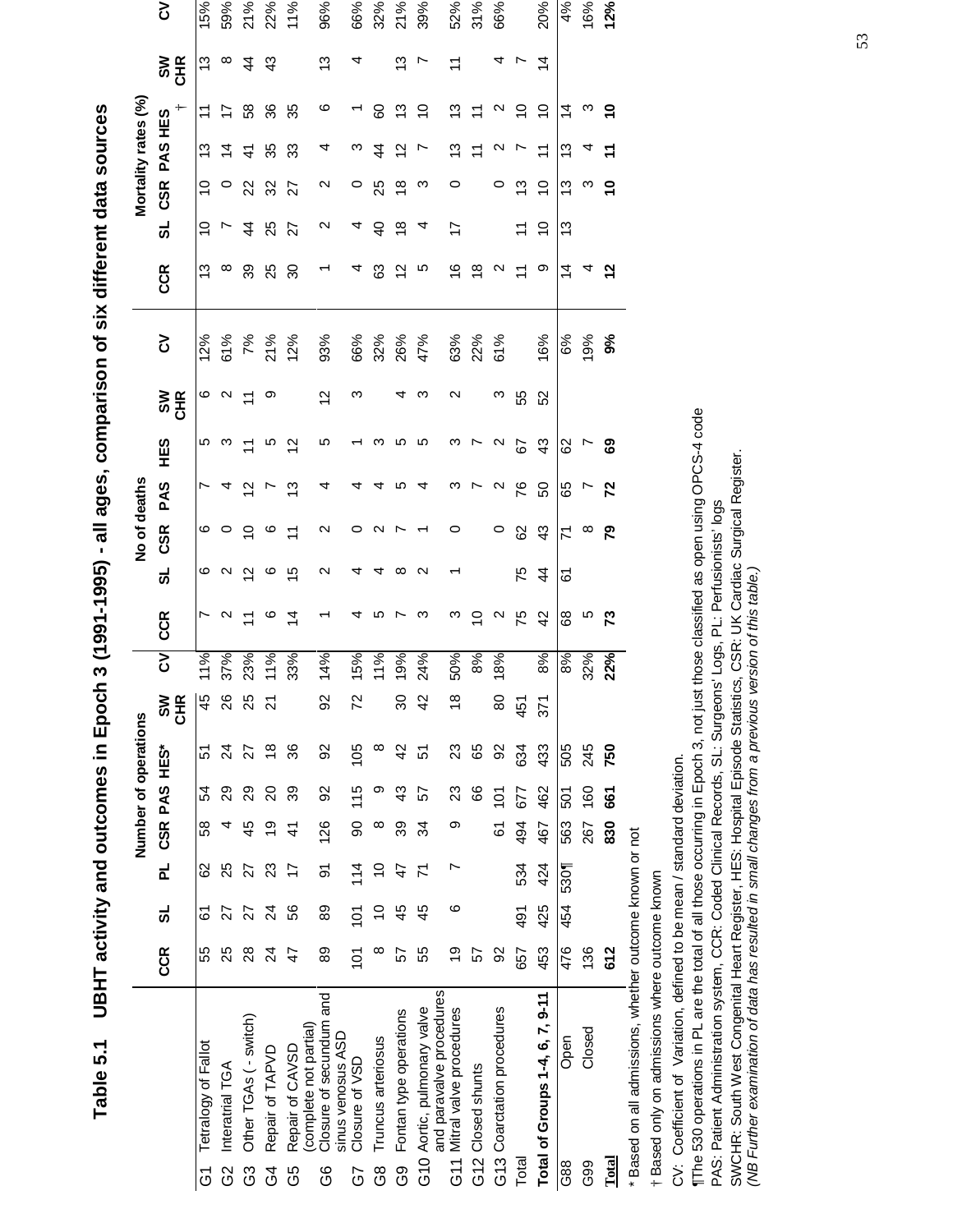Table 5.2 Comparison of annual admissions, deaths and mortality rates in Bristol derived from local data sources **Table 5.2 Comparison of annual admissions, deaths and mortality rates in Bristol derived from local data sources** open operations on under-ones. **open operations on under-ones.**

| Year       |                           |          | No. of admissions |             |                                |              |                    |               | No. of deaths |                                                                                                                                                      |            |            |                                          |                             | Mortality rates (%) |                    |                              |
|------------|---------------------------|----------|-------------------|-------------|--------------------------------|--------------|--------------------|---------------|---------------|------------------------------------------------------------------------------------------------------------------------------------------------------|------------|------------|------------------------------------------|-----------------------------|---------------------|--------------------|------------------------------|
|            | CCR                       | PAS      | ສ່                | 9HH         | <b>CSR</b>                     | <b>CR</b>    | PAS                | ಕ             | HES           | CSR                                                                                                                                                  | SNO<br>ORD | <b>CCR</b> | PAS                                      | ಕ                           | <b>HES</b>          | <b>CSR</b>         | <b>DONE</b><br>$\frac{8}{5}$ |
| <b>984</b> |                           |          |                   |             |                                |              |                    |               |               |                                                                                                                                                      |            |            |                                          |                             |                     |                    |                              |
| 985        | # 2 2 2 3 3 3 4 5 6 2 5 2 |          |                   |             |                                | 429504422173 |                    | 32679つ7伯11191 |               |                                                                                                                                                      |            |            |                                          | 83 12 5 8 8 9 5 8 9 9 9 7 7 |                     |                    |                              |
| 986        |                           |          |                   |             |                                |              |                    |               |               |                                                                                                                                                      |            |            |                                          |                             |                     |                    |                              |
| 987        |                           |          |                   |             |                                |              |                    |               |               |                                                                                                                                                      |            |            |                                          |                             |                     |                    |                              |
|            |                           |          |                   |             |                                |              |                    |               |               |                                                                                                                                                      |            |            |                                          |                             |                     |                    |                              |
|            |                           |          |                   |             |                                |              |                    |               |               |                                                                                                                                                      |            |            |                                          |                             |                     |                    |                              |
|            |                           |          |                   |             |                                |              |                    |               |               |                                                                                                                                                      |            |            |                                          |                             |                     |                    |                              |
|            |                           | 24344528 |                   |             |                                |              | ・ ∞ は ∞ 12 12 12 m |               |               |                                                                                                                                                      |            |            | • ឌូឝູ៰៓៓៓៓៓៓៓៓៓៓៓៓៓៓៹៓៓៓៓៓៓៓៓៓៓៓៓៓៓៓៓៓៓ |                             |                     | <b>があるのかおもののかる</b> |                              |
|            |                           |          |                   |             |                                |              |                    |               |               |                                                                                                                                                      |            |            |                                          |                             |                     |                    |                              |
|            |                           |          |                   |             |                                |              |                    |               |               |                                                                                                                                                      |            |            |                                          |                             |                     |                    |                              |
|            |                           |          |                   |             |                                |              |                    |               |               |                                                                                                                                                      |            |            |                                          |                             |                     |                    |                              |
|            |                           |          |                   | ង្ហ ូន ។ ទូ | 4400000000000<br>4400000000000 |              |                    |               | $-EXE$        | $\cdot$ a $\in$ $\sim$ $\pm$ $\approx$ $\frac{1}{2}$ $\approx$ $\frac{1}{2}$ $\approx$ $\frac{1}{2}$ $\approx$ $\frac{1}{2}$ $\approx$ $\frac{1}{2}$ | @누설유동      |            |                                          |                             |                     |                    |                              |
|            |                           |          |                   |             |                                |              |                    |               |               |                                                                                                                                                      |            |            |                                          |                             |                     |                    |                              |

**Notes:**

1. Brackets indicate figures which are not directly comparable for the following reasons:

1. Brackets indicate figures which are not directly comparable for the following reasons:<br>HES : figures for 1991 do not include January to March; figures for 1995 include only January to March<br>CSR : figures for 1993 to 1 CSR : figures for 1993 to 1995 are financial years, so exclude January to March of the current year and include January to March of the following year HES : figures for 1991 do not include January to March; figures for 1995 include only January to March

- Corresponding mortality rates use a denominator which excludes these cases. Corresponding mortality rates use a denominator which excludes these cases. 2. HES figures include cases where outcome is unknown, as follows:<br> $1:4$   $2:10$   $3:12$   $4:1$ 2. HES figures include cases where outcome is unknown, as follows: 1 :  $4 \div 10 \div 10 \div 12 \div 11$
- HES/ONS figures are HES records confirmed as 30-day deaths by linkage with ONS register of deaths 3. HES/ONS figures are HES records confirmed as 30-day deaths by linkage with ONS register of deathsက်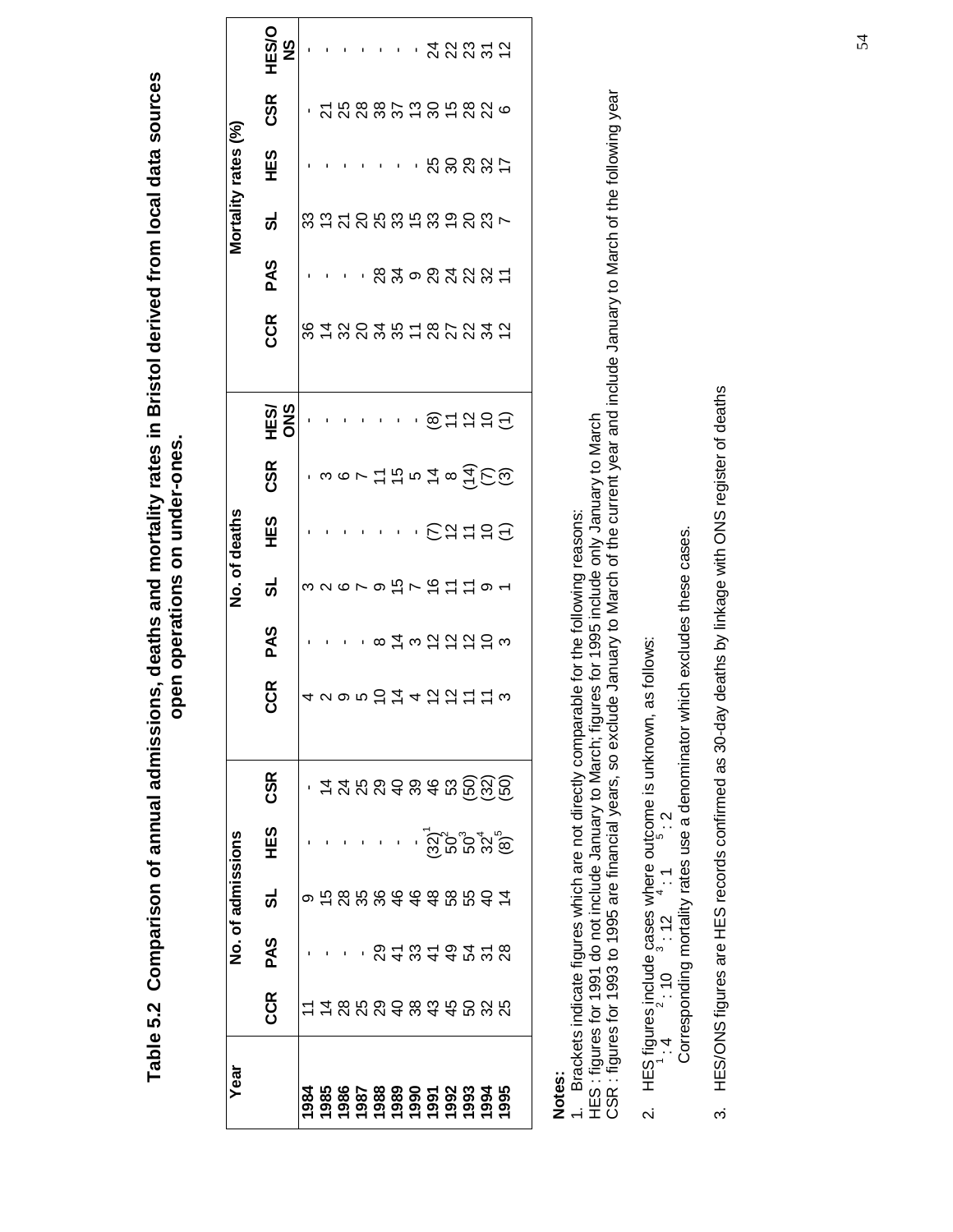### **Table 6.1 Summary of analyses comparing Bristol and elsewhere: all open, case-mix stratified open, and closed operations.**

| <b>Source</b> | Epoch                 |       |             | <b>Under 1s</b> |      |         |       |             | Over 1s        |      |         |
|---------------|-----------------------|-------|-------------|-----------------|------|---------|-------|-------------|----------------|------|---------|
|               |                       | Mort  | Mort        | Obs             | Exp  | Excs    | Mort  | Mort        | Obs            | Exp  | Excs    |
|               |                       | else. | <b>Bris</b> |                 |      |         | else. | <b>Bris</b> |                |      |         |
|               | All open operations   |       |             |                 |      |         |       |             |                |      |         |
| <b>CSR</b>    | 1: 1984-1987          | 21%   | 25%         | 16              | 14.0 | 2.0     | 8%    | 8%          | 24             | 23.3 | .7      |
|               | 2: 1988-1990          | 18%   | 29%         | 31              | 22.3 | 8.7     | 7%    | 12%         | 37             | 22.4 | 14.6    |
|               | 3: 1991-1995          | 12%   | 24%         | 43              | 24.0 | $*19.0$ | 5%    | 7%          | 28             | 22.8 | 5.2     |
|               | 4: 1995-1996          | 12%   | 6%          | 3               | 6    | $-3.0$  | 3%    | 1%          | $\overline{c}$ | 4.4  | $-2.4$  |
| <b>HES</b>    | 3: 1991-1995          | 12%   | 29%         | 41              | 16.9 | $*24.1$ | 5%    | 7%          | 21             | 15.0 | 6.0     |
|               | 4: 1995               | 12%   | 4%          | 1               | 2.8  | $-1.8$  | 4%    | 0%          | 0              | 3.7  | $-3.7$  |
|               | Open operations -     |       |             |                 |      |         |       |             |                |      |         |
|               | case-mix stratified   |       |             |                 |      |         |       |             |                |      |         |
| <b>CSR</b>    | 1: 1984-1987          |       |             | 15              | 13.0 | 2.0     |       |             | 16             | 13.7 | 2.3     |
|               | 2: 1988-1990          |       |             | 26              | 19.0 | 7.0     |       |             | 24             | 12.7 | $*11.3$ |
|               | 3: 1991-1995          |       |             | 30              | 17.1 | $*12.9$ |       |             | 15             | 12.2 | 2.8     |
|               | 4: 1995-1996          |       |             | $\overline{2}$  | 2.4  | $-.4$   |       |             | 0              | 1.7  | $-1.7$  |
| <b>HES</b>    | 3: 1991-1995          |       |             | 42              | 14.8 | $*27.2$ |       |             | 16             | 12.0 | 4.0     |
|               | 4: 1995               |       |             | 1               | 2.7  | $-1.7$  |       |             | 0              | 1.7  | $-1.7$  |
|               | All closed operations |       |             |                 |      |         |       |             |                |      |         |
|               |                       |       |             |                 |      |         |       |             |                |      |         |
| <b>CSR</b>    | 1: 1984-1987          | 6%    | 12%         | 18              | 9.4  | 8.6     | 2%    | 2%          | 3              | 2.0  | 1.0     |
|               | 2: 1988-1990          | 5%    | 8%          | 12              | 7.9  | 4.1     | 2%    | 3%          | 4              | 2.6  | 1.4     |
|               | 3: 1991-1995          | 3%    | 3%          | 5               | 6.2  | $-1.2$  | 3%    | 3%          | 3              | 2.5  | 0.5     |
|               | 4: 1995-1996          | 3%    | 0%          | 0               | 1.5  | $-1.5$  | 1%    | 4%          | 1              | .3   | .7      |
| <b>HES</b>    | 3: 1991-1995          | 4%    | 5%          | $\overline{7}$  | 6.9  | 0.1     | 2%    | 0%          | $\pmb{0}$      | 1.7  | $-1.7$  |
|               | 4: 1995               | 9%    | 0%          | $\mathcal{O}$   | 2.8  | $-2.8$  | 0%    | 4%          | 1              | 0.0  | 1.0     |
|               |                       |       |             |                 |      |         |       |             |                |      |         |

Epoch 4 (1995) based on simplified analysis.  $*$  indicates > 95% confidence that excess mortality > 0

Obs = Observed deaths

Exp = Expected deaths

Excs = Estimated excess deaths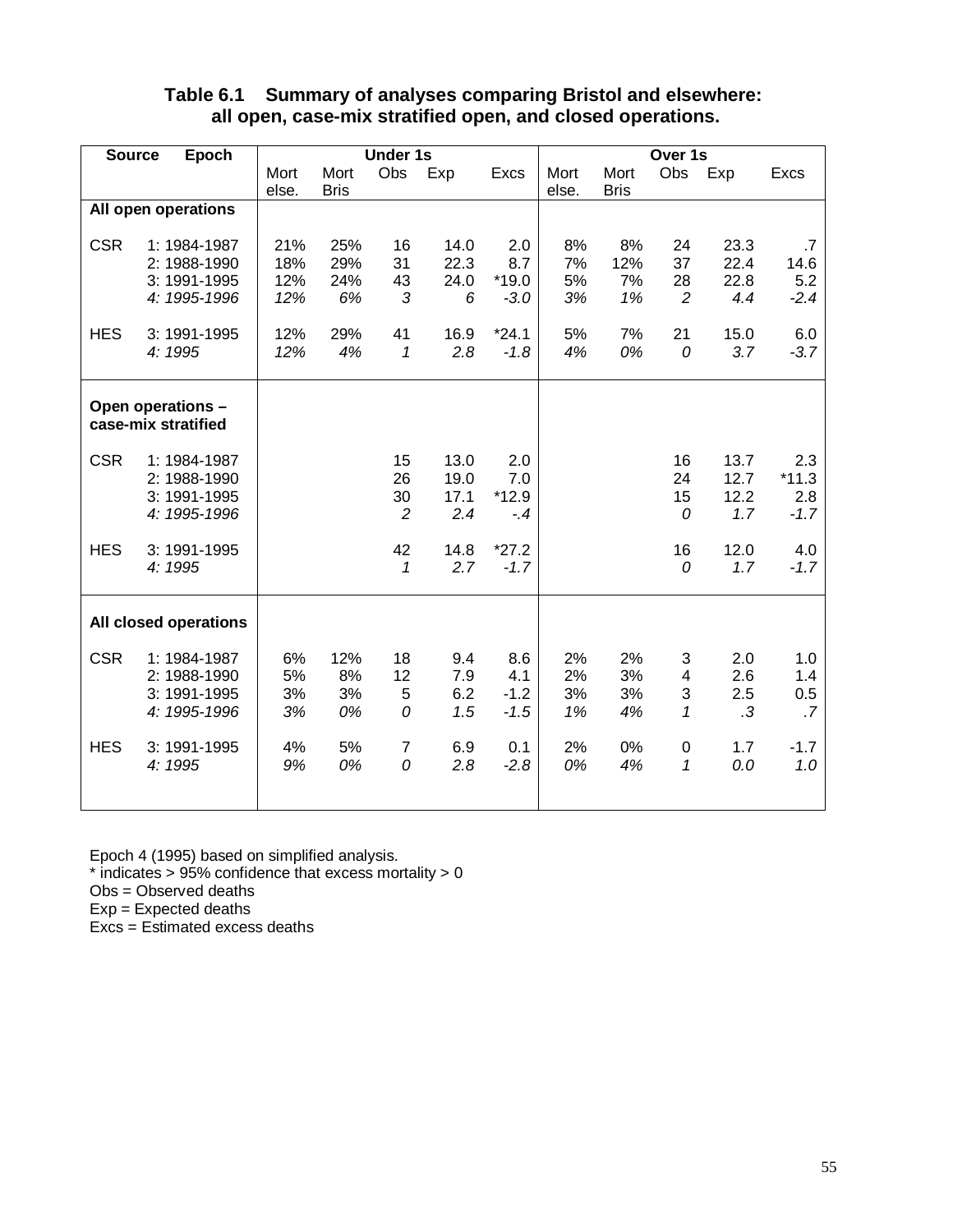## **Table 6.2 Summary of analyses for Epoch 3, April 1991 to Mar 1995. Operations on under-ones.**

|                |                        |                |               | <b>HES</b>     |      |           |                |               | <b>CSR</b>     |      |         |
|----------------|------------------------|----------------|---------------|----------------|------|-----------|----------------|---------------|----------------|------|---------|
|                |                        | Mort.<br>Else. | Mort<br>Bris. | Obs            | Exp  | Excs      | Mort.<br>else. | Mort<br>Bris. | Obs            | Exp  | Excs    |
| G <sub>1</sub> | Fallot type            | 6%             | 0%            | 0              | 0.2  | $-0.2$    | 8%             | 0%            | 0              | 0.2  | $-0.2$  |
| G <sub>2</sub> | <b>Interatrial TGA</b> | 11%            | 13%           | $\overline{2}$ | 1.6  | 0.4       | (28%)          | $(0\%)$       | 0              | 0.8  | $-0.8$  |
| G <sub>3</sub> | <b>Other TGAs</b>      | 10%            | 77%           | 10             | 1.5  | $*8.5$    | (13%)          | (28%)         | 10             | 5.0  | 5.0     |
| G4             | <b>TAPVD</b>           | 14%            | 36%           | 5              | 2.0  | 3.0       | 14%            | 33%           | 6              | 2.6  | 3.4     |
| G <sub>5</sub> | <b>AVSD</b>            | 12%            | 48%           | 11             | 3.0  | $*8.0$    | 13%            | 25%           | 8              | 4.5  | 3.5     |
| G <sub>6</sub> | <b>ASD</b>             | 7%             | 50%           | 5              | 0.7  | $*_{4.3}$ | 2%             | 40%           | $\overline{2}$ | 0.1  | $*1.9$  |
| G7             | <b>VSD</b>             | 6%             | 0%            | 0              | 2.7  | $-2.7$    | 3%             | $0\%$         | 0              | 1.4  | $-1.4$  |
| G <sub>8</sub> | Truncus                | 32%            | 75%           | 3              | 1.3  | 1.7       | 25%            | 29%           | $\overline{2}$ | 1.9  | 0.1     |
| G <sub>9</sub> | Fontan type            | 17%            | 50%           | $\overline{2}$ | 0.7  | 1.3       | 33%            | 100%          | 1              | 0.4  | 0.6     |
| G10            | Aortic, pulm           | 10%            | 50%           | $\overline{2}$ | 0.4  | 1.6       | 13%            | 100%          | 1              | 0.2  | 0.8     |
| G11            | Mitral valve           | 24%            | 67%           | $\overline{2}$ | 0.7  | 1.3       | 14%            | $0\%$         | 0              | 0.2  | $-0.2$  |
| G12            | Closed shunts          | 10%            | 8%            | 3              | 3.8  | $-0.8$    |                |               |                |      |         |
| G13            | Coarctation            | 4%             | 3%            | $\overline{2}$ | 2.6  | $-0.6$    | 2%             | 0%            | $\mathbf 0$    | 0.6  | $-0.6$  |
| $G1 - 11$      | Stratified open        | 10%            | 30%           | 42             | 14.8 | $*27.2$   | 10%            | 19%           | 30             | 17.1 | $*12.9$ |
|                | Open                   | 11%            | 29%           | 41             | 16.9 | $*24.1$   | 12%            | 24%           | 43             | 24.0 | $*19.0$ |
|                | Closed                 | 4%             | 5%            | 7              | 6.9  | 0.1       | 3%             | 3%            | 5              | 6.2  | $-1.2$  |

 $*$  indicates > 95% confidence that excess mortality > 0

Obs = Observed deaths,

 $Exp = Expected$  deaths,

Excs = Estimated excess deaths.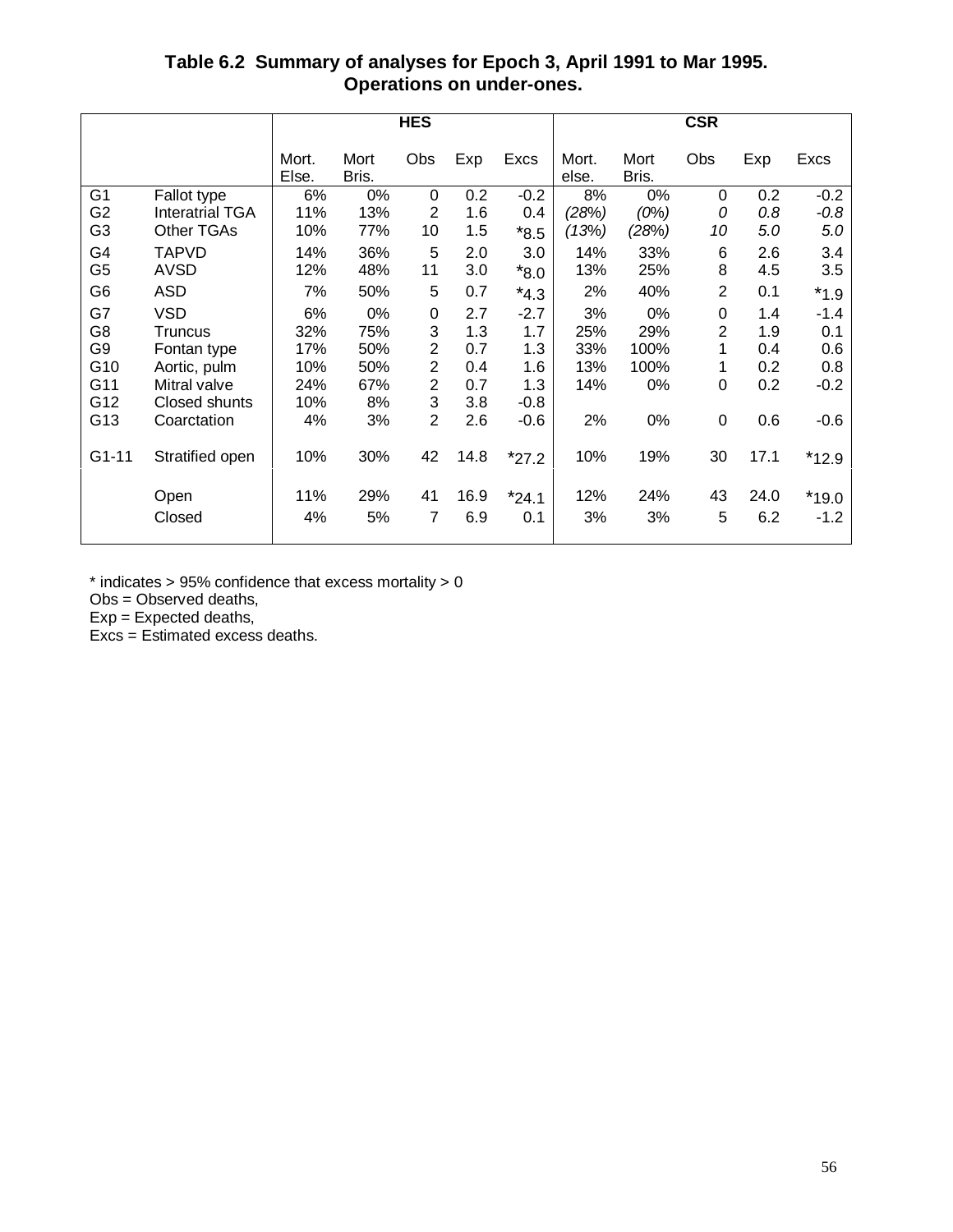Table 6.3 Annual mortality rate for open operations on under-ones: Bristol compared to 11<br>other centres. **Table 6.3 Annual mortality rate for open operations on under-ones: Bristol compared to 11 other centres.**

**CSR** Data **CSR Data**

| other centres<br>Med<br>8 8 8 9 9 9 9 9 9 9 9 9 9 9<br>۳<br>5475923424<br>έ<br>Bristol<br>7 7 7 7 7 8 9 9 9 7 8 9 9 |             |                |     |                  |             |                           |                  |             |                                                                    |
|---------------------------------------------------------------------------------------------------------------------|-------------|----------------|-----|------------------|-------------|---------------------------|------------------|-------------|--------------------------------------------------------------------|
|                                                                                                                     |             | <b>Bristol</b> |     | 11 other centres |             | <b>Bristol</b>            | 11 other centres |             |                                                                    |
|                                                                                                                     |             |                |     |                  |             |                           |                  |             |                                                                    |
|                                                                                                                     | Max         |                | iin | Med              | Max         |                           | Ξ<br>Σ           | Med         | Max                                                                |
|                                                                                                                     | ı           |                |     |                  |             |                           |                  |             |                                                                    |
|                                                                                                                     |             |                |     |                  | もおみおみもおぬはあな | , ス ス 3 3 3 5 2 3 5 3 3 6 |                  |             |                                                                    |
|                                                                                                                     |             |                |     |                  |             |                           | ဖ                |             |                                                                    |
|                                                                                                                     | 82824252825 |                |     |                  |             |                           | ユニ               | のれなのれはりおわなり | <b>4 4 4 8 4 4 8 6 6 7 8 9</b><br>4 <del>4</del> 4 8 4 4 9 6 6 7 8 |
|                                                                                                                     |             |                |     |                  |             |                           |                  |             |                                                                    |
|                                                                                                                     |             | に5は8は73        |     | ထ $\simeq$ တ     |             |                           |                  |             |                                                                    |
|                                                                                                                     |             |                |     |                  |             |                           | ∞                |             |                                                                    |
|                                                                                                                     |             |                |     |                  |             |                           | ဖ                |             |                                                                    |
|                                                                                                                     |             |                |     | $2$ o u o $2$    |             |                           | ഥ                |             |                                                                    |
|                                                                                                                     |             |                |     |                  |             |                           |                  |             |                                                                    |
|                                                                                                                     |             |                |     |                  |             |                           |                  |             |                                                                    |
| 1995                                                                                                                |             |                |     |                  |             |                           |                  |             |                                                                    |

**HES data HES data**

|                              |               | missions (HES data) |     |                  |           | No. of deaths (HES data) |               | <b>Mortality rate</b> |                |                  |           |
|------------------------------|---------------|---------------------|-----|------------------|-----------|--------------------------|---------------|-----------------------|----------------|------------------|-----------|
| No. of adr<br><i>Bristol</i> |               | 11 other centres    |     | <b>Bristol</b>   |           | 11 other centres         |               | <b>Bristol</b>        |                | 11 other centres |           |
|                              |               |                     |     |                  |           |                          |               |                       |                |                  |           |
|                              | €             | Med<br>M            | Max |                  | in<br>Min | Med                      | Max           |                       | in<br>Z        | Ned<br>2         | Max       |
|                              | $\frac{2}{3}$ |                     |     | N                |           |                          |               |                       | $\overline{ }$ |                  |           |
| 33 53 33 00<br>33 53 90      |               | 48889               |     | 13               |           |                          | <b>122666</b> | おとびとけ                 |                | $\frac{6}{13}$   | ភ្លួនខ្លួ |
|                              | $\infty$      |                     |     | $\vec{r}$        |           |                          |               |                       | $\circ$ 4      |                  |           |
|                              | $\frac{5}{5}$ |                     |     | $\tilde{\sigma}$ |           |                          |               |                       |                | ひけけ              |           |
|                              |               |                     |     |                  |           | $\sim$                   |               |                       | $\circ$        |                  |           |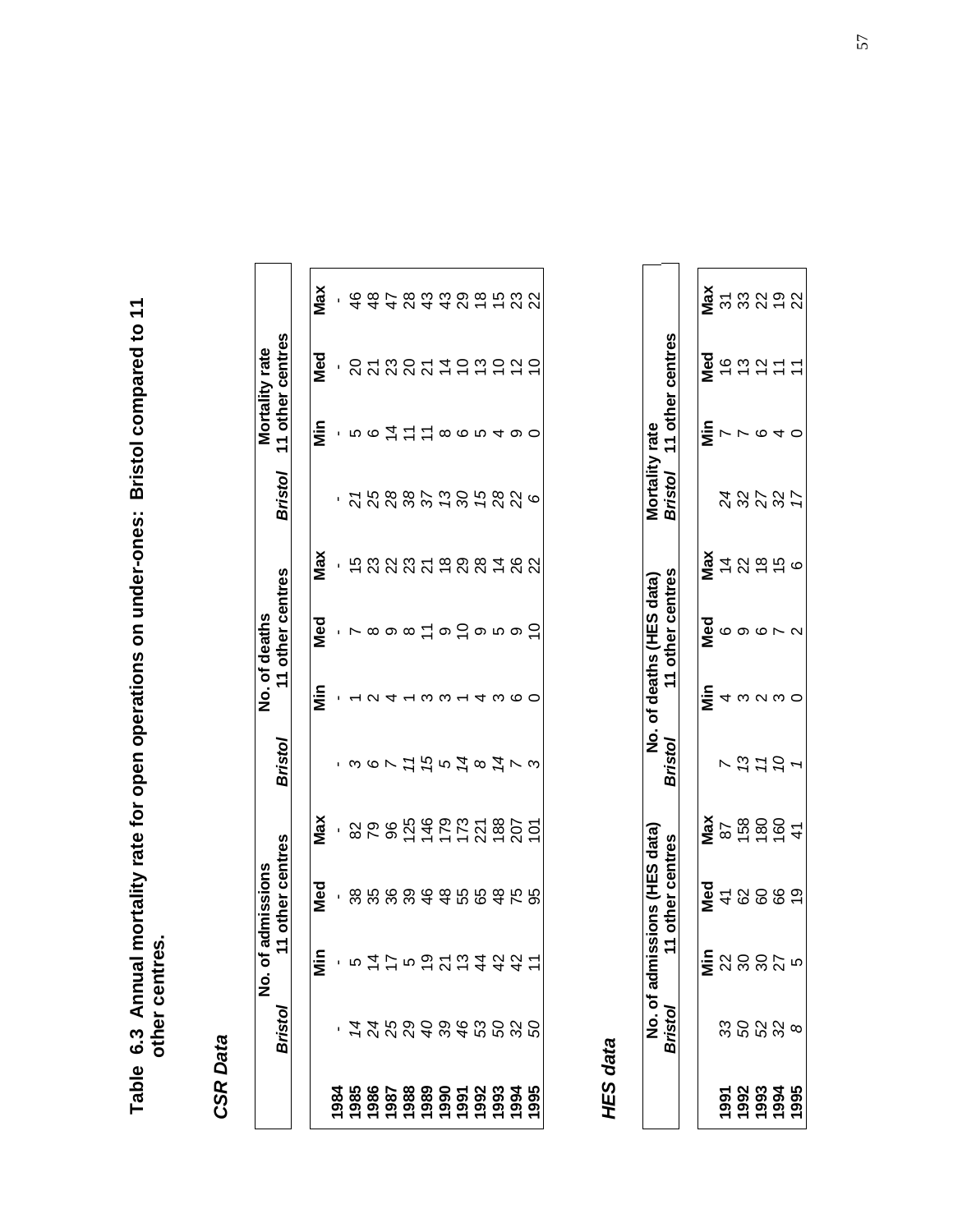## **Table 6.4. Results for open operations, under one year of age, 1991-1995, excluding switch (group 3) and AVSD (group 5) operations**.

| Source     | Mortality<br>elsewhere                                | Mortality in Bristol | Estimated<br>excess deaths | Simple p-value |
|------------|-------------------------------------------------------|----------------------|----------------------------|----------------|
| <b>HES</b> | $248/2201 = 11 \%$                                    | $21/130 = 16%$       | 6.4                        | .12            |
| <b>CSR</b> | $279/2257 = 12 \%$                                    | $25/111 = 22 \%$     | 11.3                       | 0.003          |
|            | Additionally excluding inter-atrial repairs (group 2) |                      |                            |                |
| <b>HES</b> | $237/2103 = 11 \%$                                    | $19/115 = 17\%$      | 6.0                        | .12            |
| <b>CSR</b> | $265/2207 = 12 \%$                                    | $25/108 = 23 \%$     | 12.0                       | 0.001          |
|            |                                                       |                      |                            |                |

The full analysis has not been re-run for this particular subset of patients. A simple comparison has been made between the overall mortality rate elsewhere and that in Bristol. The 'p-value' is the chance of observing such a difference by chance alone, and is based on a standard 'chi-squared test'.

### **Table 6.5. Impact of including all HES data for Bristol with missing outcomes, and assuming they all were survivors.**

| Age group            | Number of missing<br>outcomes in Bristol<br>for open operations | Mortality elsewhere<br>for open operations | Number of<br>additional deaths<br>expected if Bristol<br>were 'typical' | Reduction in<br>excess number of<br>deaths |
|----------------------|-----------------------------------------------------------------|--------------------------------------------|-------------------------------------------------------------------------|--------------------------------------------|
| $< 90$ days          |                                                                 | 16%                                        | 1.1                                                                     | 1.1                                        |
| $90$ days $- 1$ year | 22                                                              | 7%                                         | 1.5                                                                     | 1.5                                        |
| $> 1$ year           | 19                                                              | 5%                                         | 1.0                                                                     | 1.0                                        |
| Total                | 48                                                              |                                            | 3.6                                                                     | 3.6                                        |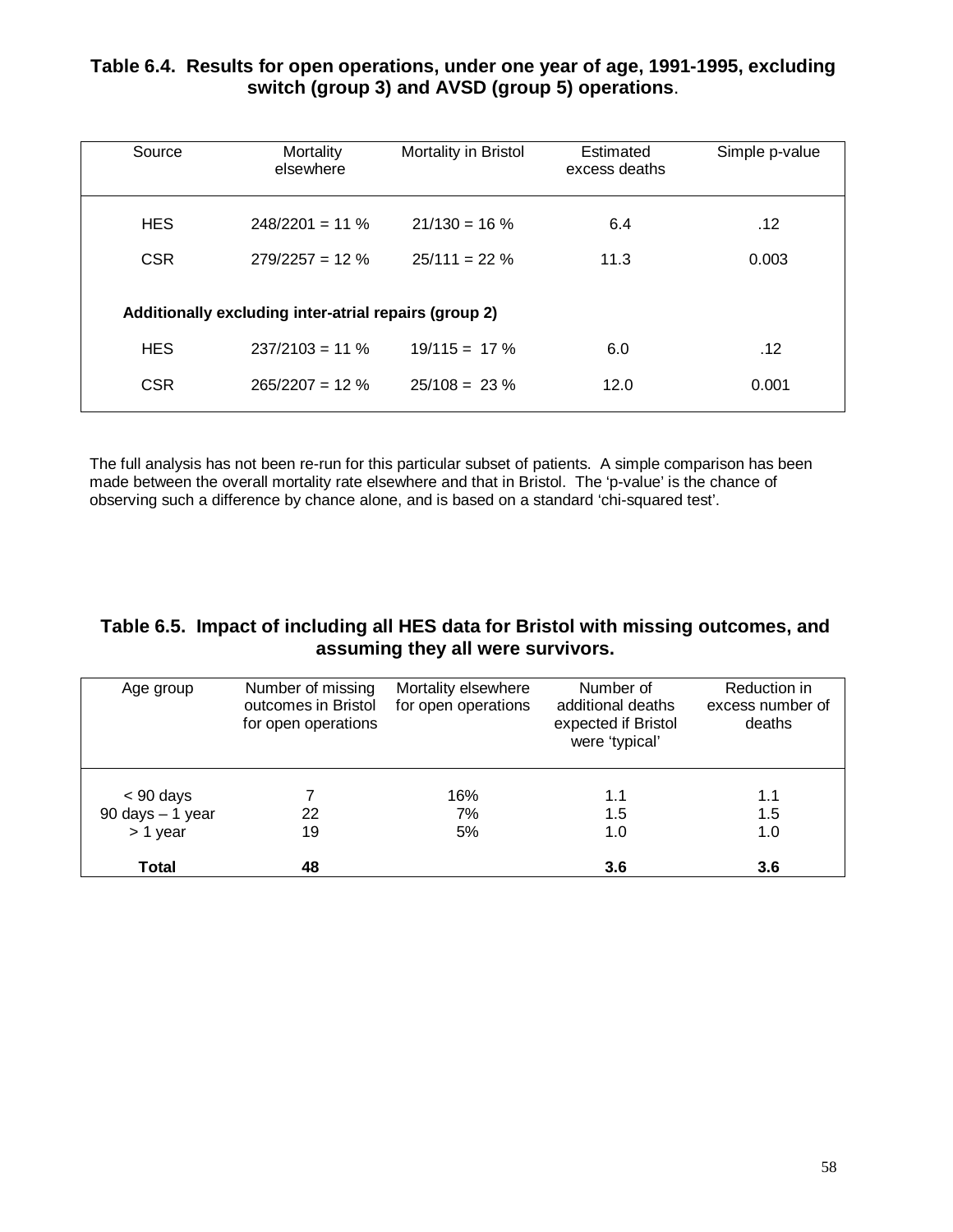### **Table 7.1 Comparison of mortality rates elsewhere and in Bristol with published literature for the period 1991- 1995.**

|                                                                                                 |                                                             |                                      |                           | % Mortality rates          |                              |                              |
|-------------------------------------------------------------------------------------------------|-------------------------------------------------------------|--------------------------------------|---------------------------|----------------------------|------------------------------|------------------------------|
| Procedure                                                                                       | Vardulaki<br>et al                                          | Hannan et al                         | <b>HES</b><br>elsewhere   | <b>CSR</b><br>elsewhere    | <b>HES</b><br><b>Bristol</b> | <b>CSR</b><br><b>Bristol</b> |
| (G3)<br>Switch<br>(G4)<br><b>TAPVD</b><br><b>AVSD</b><br>(G5)<br>Truncus (G8)<br>(G9)<br>Fontan | $8 - 12$<br>$10 - 30$<br>$8 - 12$<br>$10 - 25$<br>$10 - 20$ | $10*$<br>18<br>10<br>22<br>$14(8**)$ | 10<br>12<br>8<br>31<br>11 | 12<br>12<br>11<br>24<br>12 | 58<br>36<br>35<br>60<br>13   | 22<br>32<br>27<br>25<br>18   |
| All surgery<br>$< 90$ days<br>$90$ days $-1$ year<br>$<$ 1 year<br>> 1 year                     |                                                             | 15<br>7<br>11<br>3                   | 11<br>6<br>9<br>4         | 9<br>5                     | 19<br>14<br>16<br>5          | 13<br>⇁                      |

\* Includes Rastelli repair / intraventricular tunnel repair

\*\* Including bidirectional Glenn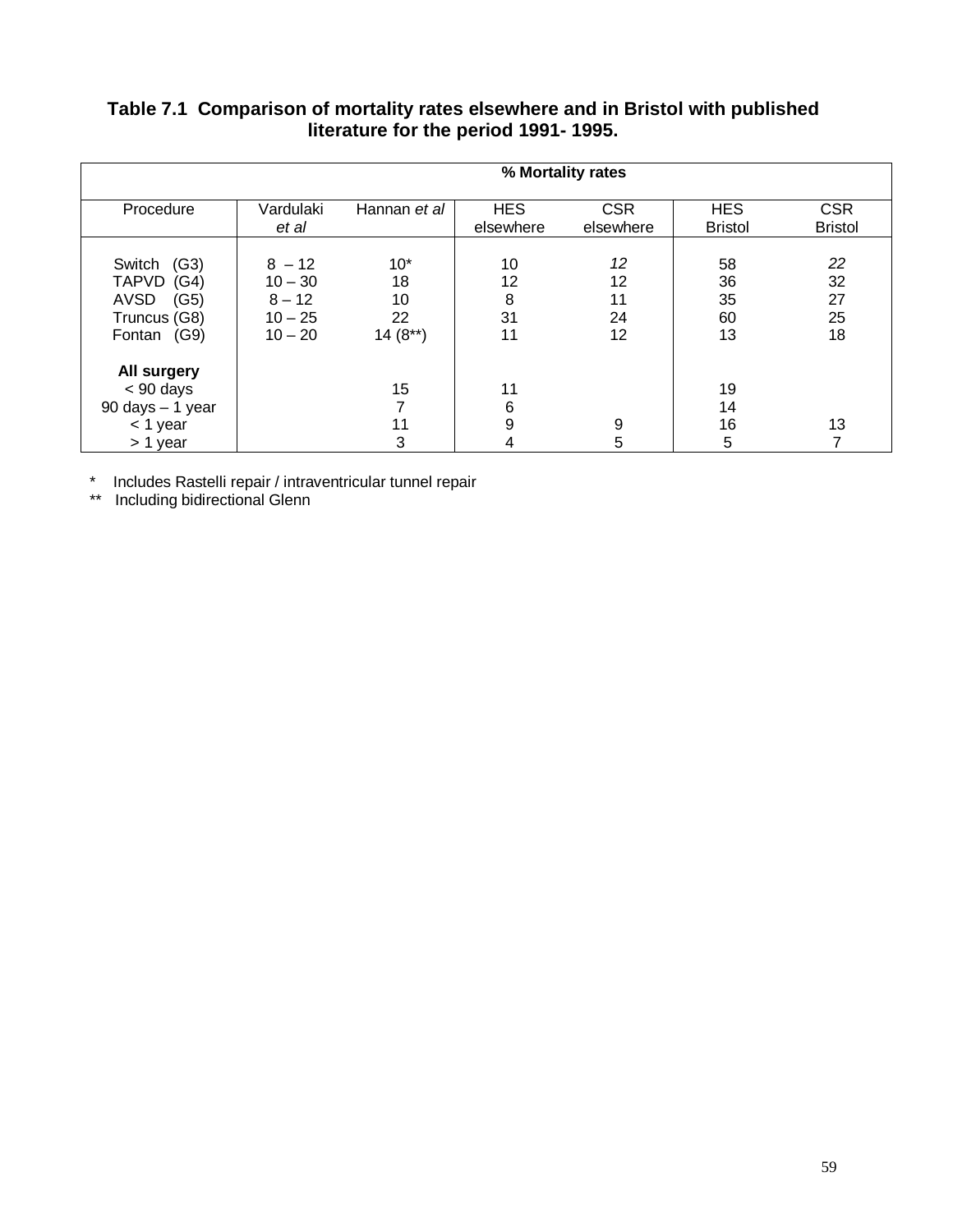| mary table of status at admission and comorbidity for open operations, epoch |
|------------------------------------------------------------------------------|
|                                                                              |
|                                                                              |
|                                                                              |
|                                                                              |
|                                                                              |
|                                                                              |
|                                                                              |
|                                                                              |
|                                                                              |
|                                                                              |
|                                                                              |

|                                |                                                                   |                                 | <b>THEL</b> |                  |                                                                            | Elsewhere |                                 |
|--------------------------------|-------------------------------------------------------------------|---------------------------------|-------------|------------------|----------------------------------------------------------------------------|-----------|---------------------------------|
|                                |                                                                   | $\mathbf{C}$                    | $\aleph$    | Mortality*       | $\mathbf{c}$                                                               |           | % Mortality*                    |
| Age                            | under 90 days<br>~ - 1 year                                       |                                 |             |                  |                                                                            |           |                                 |
|                                |                                                                   |                                 |             | 63%<br>19%<br>7% |                                                                            |           |                                 |
|                                | $1 - 15$ years                                                    |                                 |             |                  |                                                                            |           |                                 |
|                                | Down's Syndrome Mention of Down's syndrome in any diagnosis field |                                 |             | 14%<br>14%       |                                                                            |           |                                 |
|                                | No mention of Down's syndrome                                     | <u>့ မွ မွဲမြွ မွ</u> ံမြွ မွှံ |             |                  | $7,696$<br>$7,6408$<br>$7,700$<br>$7,700$<br>$7,700$<br>$7,700$<br>$7,700$ |           | 16%<br>7% 8% 8% 7%<br>14% 8% 7% |
| ransfers                       | rom other units<br>Transfers fi                                   |                                 |             | 58%              |                                                                            |           |                                 |
|                                | Non-transfers                                                     |                                 |             | 11%              |                                                                            |           |                                 |
| Emergencies                    | admissions<br>Emergency                                           |                                 |             | 46%              | 783                                                                        |           |                                 |
|                                | ency admissions<br>Non-emerg                                      | 469                             | 93%         | 11%              | 6962                                                                       |           |                                 |
| based on spells with known out | come                                                              |                                 |             |                  |                                                                            |           |                                 |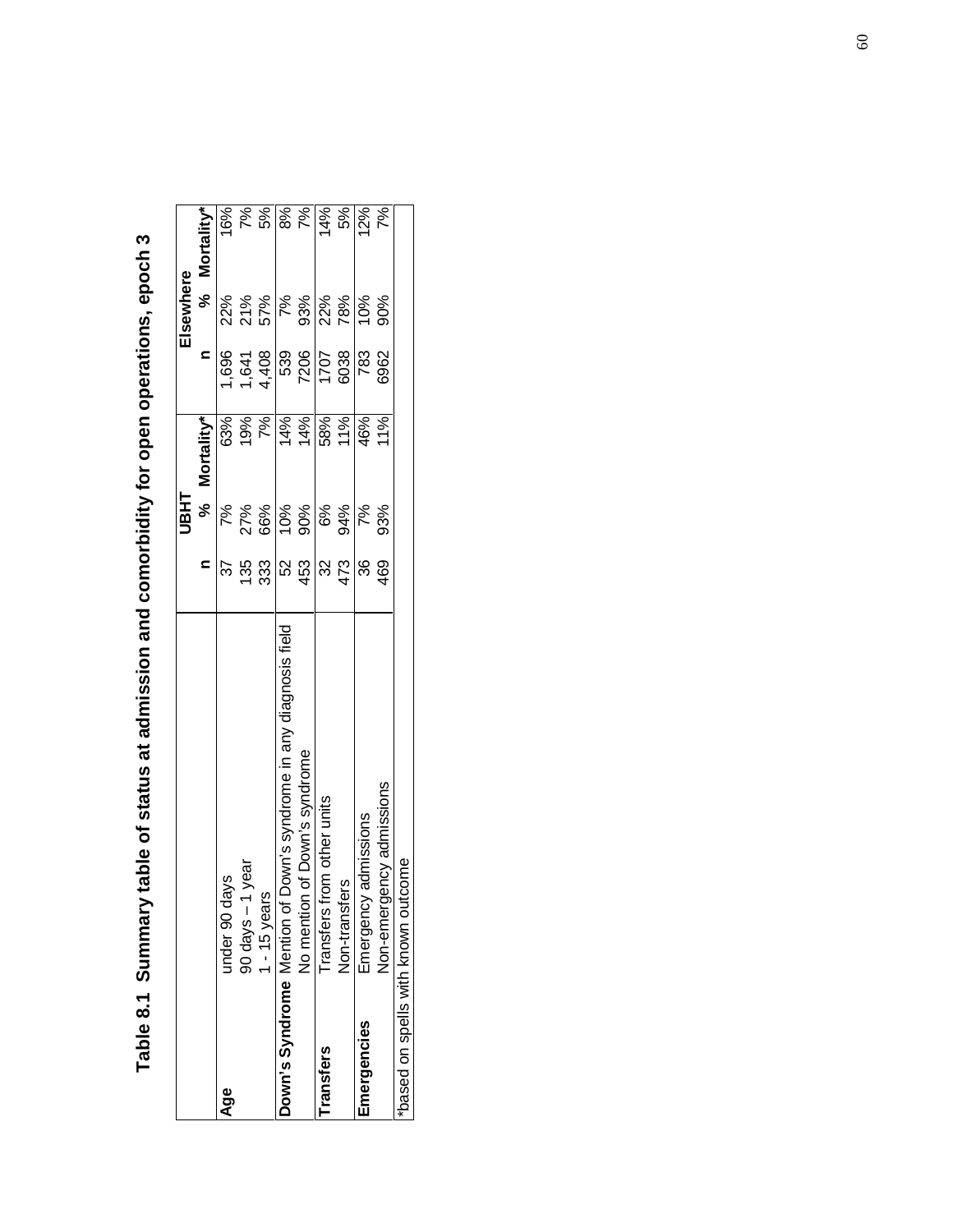Figure 8.2 Comparison of percentage of Open operations including outcome (death, alive or unknown) by age at<br>admission (in months) between UBHT and elsewhere in England in epoch 3 (HES 1 April 1991 to 31 March 1995) aged **admission (in months) between UBHT and elsewhere in England in epoch 3 (HES 1 April 1991 to 31 March 1995) aged Figure 8.2 Comparison of percentage of Open operations including outcome (death, alive or unknown) by age at** under 18 months. **under 18 months.**



61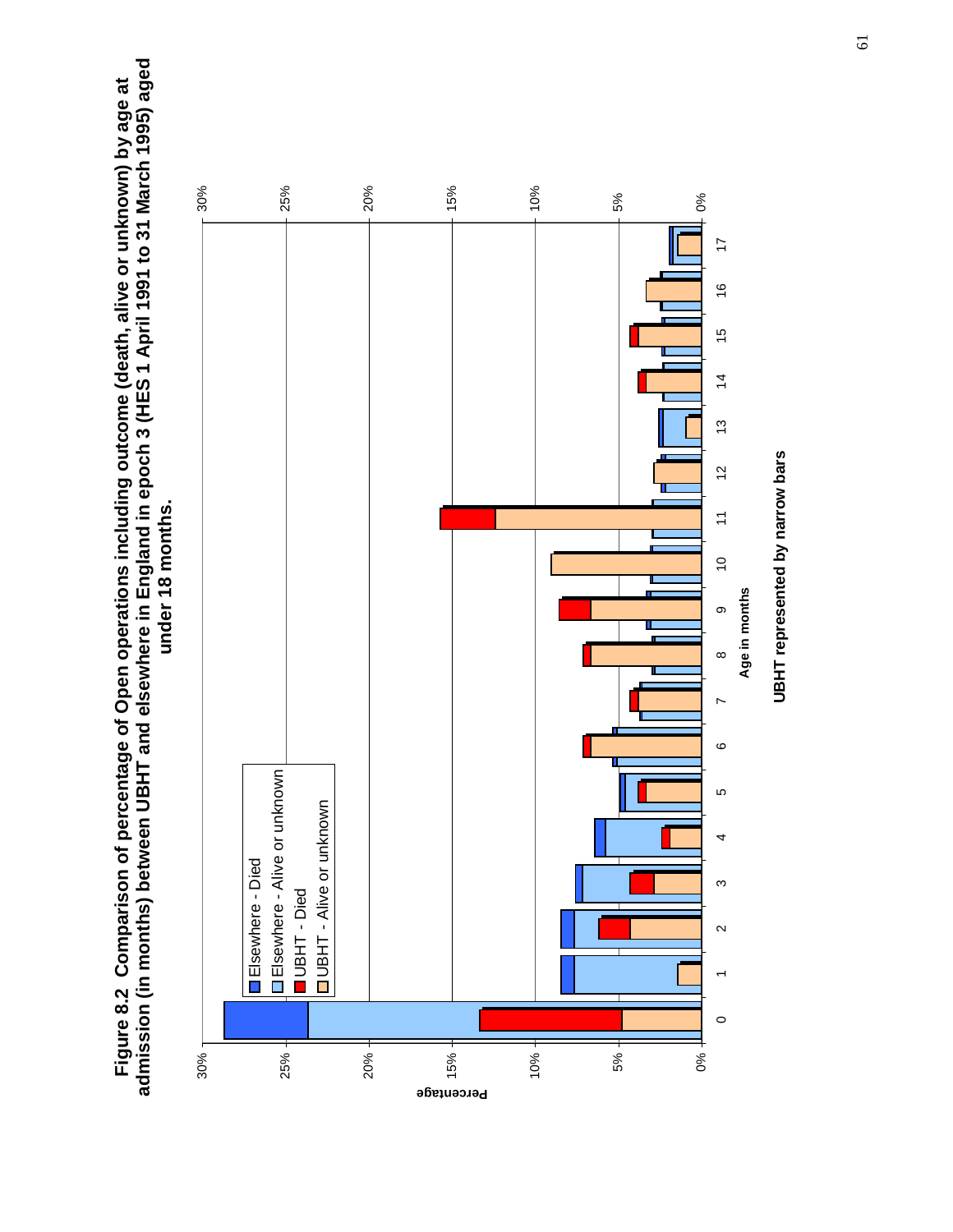

Figure 8.3 PAS data: Age at open operations by calendar year - Bristol. **Figure 8.3 PAS data: Age at open operations by calendar year – Bristol.**

Age in months for those 2 years & under Age in months for those 2 years & under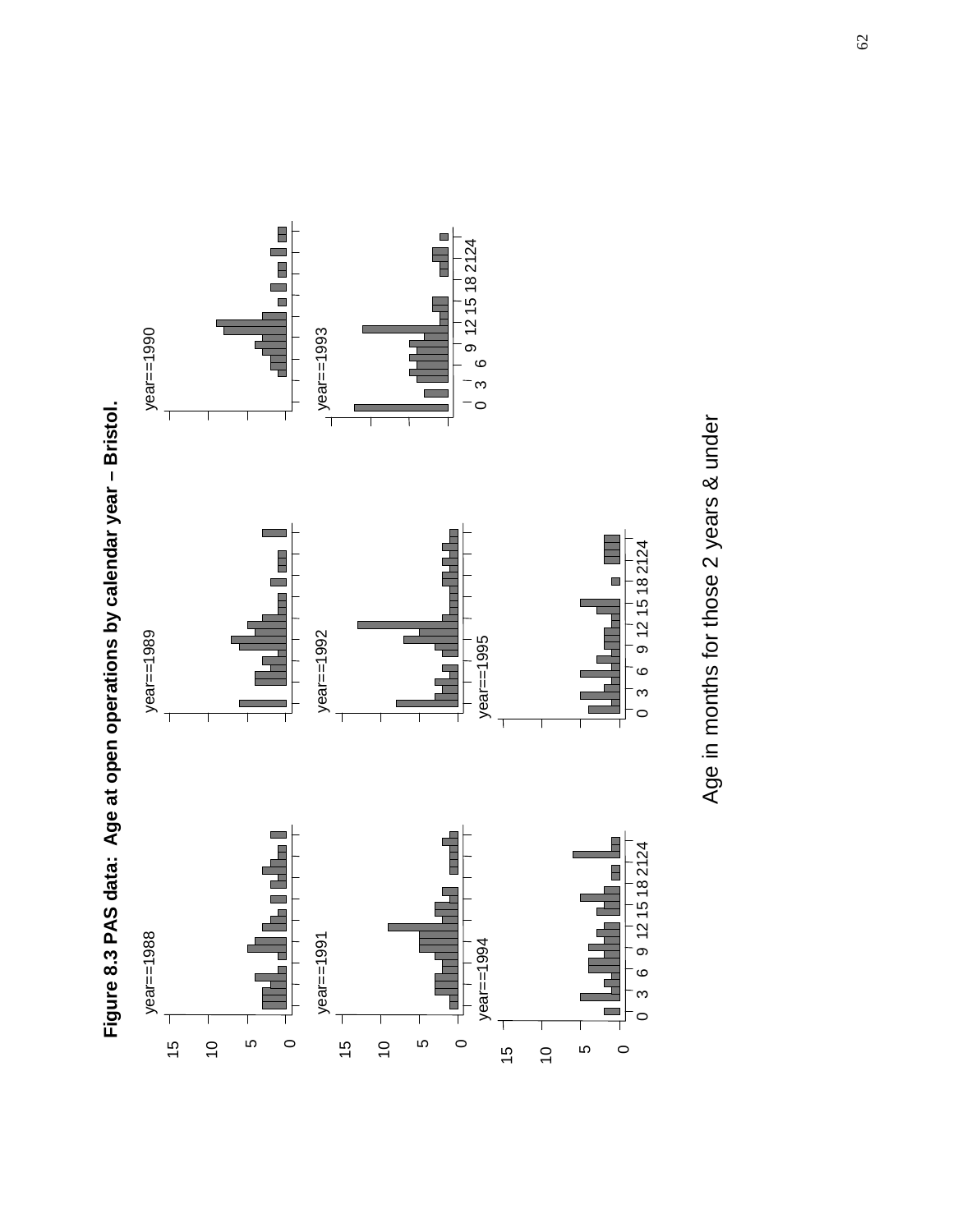Figure 8.4 Comparison of percentage of open operations including outcome (death, alive or unknown) by age at<br>admission (in months) between UBHT and individual centres between April 1991 to 31 March 1994, aged under 18 mont **admission (in months) between UBHT and individual centres between April 1991 to 31 March 1994, aged under 18 months. Figure 8.4 Comparison of percentage of open operations including outcome (death, alive or unknown) by age at**